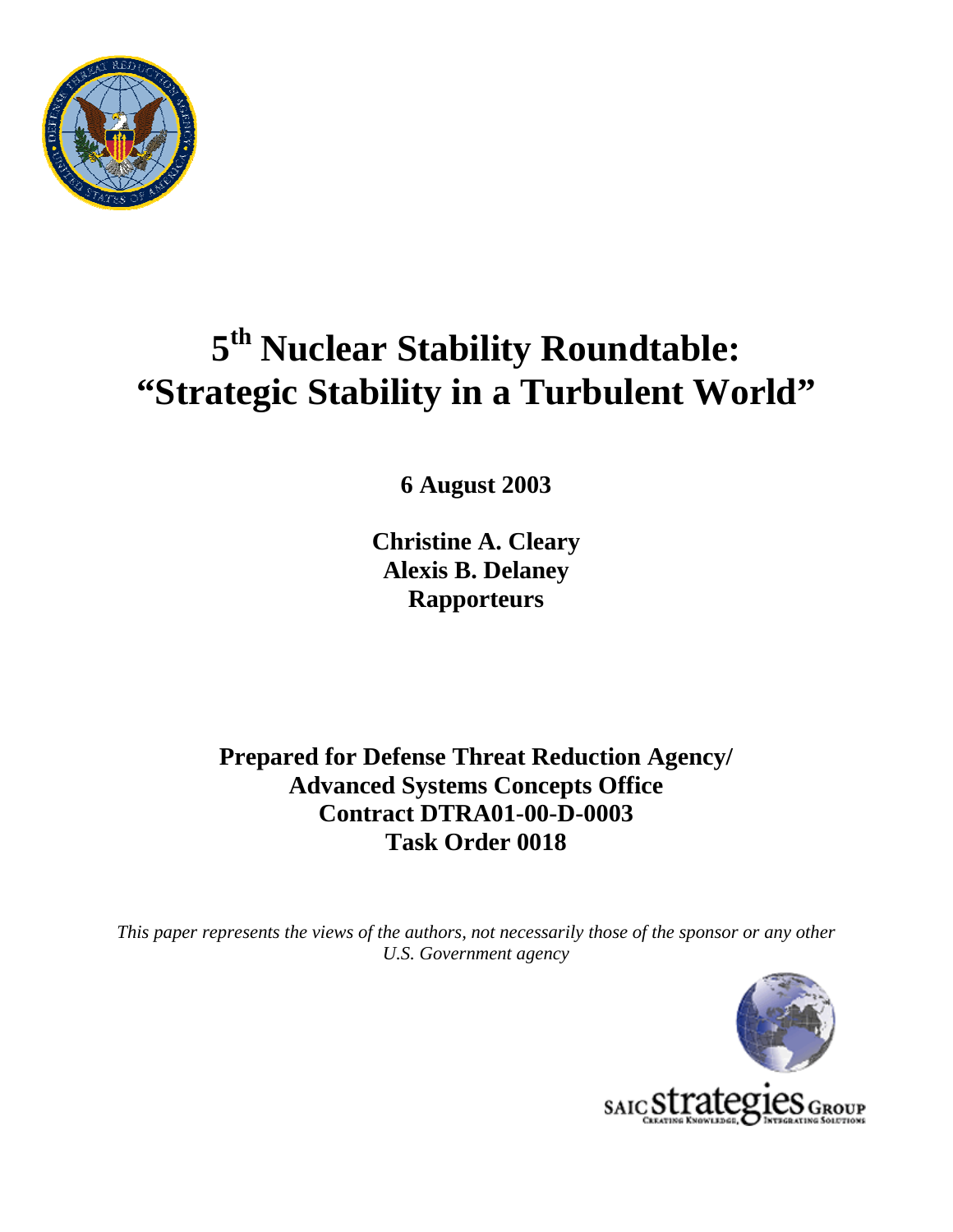**SPONSOR:** Defense Threat Reduction Agency Dr. Stephen Younger **Director** 

> Advanced Systems and Concepts Office Mr. Richard Gullickson **Director**

**BACKGROUND:** The Defense Threat Reduction Agency (DTRA) was founded in 1998 to integrate and focus the capabilities of the Department of Defense (DoD) to reduce the threat from weapons of mass destruction (WMD). To assist the Agency in its primary mission, the Advanced Systems and Concepts Office (ASCO) develops and maintains an evolving analytical vision of necessary and sufficient capabilities to protect United States and Allied forces and citizens from WMD attack. ASCO stimulates, identifies, and executes high-impact seed projects to encourage new thinking, address technology gaps and improve the operational capabilities of DTRA, DOD, and other government agencies in response to weapons of mass destruction (WMD) threats. It supports the evolution of DTRA and serves in the role of pathfinder, forward observer, catalyst, integrator, and leader in order to maximize our country's defensive capabilities against weapons of mass destruction. ASCO supports DTRA through projects that are designed to encourage alternative thinking, innovative strategies and cross-cutting integrated approaches to WMD threats. It also provides support to the Threat Reduction Advisory Committee (TRAC), and its Panels, with timely, high quality research.

**ASCO ANALYTICAL SUPPORT:** Science Applications International Corporation has provided analytical support to DTRA since the latter's inception through a series of projects on chemical, biological, and nuclear weapons issues. This work was performed for DTRA under contract DTRA01-00-D-0003, Task 18.

**SUPERVISING PROJECT OFFICER:** Mr. Larry Sanders, Advanced Concepts and Technologies Division, ASCO, DTRA, (703) 767-5715.

**NUCLEAR STABILITY ROUNDTABLE STEERING COMMITTEE:** The Nuclear Stability Roundtable Steering Committee developed the agenda for "Strategic Stability in a Turbulent World" and reviewed and selected abstracts and presentations. The DTRA component of the Steering Committee reviewed the minutes contained in this report. Members of the Steering Committee are listed below.

Mr. Larry Sanders, DTRA, Chair Dr. Rodney Jones, DTRA Dr. Jeffrey Milstein, DTRA Dr. Robert Batcher, DOS Dr. Thomas McIlvain, DOS Mr. Patrick McKenna, USSTRATCOM Mr. Dennis Powell, LANL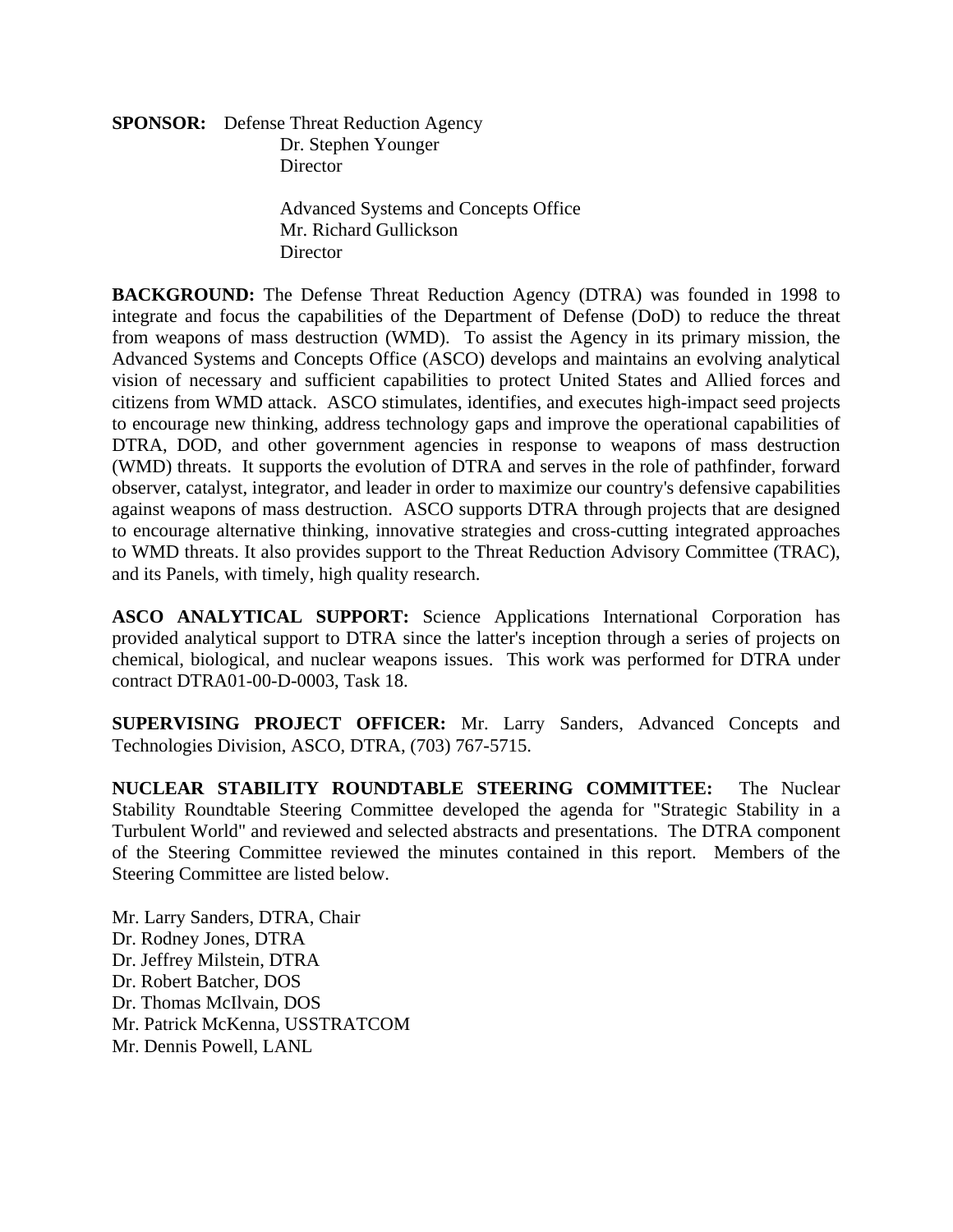**SCIENCE APPLICATIONS INTERNATIONAL CORPORATION:** 1710 SAIC Drive, McLean, Virginia, 22102. Telephone: (703) 676-5550. Project Coordinator: Mr. Gregory Giles, Assistant Vice President & Manager, Advanced Concepts and Strategic Assessments Division, (703) 676-6408.

**REPORT:** The publication of this document does not indicate endorsement by the Department of Defense, nor should the contents be construed as reflecting the official position of the sponsoring agency. This report is meant to reflect general content of the conference and is not intended to be an exact reproduction of presentations and comments. If there are questions regarding content of the report, please contact the Supervising Project Officer.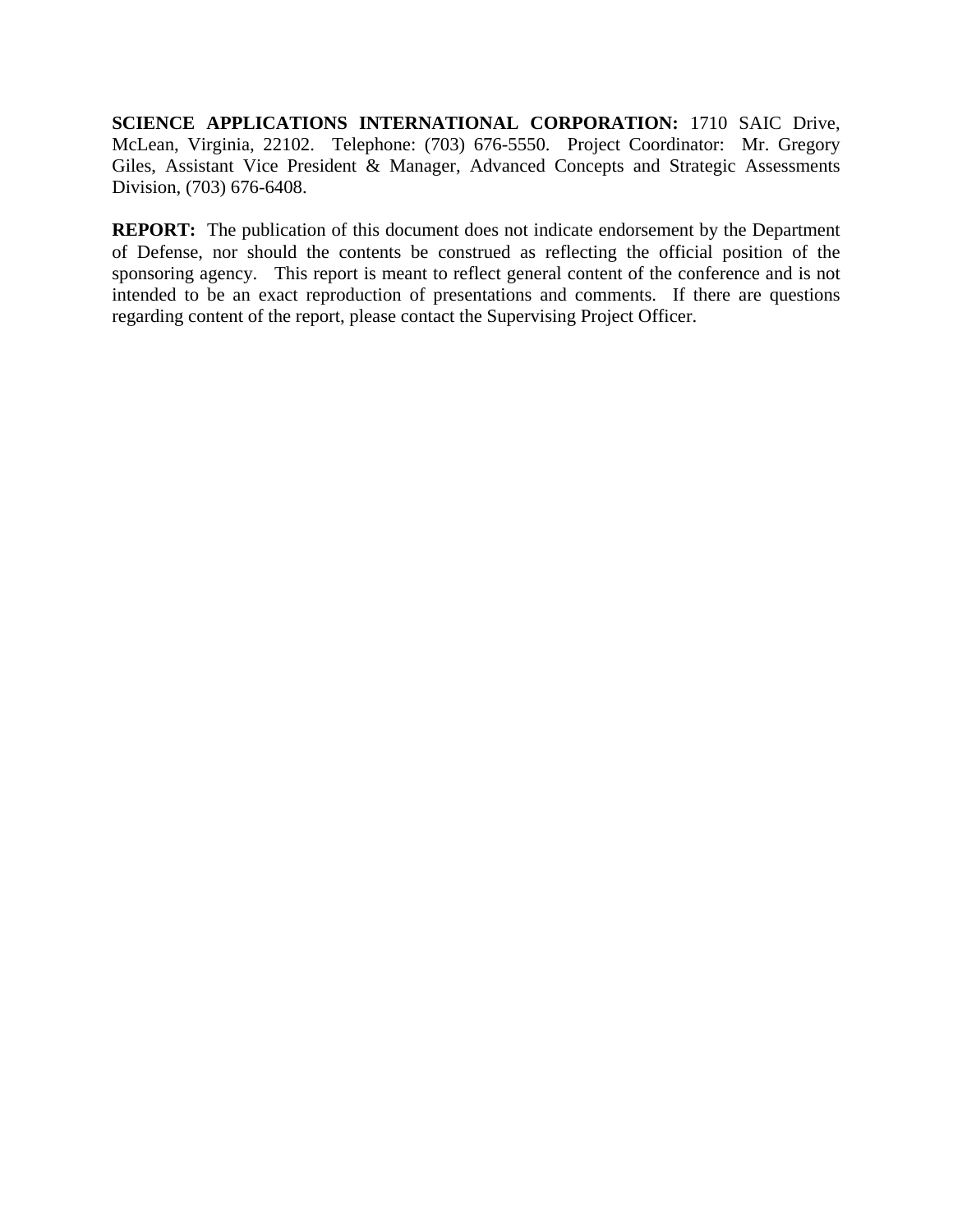## **TABLE OF CONTENTS**

| Key Roundtable Themes and Future Areas of Consideration43 |
|-----------------------------------------------------------|
|                                                           |
|                                                           |
|                                                           |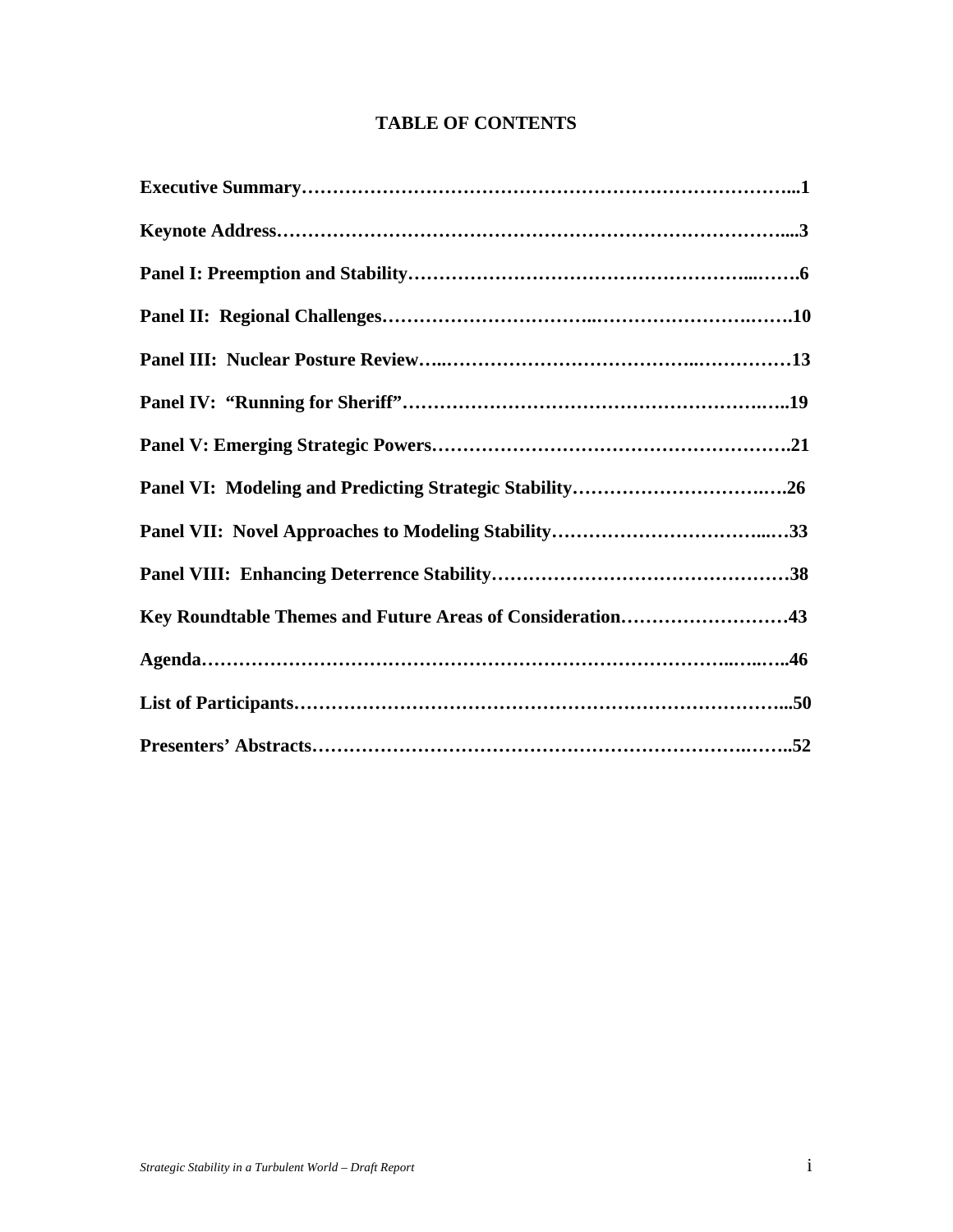#### *Executive Summary*

### **Executive Summary**

#### **Objectives**

This report is a summary of the Fifth Nuclear Stability Roundtable, *Strategic Stability in a Turbulent World*, held on 28-29 April 2003. It describes the presentations given at the workshop, key insights into today's strategic stability environment, and identifies areas for future discussions, debate, research, and analysis in the international security field.

### **History and Purpose**

The Nuclear Stability Roundtable is co-sponsored by the Defense Threat Reduction Agency (DTRA), the Department of State, U.S. Strategic Command, and Los Alamos National Laboratory. The Advanced Systems and Concepts Office of DTRA hosted this year's roundtable. The goal of this year's Nuclear Stability Roundtable Steering Committee was to stimulate discussion of how stability calculations should change in light of the volatile international climate. The roundtable sought to evaluate the pivotal developments in U.S. attitudes toward nuclear stability, as marked by the Administration's Nuclear Posture Review and recent policy documents such as the National Security Strategy and the National Strategy to Combat Weapons of Mass Destruction. The roundtable also served as a forum to discuss the early implications of Operation Iraqi Freedom, as well as the continuing response to the terrorist attacks of September 11, 2001. Participants represented a wide array of expertise, from military operations research and modeling to the social sciences and policymaking community. Twenty presentations were selected from a pool of submitted abstracts to share recent research on pressing stability issues. The presentations were assembled in the following panels:

- Preemption and Stability
- Regional Challenges
- Nuclear Posture Review
- Emerging Strategic Powers
- Modeling and Predicting Strategic Stability
- Novel Approaches to Modeling Stability
- Enhancing Deterrence Stability

Panelists' presentations evoked much discussion among the participants and framed important issues such as:

- What are the limits of deterrence as we deal with emerging threats?
- How can we gather enough information about the idiosyncrasies of an opponent in order to guide policy and bolster deterrence?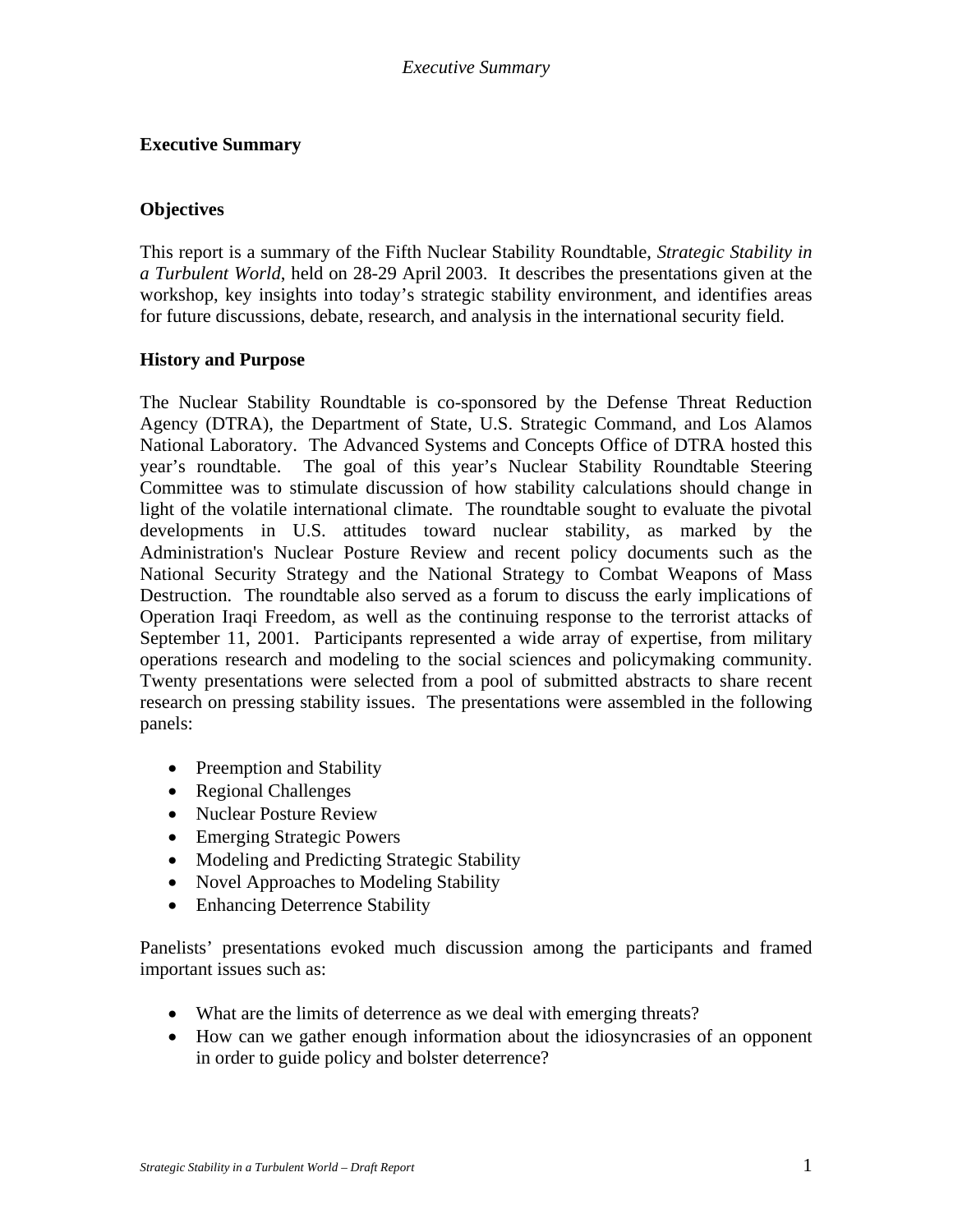## *Executive Summary*

- How will the recent policy decisions of the Bush administration, such as the preventive war in Iraq and current implementation of the Nuclear Posture Review (NPR) impact strategic stability?
- How can traditional and novel approaches to modeling help us address stability challenges?
- How can analysts "package" their tools and research in such a way that they are useful to policymakers?

As a result of the two-day session, participants had new concepts and tools to ponder and new areas of research and analysis on which to impart. Some of the key recommendations that resulted were:

- Incorporate flexibility and adaptive planning into traditional concepts of deterrence. In addition to deterrence, consider the operational utility of such concepts as assurance and dissuasion.
- Improve aspects of threat anticipation by making a concerted effort to understand the idiosyncrasies that drive an opponent's decision-making.
- Contemplate new approaches to continuing problems, such a proliferation and the security of command and control systems.
- Consider new ways to model multi-polarity and balance offensive and defensive systems.
- Consider the stability implications that may result from the integration of the New Triad and the implementation of the NPR.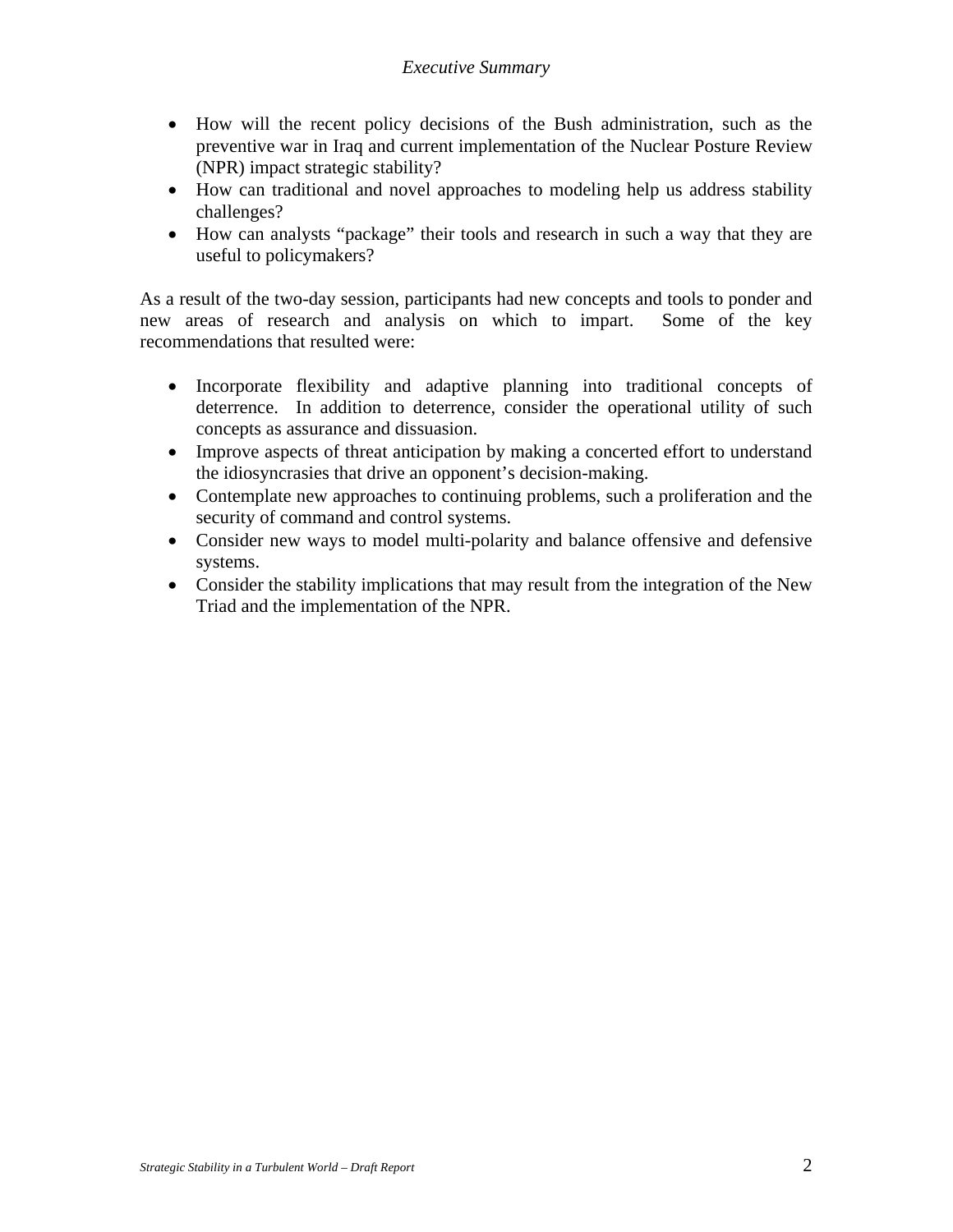**Keynote Address: Dr. Keith Payne,** Deputy Assistant Secretary for Forces Policy, Office of the Secretary of Defense

## **Background**

Dr. Payne's responsibilities include policy and programs relating to U.S. nuclear and strategic forces, U.S. ballistic missile defense forces, nuclear weapons safety and security issues, and strategies for advanced technologies programs. His office is also responsible for enhancing nuclear test readiness and implementing the Nuclear Posture Review (NPR).

### **Key Insights**

Dr. Payne began by noting that the Nuclear Stability Roundtable's timely consideration of the issues of stability and deterrence is relevant to the responsibilities and work underway at the Office of the Secretary of Defense. Dr. Payne's address touched upon three main themes:

- (1) The insufficiency of deterrence in addressing current and emerging threats U.S. national security.
- (2) The need to better understand the cultural dispositions of our opponents.
- (3) The need to develop more flexible and adaptable means of strategic planning.

Dr. Payne began by referencing Herman Khan, whose work on deterrence and stability has remained one of the seminal sources of deterrence theory to this day. Deterrence and stability were traditionally considered to be functions of strategic capability and target sets. Policymakers looked to sophisticated quantitative tools, set methodologies, patterns, and debates in order to draw conclusions about the opponent's capability and targets. For example, during the Cold War, debates about SALT I and II and the ABM Treaty were elements of one such framework for understanding Soviet strategic forces and target sets, and policymakers turned to them for stability answers. However, conclusions based on target sets and forces alone are no longer a sufficient approach to deter other countries or actors from threatening U.S. national security.

Dr. Payne argued that the old approach to deterrence was, perhaps, reflective of U.S. cultural dispositions. Most policymakers ventured that others' actions and views were the same as ours. This approach, however, is problematic.

For example, in the Cold War tradition of deterrence, Washington sought to deter another country by threatening its population, economic bases, and its leadership. This strategy was highlighted by Secretary McNamara's declarations of "Assured Destruction" and further supported in 1974 when President Nixon signed National Security Decision Memorandum (NSDM) 242. This strategy rested on the assumption that the opponent had a Western style of leadership. Therefore, the threats communicated by U.S. leaders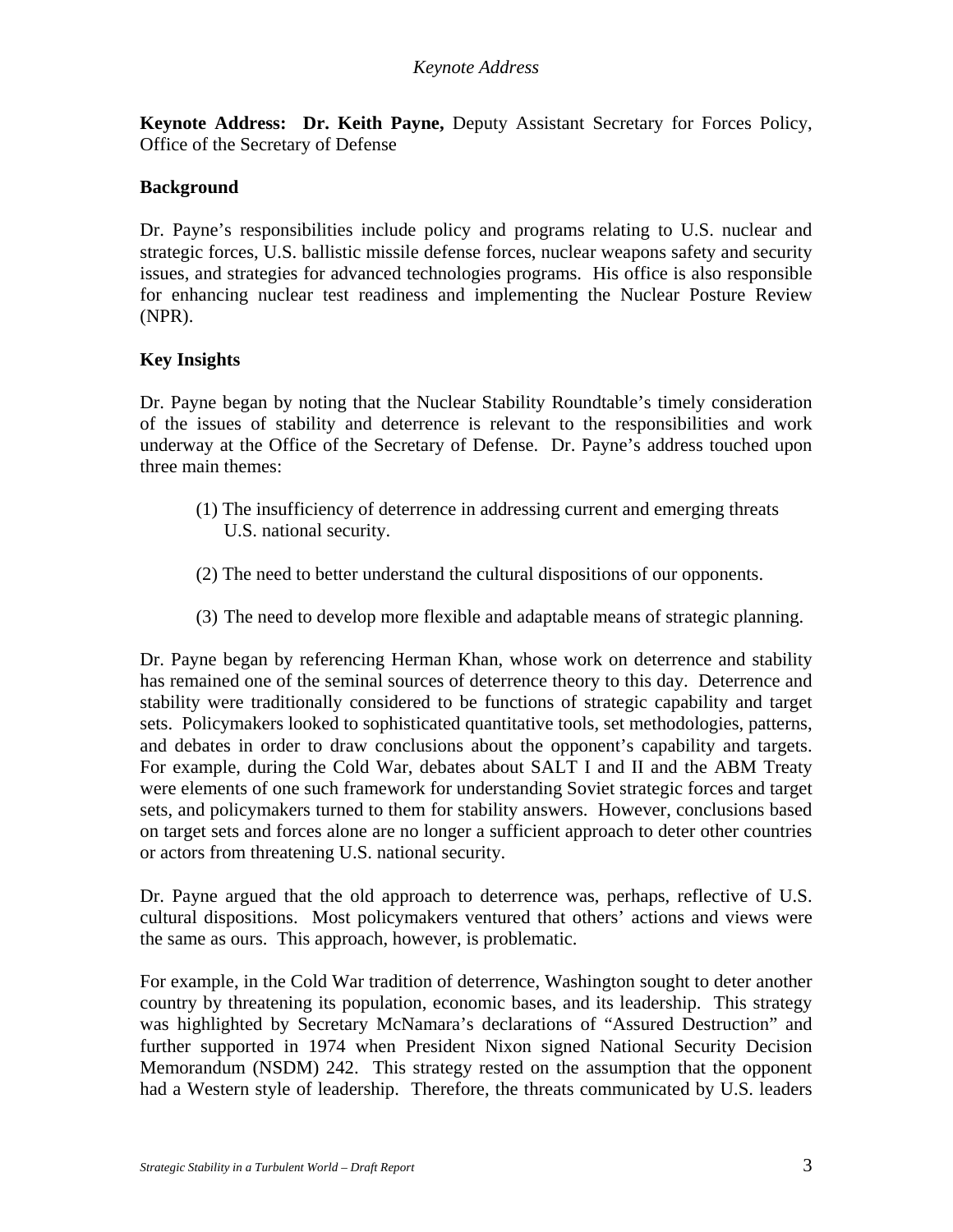were aimed at political leadership who, above all, were assumed to value the well being of their country and population.

Not all leaders, however, are intrinsically concerned with the well being of their citizens. Rather, a few leaders may view their population as "tools" to advance their personal goals. For example, Stalin referred to his citizens as "nuts and bolts." Similarly, Mao asserted that the loss of 300 million Chinese in a nuclear war would be "no big deal." More recently, Iraq's Saddam Hussein demonstrated his lack of concern for his citizens while using women and children as pawns in his war strategy.

If the well being of a populace is not a vehicle for deterrence, perhaps the life of the leader will be the determining factor? Dr. Payne argued that this theory, too, does not necessarily hold for other countries. He listed a few historical examples, such as Castro's willingness to face death during the Cuban missiles crisis as a means to see capitalism punished and socialism triumph.

Another problem with Cold War deterrence is the fundamental assumption that opponents would make decisions based upon maximizing utility. This assumption does not account for leaders who are governed by other factors in decision-making, such as a "prophetic image." For example, in 1918, Hitler had a "heavenly vision" and cautioned his inner circle to not let analysis get in the way of the "voice in your head." Much the same, Hitler decided to terminate the V2 program because of a bad dream. In recent years, Saddam Hussein based his invasion of Kuwait on a dream. Such "fortune telling" cannot be accommodated in the deterrence paradigm.

Dr. Payne argued that past experiences have allowed U.S. policymakers to attach confidence to the functioning of deterrence. However, the current challenge is to predict the decision-making of a group or single leader whose value and judgment metrics differ greatly from our own. Idiosyncrasies often can drive decision-making for those individuals, making the projection of the outcome of deterrence difficult.

Dr. Payne posed some questions to the participants:

- How useful are abstract concepts of deterrence when they are separate from specific opponents and strategy? In the Cold War, we considered ourselves "masters" of deterrence, but perhaps our success may have been a result of favorable circumstances.
- Can we gather enough information about the idiosyncrasies of an opponent in order to guide policy? If so, how can this be done and how can the information be "packaged" in such a way as to make it useful for policymakers to digest?

Dr. Payne ended his address by noting that despite the forgoing discussion, the practice of deterrence is still essential to United States security. However, we need to approach deterrence free from the blinders of the Cold War, in order to make more informed judgments. Towards this end, the 2001 NPR acknowledged the importance of deterrence and opened discussion about how to make it more reliable. A few basic conclusions have been reached: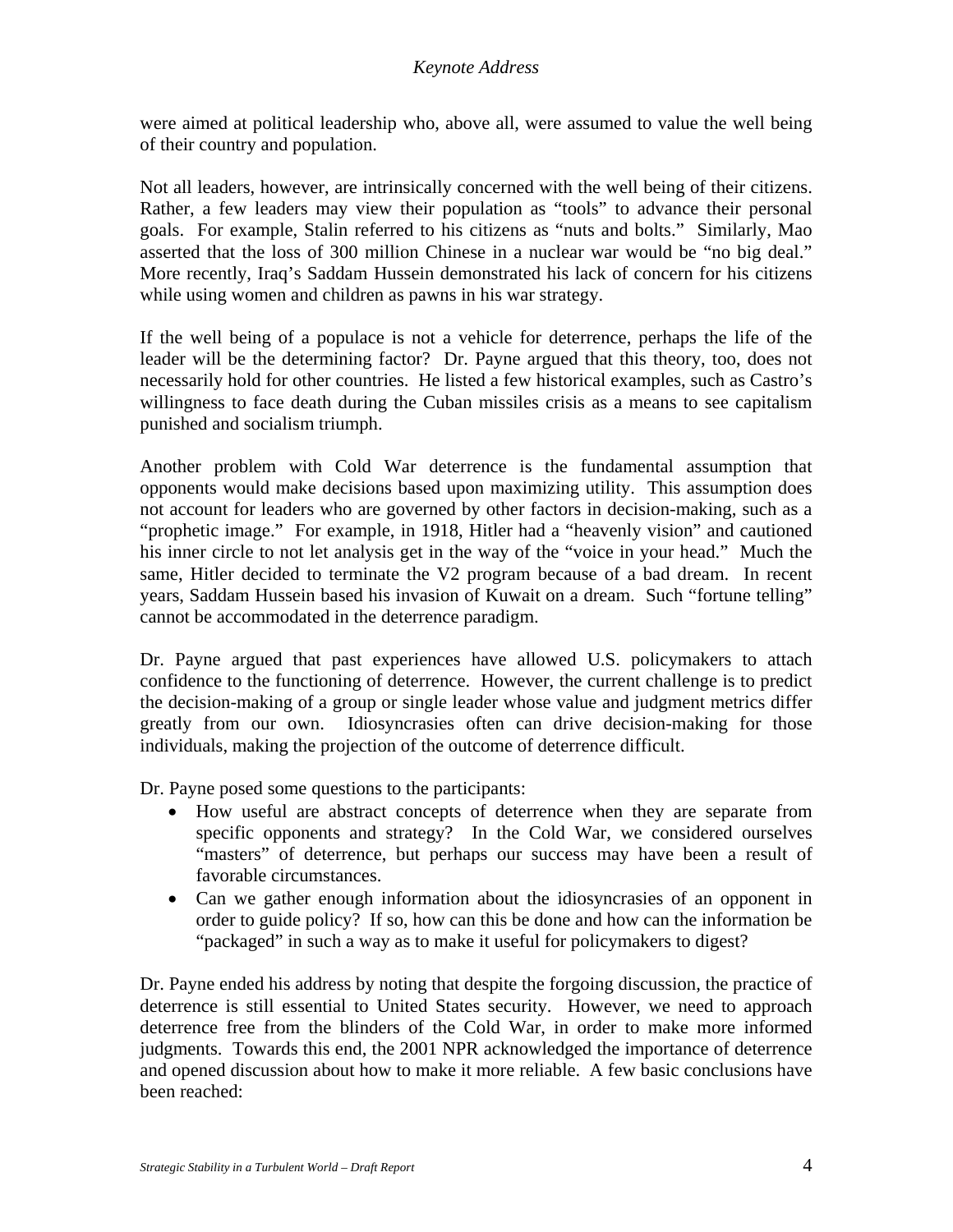- We must do more to balance offense with defense in order to prepare for the failure of deterrence; and
- We must practice deterrence in a more flexible and adaptable way to accommodate a range of factors that may drive opponents' decision-making.

#### **Discussion and Areas of Future Consideration**

One participant asked Dr. Payne to explain the existing rationale for maintaining the nuclear weapons reserve. Dr. Payne discussed the need for a "responsive capability" in order to respond to any challenges to deterrence that may emerge in the future. Therefore, the United States must be flexible and adaptable, in case such future challenges warrant a response with more than the current operationally deployed force.

Another participant discussed the need for a conceptual framework to expand thinking on how to incorporate dissuasion into deterrence theory. Dr. Payne agreed and offered a definition of dissuasion. Dissuasion takes place in the period prior to active deterrence and encourages countries not to invest in WMD. The concept includes the ability to structure the force posture and infrastructure in a way that discourages an adversary from military or arms race competition. Similarly, missile defense is, in part, designed to dissuade by discouraging countries from moving forward with missile production.

Another participant argued that, in his opinion, the Nuclear Posture Review (NPR) was a conservative and cautious doctrine. He claimed that the NPR did not clearly discuss how nuclear weapons relate to the current strategic situation. Specifically, he wondered if the responsive force is suitable for likely future scenarios. For example, how would nuclear weapons feature in a regional contingency, where limited collateral damage is important? The participant argued that the development of the Robust Nuclear Earth Penetrator (RNEP) and current efforts to develop advanced science and computing initiatives is a step in the right direction, but that U.S. policymakers still have many issues to work through.

Dr. Payne agreed that the legacy nuclear forces were not designed for regional contingencies. The New Triad was an attempt to respond to the shortcomings of the legacy force, and thus, the New Triad incorporates missile defense and infrastructure as legs and increased the importance of advanced conventional strike. He concurred that the NPR is a "cautious" doctrine, a reflection of an unpredictable international environment.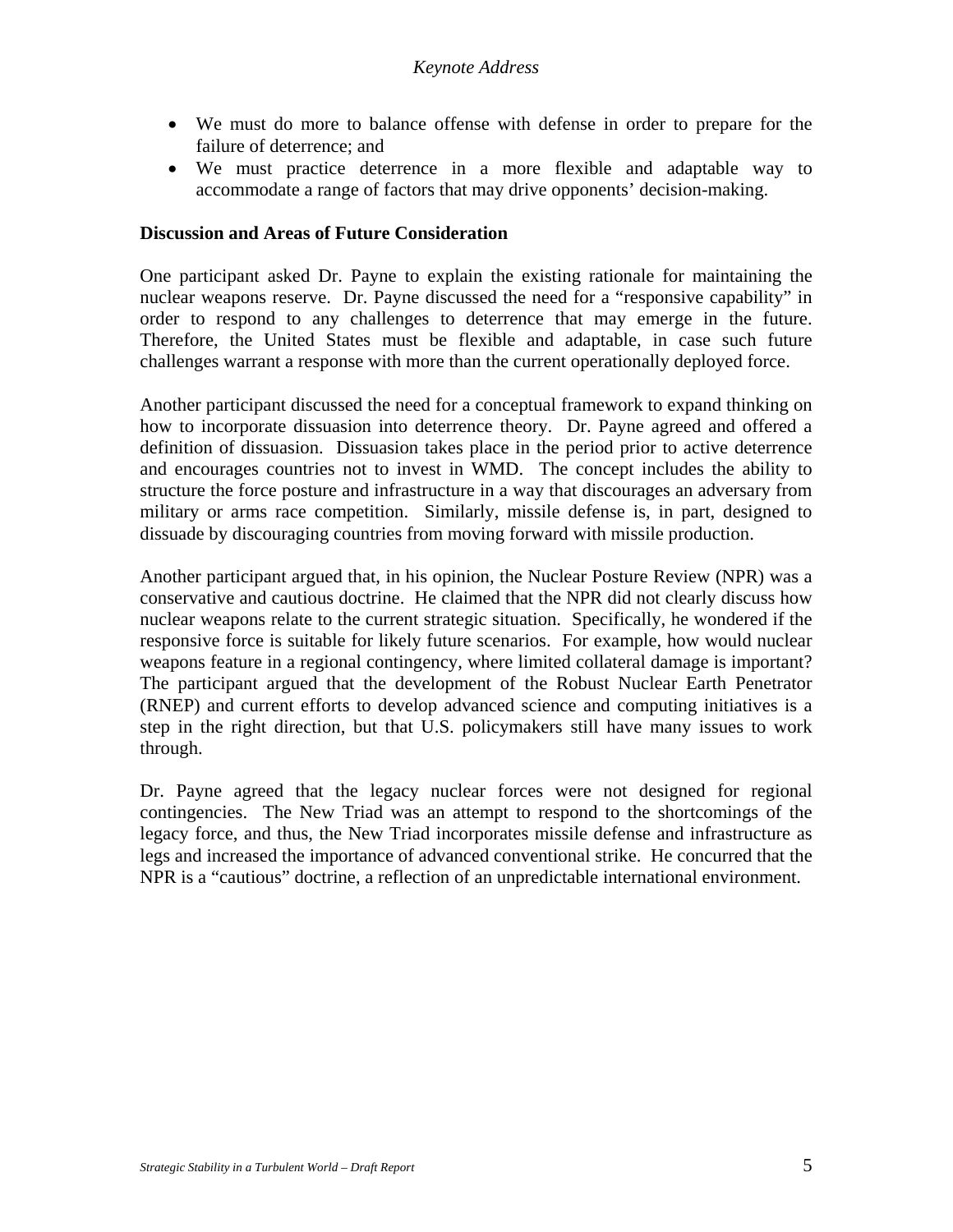## **Panel I: Preemption and Stability**

#### **Introduction**

The facilitator of Panel I was Mr. Larry Sanders, from the Defense Threat Reduction Agency's Advanced Systems and Concepts Office. Panel members included the following:

- Dr. Michael Wheeler, Science Applications International Corporation (SAIC) *Preemption, Legitimacy, and Stability: Some Organizing Principles*
- Dr. Kerry Kartchner, U.S. Department of State *Missile Defense as an Alternative to Preemption*

#### **Background**

The objective of the Preemption and Stability panel was to outline the current debate and evaluate the implications of the Bush Administration's doctrine of preemption. Dr. Wheeler examined the stakes in the current debate over preemption and explored what he assessed as the Bush administration's definition of preemption. Dr. Kartchner's presentation examined the relationship among missile defense, prevention, and retaliation.

## **Key Insights**

Dr. Wheeler's presentation, "Preemption and Legitimacy: American Power and the Future World Order," considered several key questions:

- What does the Bush doctrine of preemption mean?
- How does preemption fit into the evolving norms of international conflict?
- What does just war theory have to say about preemption?
- Can a new concept of preemption be formulated that is accepted as legitimate by our friends and allies and by much of the rest of the world?
- If not, what are the prospects for stability in the emerging world order?

Dr. Wheeler began his presentation by evaluating the relationship of legitimacy to stability and highlighting the general historical aversion to the notion of "might makes right." These issues were linked to the Bush Administration's policy of preemption, which was announced several times in 2002. Dr. Wheeler noted that American official thinking on preemptive and preventive military actions is not new, however the traditional frameworks and concepts in which preemption is considered might need to be adapted to accommodate the nature and capabilities of today's threats. The commencement of Operation Iraqi Freedom put the policy of preemption in action and thus fueled the debate about the legitimacy of the Administration's actions, both domestically and abroad.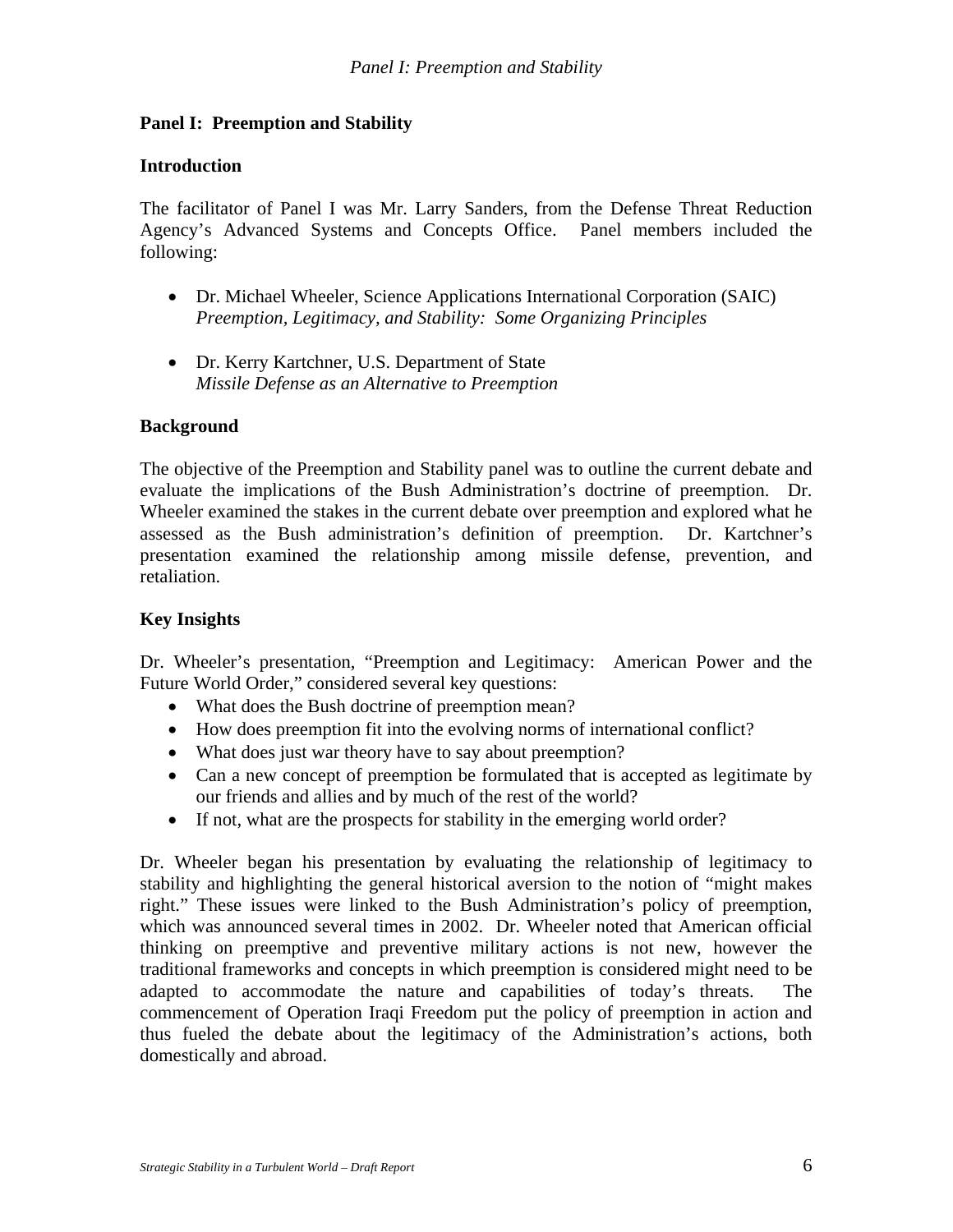In his presentation, Dr. Wheeler framed the current discussion by tracing historical instances of the where the United States had preserved the right to act preemptively, including the Cuban missile crisis of 1962 and the crisis on the Korean peninsula in 1994.

To further understand the legitimacy of the doctrine of preemption and its relationship to stability in world politics, Dr. Wheeler reviewed certain key relationships:

- Preemptive military action and contemporary international law;
- Preemptive military action and Just War Theory; and
- Preemptive military action and first use of nuclear weapons.

In his discussion of the relationship between preemptive military action and contemporary international law, Dr. Wheeler introduced key concepts within this framework, including:

- Reactive defense;
- Anticipatory self-defense; and
- Preemptive self-defense.

He highlighted these concepts because they will be significant in future efforts to reconstitute the United Nations and key elements of Charter law.

The Just War Theory features in the preemption debate because it addresses the legitimization of violence. Within this theory there are two major types of issues: *jus ad bellum* (moral legitimacy of going to war) and *jus in bello* (legitimacy of actions during war)*. Jus ad bellum* includes the notions of competent authority, just cause, last resort, right intention, proportionality between ends and means, and prospects of success. *Jus in bello* considers discrimination, proportionality, and military necessity.

Dr. Wheeler presented these principles in the context of the current debate on Iraq, to further consider the legitimacy of preemptive actions. Dr. Wheeler offered that at a minimum, the *jus ad bellum* principles demonstrate a strong hesitation on the part of many to morally endorse a war fought to prevent an uncertain future from unfolding, as opposed to a war to counter clear and imminent threats. He added that others believe that preventive wars could be reconciled with the *ad bellum* tradition in just war theory, if the conditions under which preventive wars were fought were narrowed. The relevance of the *jus in bello* principle to preemption is less clear; however, it is important in considering whether the Bush doctrine implies that the United States intends to use nuclear weapons preemptively as it prosecutes a war.

From his analysis of the legitimacy of first use of nuclear weapons, Dr. Wheeler concluded that while nuclear first use is retained in American policy as an option, it is neither an easy nor an automatic option. He argued that preemptive use of nuclear weapons does not appear to be what the National Security Strategy had in mind when it elevated preemption to a central role.

After discussing the various facets of the preemption debate, Dr. Wheeler offered some observations regarding American power and the future of world order. He noted that if Americans come to question the legitimacy of how American power is deployed and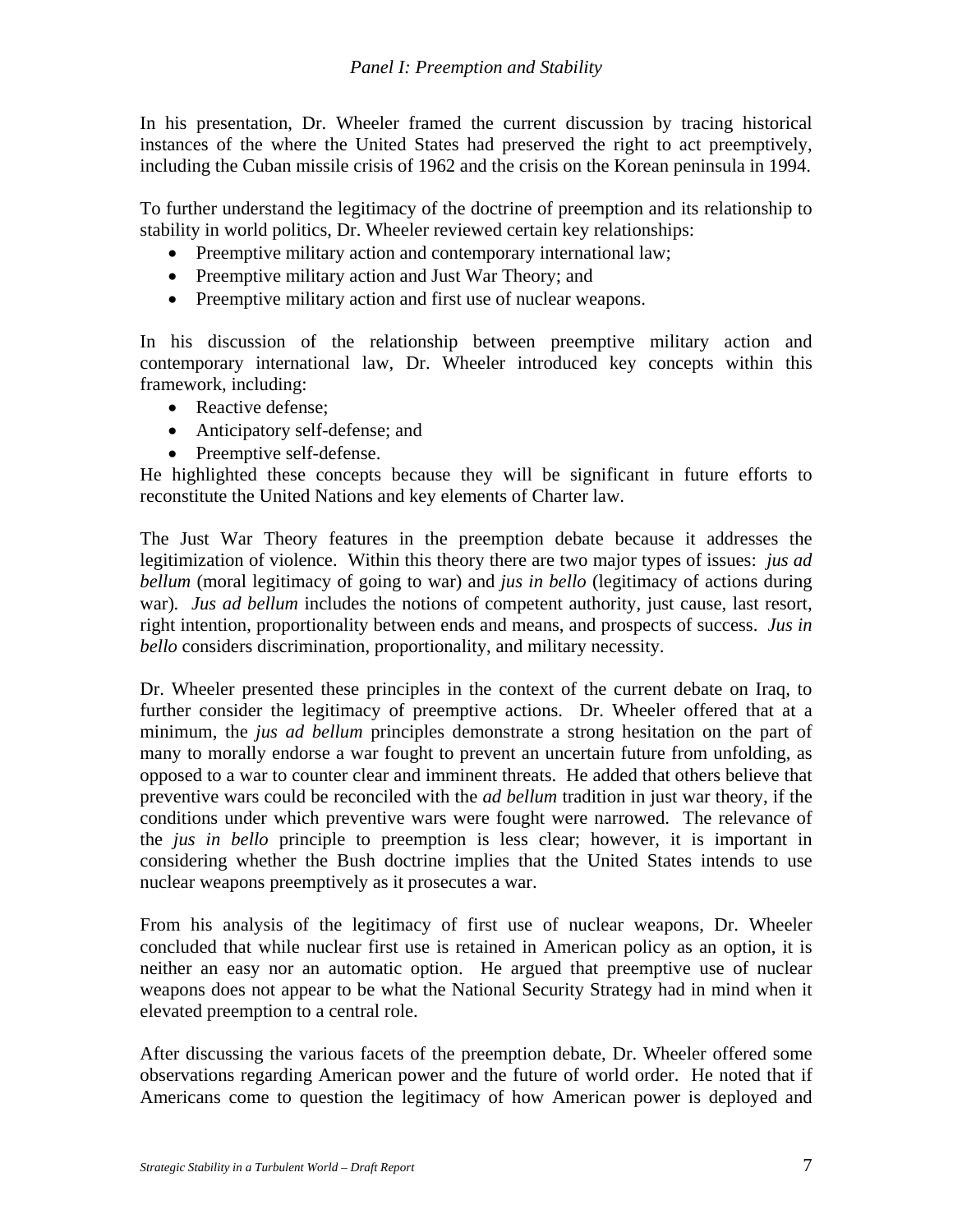#### *Panel I: Preemption and Stability*

displayed abroad, it would most likely weaken the stability of the world order. Dr. Wheeler furthered argued that, in order to legitimize U.S. power, a debate between the United States and the international community must occur. He recommended the rebuilding of institutions for major power cooperation. Reinvigorating and reshaping nonproliferation regimes, especially for nuclear weapons, should be considered, as should a strengthened international effort in the war on terror. Finally, Dr. Wheeler offered that we should engage responsibly and objectively in the Middle East peace process.

Dr. Kartchner's presentation, *Beyond Preemption or Retaliation: The Potential Contributions of Missile Defense to Deterrence* examined the relationship among missile defense, prevention, and retaliation. He argued that there were numerous pitfalls associated with relying on either prevention or retaliation. Dr. Kartchner began by citing a recent editorial that argued that there was no need for missile defense, because missiles could be destroyed preemptively as a missile was being assembled for launch. He argued that this was a flawed assumption because the purpose for the launch might be ambiguous (e.g., space launch).

Dr. Kartchner observed that without missile defense or other forms of damage limitation, the only remaining options are preemptive attack or retaliation. Both the threat of preemptive attack and retaliation are current pillars of deterrence – and both have been advocated as alternatives to missile defense.

Dr. Kartchner cautioned against too heavy a reliance on preemption, in light of the difficulty of fulfilling the requirements of successful preemption. These requirements include:

- Actionable intelligence including the ability to identify targets in a timely manner;
- Available and appropriate weapons that are decisive over long-distances; and
- Demonstrable justification that can legitimize a preemptive attack; even if the rationale comes after the strike.

Given the difficulty in meeting all of these requirements simultaneously, Dr. Kartchner lauded the benefits of missile defense as a hedge against political risk and military uncertainty.

Retaliation has limits as well. Despite substantial early-warning capabilities, policymakers cannot assume that a "return address" will always be known. Secondly, retaliatory options may not always be proportional, appropriate, or militarily available. Finally, basing deterrence strategy on a militarily unavailable or morally unsustainable retaliatory option undermines the credibility of that deterrence.

The crux of Dr. Kartchner's argument was that missile defense, or damage limitation capability more broadly, can be a potential alternative to preemption or retaliation. He concluded that the ability to limit damage to one's homeland, friends, allies, and forces deployed abroad can enhance deterrence and provide an alternative to the risks of preemption, or the limits of retaliation.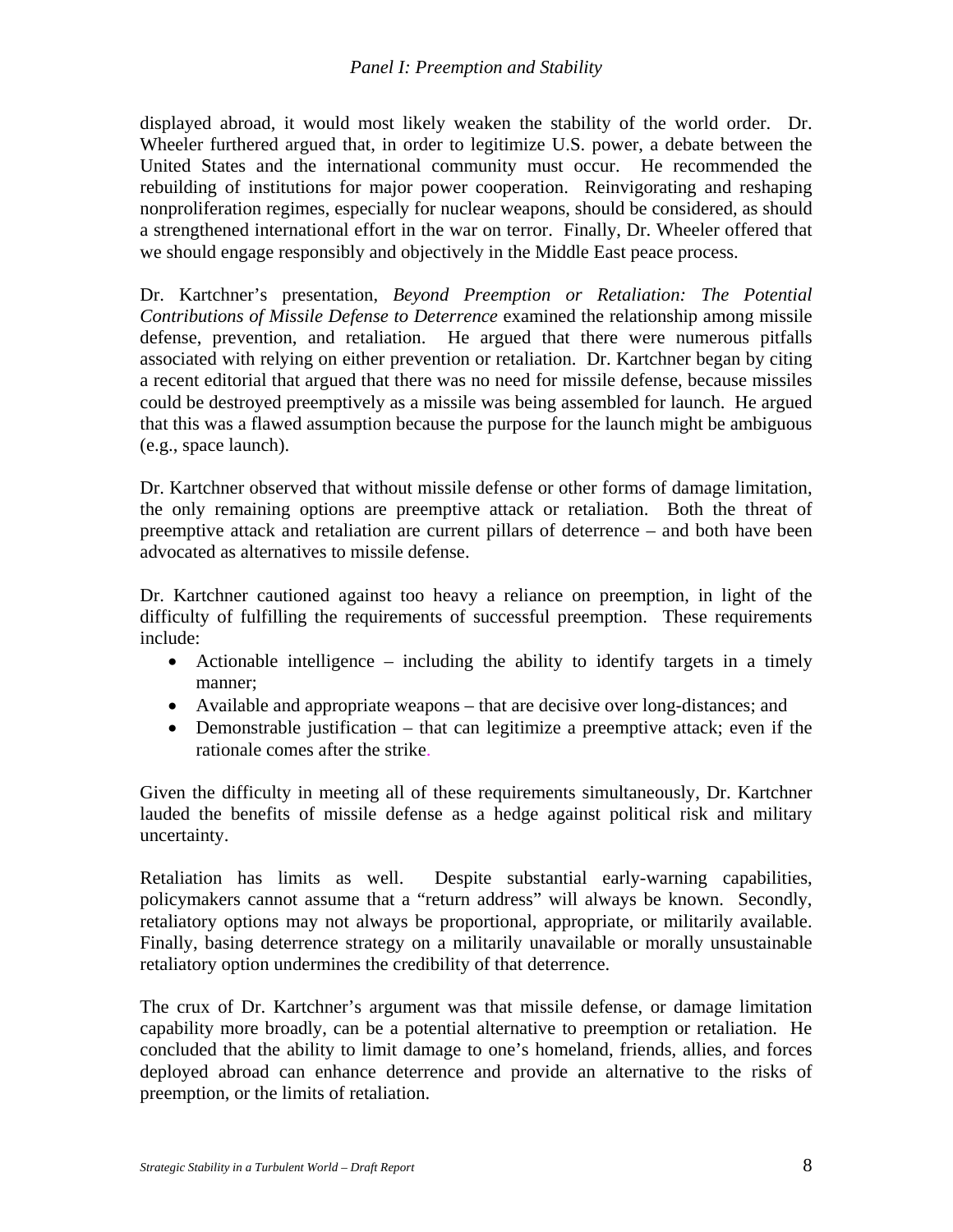#### **Discussion and Areas of Future Consideration**

Participants discussed the distinction between preemptive and anticipatory actions. Historically, preventive war did not take hold because policy-makers did not think that it could succeed. The issues of anticipatory action and preemptive war are embodied in recent concerns about North Korea becoming a nuclear state. Dr. Wheeler argued that the implications of a nuclear DPRK are very different than the implications associated with Iraq. Furthermore, it would be very difficult to execute a preemptive war plan against North Korea that would not have severe consequences for Japan and South Korea.

Other participants were interested in Dr. Wheeler's proposition about Washington taking the lead in formulating a new legal regime governing the use of force. One participant linked the proposition to efforts to combat terrorism. He wondered whether it would ever be possible for special operations teams to enter sovereign territories and extract terrorists. Would the regime in question accept U.S. claims of anticipatory self-defense as sufficient justification for military action?

Other participants asked if the legal regime would be comprised of treaties or if it would take more of a customary international law format. Dr. Wheeler suggested that it would more likely resemble the latter.

With respect to Dr. Kartchner's presentation, a participant noted that the deployment of missile defense increases an adversary's uncertainty about achieving his objectives through the use of offensive forces while simultaneously increasing the cost to him of trying to overcome those defenses. Dr. Kartchner was also asked if he had determined the level of missile defense necessary to provide deterrence (or dissuasion) to a state in the beginning development stages of ICBM capability while avoiding an arms race with states that already have this ability. Dr. Kartcher replied he had not yet determined the level of missile defense required for this scenario.

Another participant was of the view that no missile defense provides 100% reliability against the threat of unacceptable damage. Dr. Kartchner agreed, but argued that it was demonstrated in game-theoretic scenarios during the Cold War that missile defenses with 20-40% effectiveness could be a deterrent to the Soviet Union. Similarly, the recent performance of the Patriot system in Iraq had a deterrent effect, even if it was not 100% effective.

Finally, it was asked if the U.S. deployment of missile defenses would encourage adversaries to pursue chemical or biological weapons as a counter. Dr. Kartchner added that he views the development of CBW as separate from the implications of missile defense because most likely, the adversary is already pursuing such capabilities.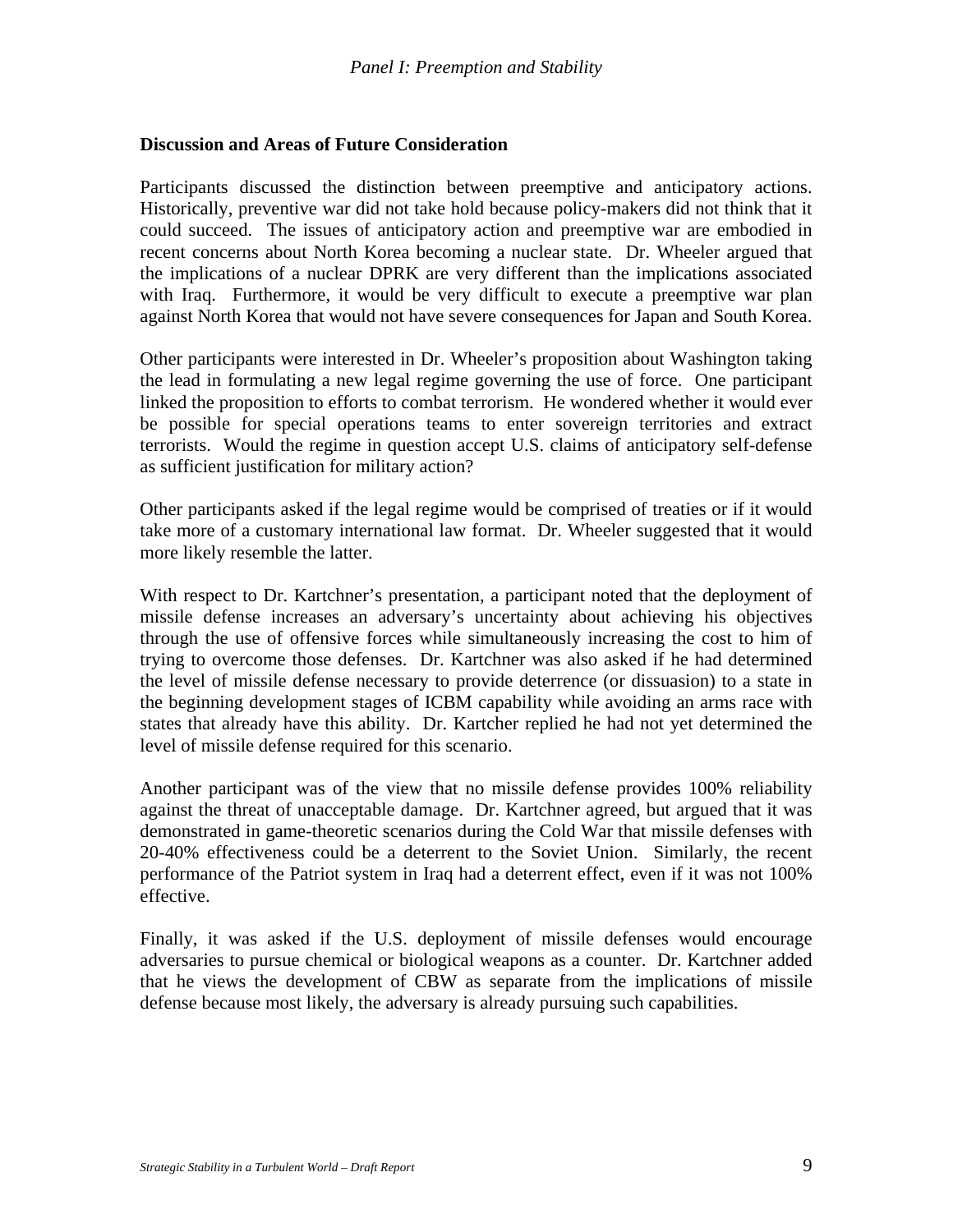## **Panel II: Regional Challenges**

#### **Introduction**

Dr. Jeffrey Milstein, of the Defense Threat Reduction Agency's Advanced Systems and Concepts Office, moderated the second panel. The panelists evaluating current regional challenges where:

- Ms. Kristi Branch, Pacific Northwest National Laboratory *Stability Model of Northeast Asia*
- Mr. Peter Wilson, RAND *East Asian Stability Challenges*

### **Background**

Panel II's objectives were to evaluate regional challenges to strategic stability that are currently emerging or that may emerge in the future. Ms. Branch's presentation described a model that examined stability in the Northeast Asian region in particular. Similarly, Mr. Wilson's presentation identified certain political-military events in Northeast Asia as examples of "punctuated equilibrium" and evaluated some of the potential implications for stability.

## **Key Insights**

In her presentation, *Modeling "Stability" in Northeast Asia,* Ms. Branch described the study methodology, which featured the application of the Situational Influence Analysis Module (SIAM™). For modeling purposes, Northeast Asia was defined as China, Japan, North Korea, South Korea, and the Russian Far East. The model established certain

"pillars of stability" and addressed conditions and events in the next three to five years. In addition, the model assigned judgments and values from the perspective of the Asian country, rather than a U.S. perspective. This aspect of the model produced a more comprehensive view of stability, which avoids "surprises" and artificial constraints when seeking regional security solutions.

The SIAM software tool implements a modeling process called "Influence Networks." This process is a combination of two modeling techniques: influence diagramming and Bayesian Inference Networks. The tool facilitates recognition and evaluation of important distant (or seemingly unconnected) relationships by breaking down complicated issues of cause-and-effect into their fundamental

| The ''Pillars'' of |  |
|--------------------|--|
| <b>Stability</b>   |  |

- **Military**
- Regional **Politics**
- Economics
- Domestic
- **Politics**
- Environment
- Culture
- Demographics

components. After the components are disaggregated, the next step involves the incorporation of fact-based information, expert judgments, levels of confidence, and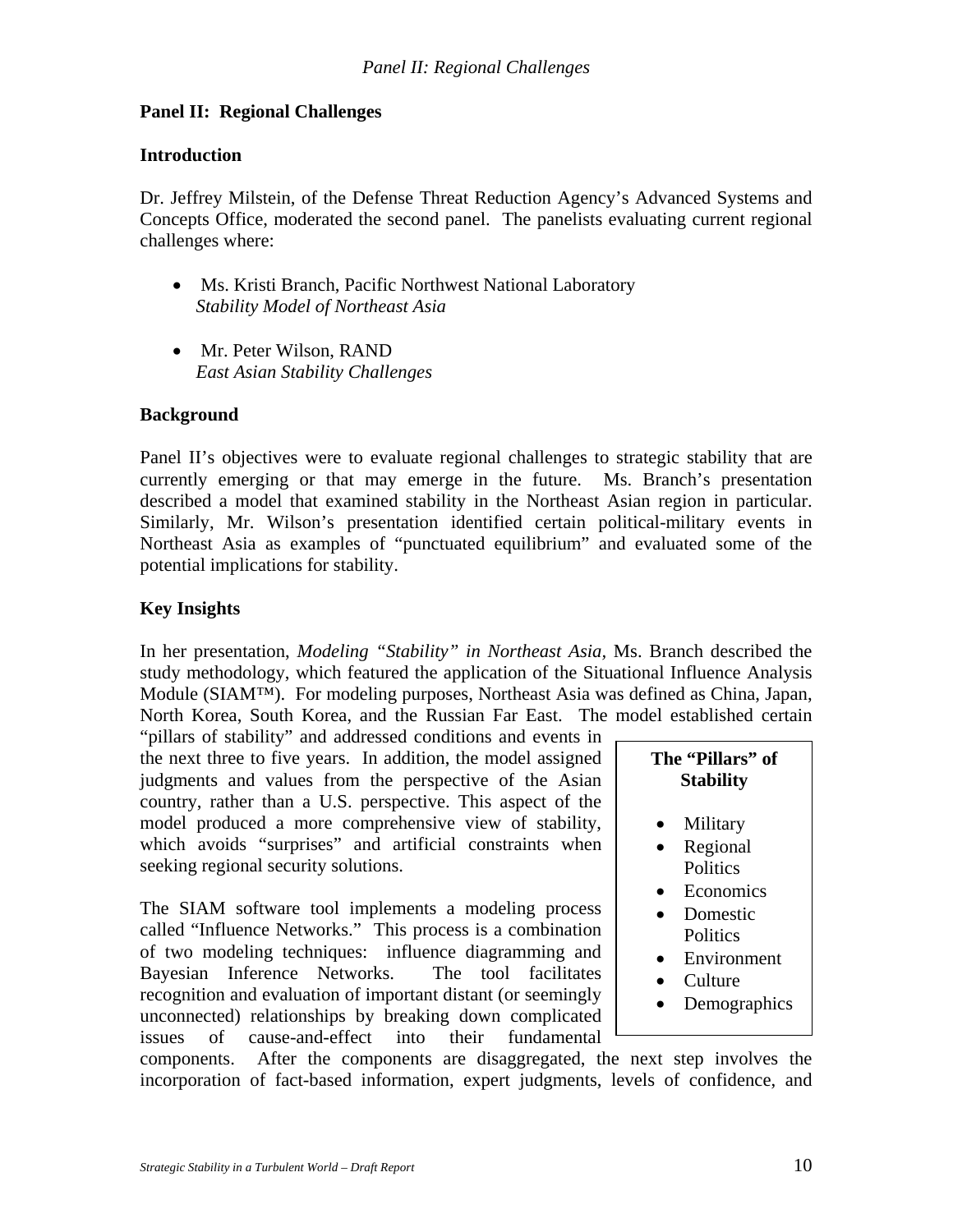degrees of uncertainty into the influence net. SIAM then generates alternate future scenarios to:

- Examine "what if" implications;
- Look at the relative impact of contributing events;
- Determine the sensitivity of desired outcomes to their contributing events; and
- Keep track of source materials and background information.

Ms. Branch said that the next steps in the project would include updating the model in order to assess the stability implications of a range of policy choices. In turn, the model will serve as a realistic basis for scenarios and war games, and develop criteria for U.S. assistance and intervention in certain regions. Furthermore, the model may be altered to fit other regions such as South Asia (particularly the Philippines and Indonesia) or Central Asia.

Mr. Peter Wilson of RAND presented *Does "Strategic Stability" Have a Future in Northeast Asia?* Mr. Wilson argued that Northeast Asia is going through a dramatic political-military crisis, or "punctuated equilibrium" (i.e., historical discontinuity). The events in the region that comprised the punctuated equilibrium were driven by the DPRK's admission in October of 2002 that it had a secret uranium enrichment program. He also presented several different outcomes to the current negotiations that are underway between Washington, Pyongyang, and Beijing, and the implications for nearand medium-term stability of Northeast Asia.

Mr. Wilson began by describing the geo-strategic and economic environment in Northeast Asia prior to October 2002. Mr. Wilson depicted the region as a complex Rubik's cube, with increasing interaction between China, Japan, and the Korean peninsula. These interactions may cause dramatic change in the region and have the potential to create serious "fault lines" in policy. During this period, the United States served as a regional military balancer or "reassurer" and was the market of choice for East Asia. Also during this time, Russia was a potential major supplier of oil and natural gas to Northeast Asia. Ultimately, Mr. Wilson argued that the landscape that he presented was an unstable geo-strategic and geo-economic regional environment.

The current nuclear crisis on the Korean peninsula, Mr. Wilson argued, can only be understood in the context of larger geo-strategic discontinuities. Mr. Wilson then observed that the end of the Cold War marked the end of the "first" nuclear era. The current historical discontinuity spans the events of September  $11<sup>th</sup>$  and includes the recent war in Iraq. He claimed that U.S. policy choices during this period might bring about significant regional change. These changes could include transformation of the U.S. global alliance system or could become evident in potential crises, e.g., an Indo-Pakistani war or Iranian acquisition of nuclear weapons.

Mr. Wilson's primary example, however, was the North Korean nuclear crisis. He presented two possible near-term outcomes:

- 1) "The Grand Bargain"; or
- 2) Nuclear breakout by the DPRK.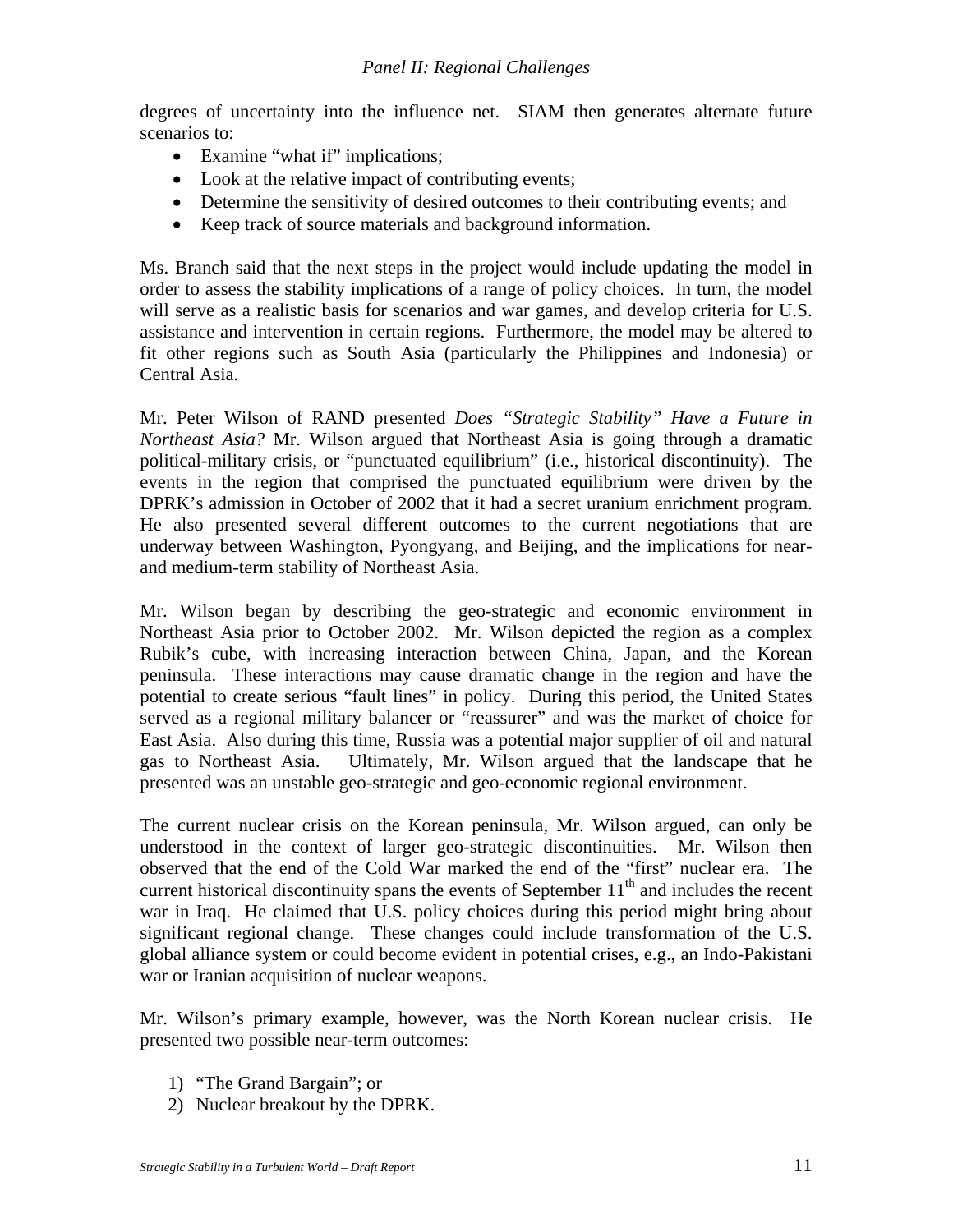The first outcome would feature a bilateral non-aggression agreement between the United States and the DPRK and/or a multilateral agreement involving Washington, Beijing, Moscow, Tokyo, Seoul, and Pyongyang. The second option would see DPRK deployment of nuclear weapons, with two potential results – either the continuation of the Sunshine Policy by the ROK, or the collapse of negotiations between the two countries.

Either of these outcomes would impact the stability of the region. Mr. Wilson argued that one potential outcome could be the disintegration of the Nuclear Nonproliferation Treaty (NPT) and the dawn of the "second" nuclear era, an era of accelerating nuclear proliferation, rogue states or independent agents with chemical, biological, radiological, and nuclear weapons (CBRN), and non-deterrable threats. The near-term implications for strategic stability could include:

- New mix of "strategic" nuclear offensive and defensive systems coupled with non-nuclear offensive systems,
- Strategic stability or "equilibrium" increasingly defined by complex geo-strategic and geo-economic parameters,
- Future regional and global nuclear equilibrium calculations will be of multinational character, or
- The non-nation state actor as the new "disturber" of "strategic" stability.

## **Discussion and Areas of Future Consideration**

One participant asked Ms. Branch if the Northeast Asia model produced any results that were counter-intuitive. Ms. Branch responded that the model's results were consistent with the assignment of relative priority to each factor. Another participant asked that when identifying the pillars of stability, how does the model avoid the possibility that military considerations may overwhelm other factors? Ms. Branch responded that it is possible to cross-link the pillars so that the relative importance of the military considerations would be evident. Once participant praised the model's consideration of non-traditional elements of stability, such as health, environment, and demographics.

Mr. Wilson was asked if he thought any intervening factors, such as changes in United States policy might alter negative proliferation trends. Mr. Wilson suggested that the situation in North Korea might be an unalterable course. He questioned whether Washington would be comfortable living with greater proliferation and thought perhaps the United States might take drastic action in the form of regime change. Another participant brought up the issue of non-state actors and their role in U.S. policy-making and regional stability. Mr. Wilson offered that he found the Iraq/al-Qaeda link to be dubious. He claimed that prior to Operation Iraqi Freedom, Russia, France, and China undermined the dual-containment policy towards Iraq. The disintegration of this policy motivated the Bush Administration to destroy the Iraqi regime. He noted the difference between the case of Iraq and the case of North Korea. One particularly noteworthy difference is North Korea's location and the implications of this country having a CBW and emerging nuclear capability.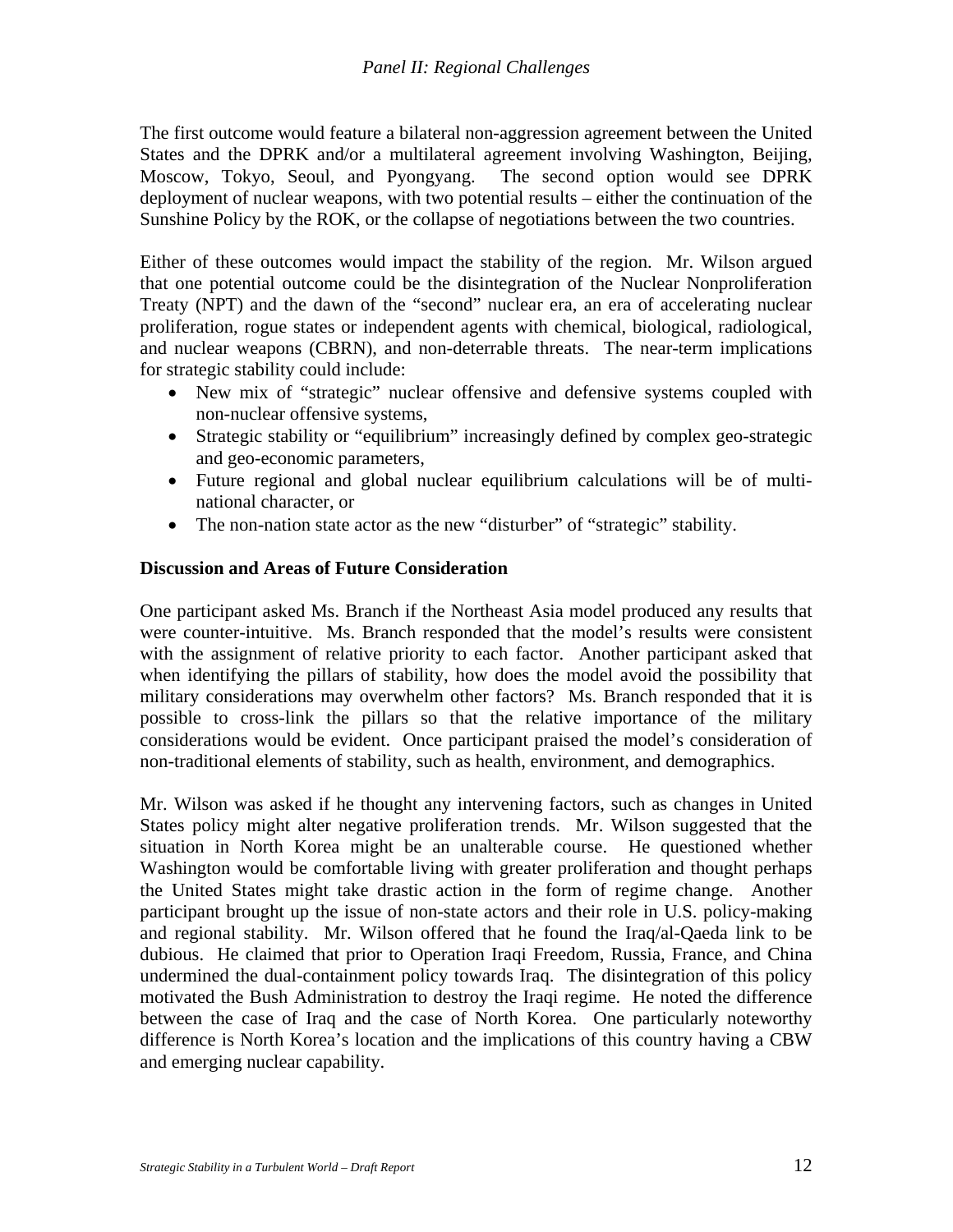The topic of the third panel of the Nuclear Stability Roundtable was the Nuclear Posture Review. Mr. Pat McKenna of STRATCOM chaired the panel. The panelists included:

- Dr. Michael Simon and Mr.Guy Grundman, SPARTA, Inc. *Unintended Consequences of Strategic Adaptability*
- Colonel Valery Yarynich, (Retired, Russian General Staff); Visiting Scholar, University of California San Bernadino  *Protection From Sabotage Through Modeling*
- Professor David Yost, United States Naval Postgraduate School *Alliance Relations and Concepts of Assurance, Deterrence, and Dissuasion*

### **Background**

The objective of this panel was to evaluate the applicability and the ramifications of the Bush Administration's Nuclear Posture Review. Dr. Simon and Mr. Grundman outlined the relevance of modeling strategic adaptability in their presentation. Colonel Yarynich addressed the need to better protect Russian and U.S. strategic infrastructure, with one possible method of modeling. Professor Yost examined the impact of the Bush Administration's strategic posture on Alliance relations.

## **Key Insights**

The 2002 Nuclear Posture Review includes a pivotal "strategic adaptability" component. Under this approach, the United States will reduce its operational nuclear forces but retain a "responsive" force of reserve nuclear weapons to meet challenges posed by either a change in the status quo or the emergence of a strategic competitor. In the panel's first presentation, *Unintended Consequences of Strategic Adaptability*, Dr. Simon and Mr. Grundman argued that maintaining a strategic reserve could potentially produce unintended consequences, such as an unintentional rivalry between the United States and Russia.

The SPARTA model takes a closer look at how potential adversaries might react to the advantages that the United States would gain through a strategic nuclear reserve. The evaluative process involved the modeling and tracking of the state's *conventional* active and reserve forces as an index for assessing the implications of a state's *nuclear* active and reserve forces. The components included:

- A game-theoretical model specifically tailored for the strategic situation in question.
- Empirical tests tracking conflict through history.
- Specific country profiles (In this case, Russia and China).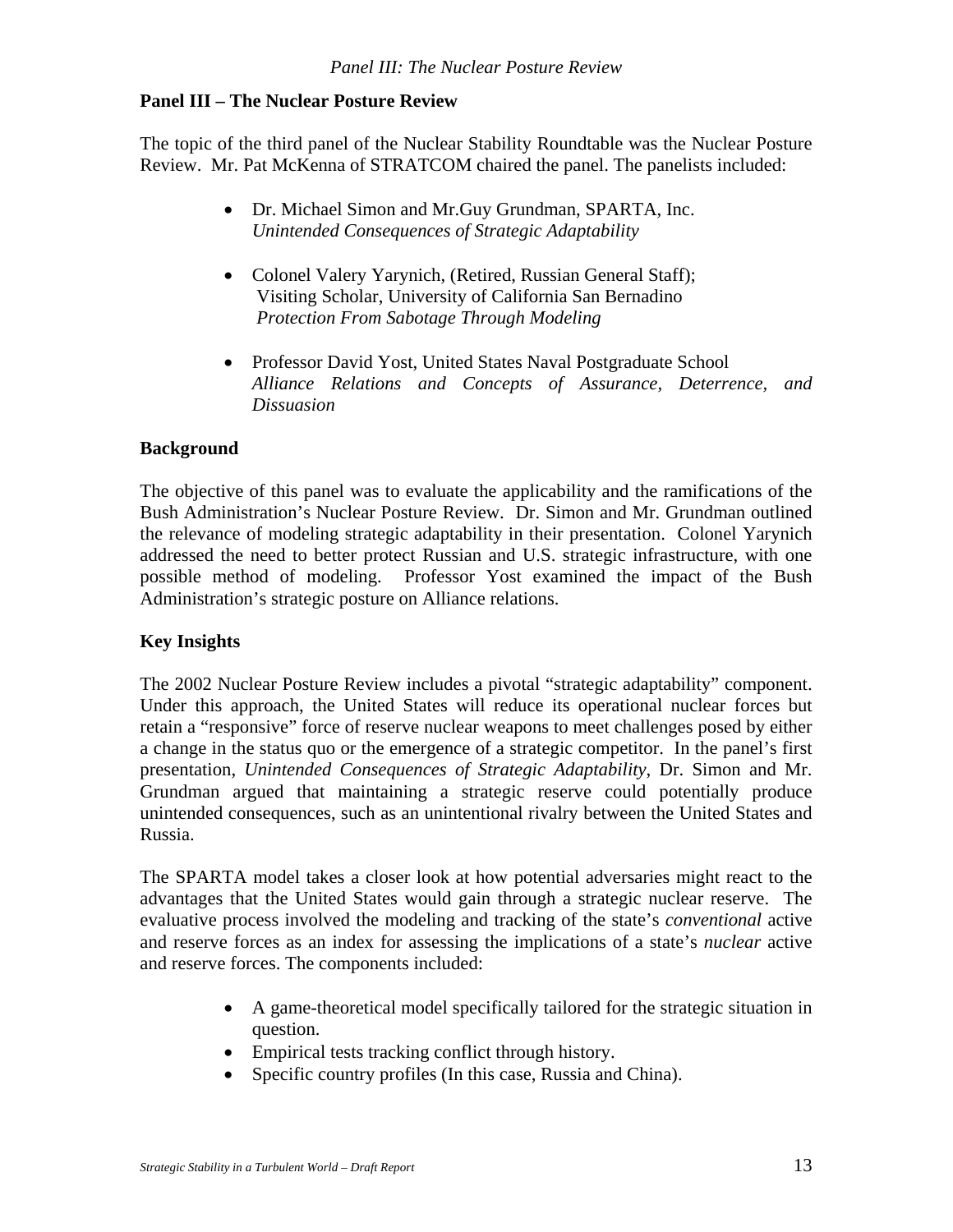From the first component, the specifically tailored game-theoretical model, the following testable hypothesis was derived: maintaining a strategic reserve actually *reduces* conflict (within the model). This hypothesis was supported by the results of the empirical tests that were run for Russia and China. One of the most significant findings of the study indicated that the geographic distance between two states reduces the likelihood of conflict.

The country profiles characterized Russia as a familiar adversary and a traditional nuclear competitor, currently engaged in primarily qualitative improvements and seeking to maintain relative parity with the United States. Regarding the Nuclear Posture Review, Russia has been restrained in its criticism.

Conversely, China is viewed as a new competitor, while seeing itself as an ascending power. Engaged in both qualitative and quantitative improvements, China is also suspicious of U.S. aims, but currently defers to U.S. policy. According to Simon and Grundman, China views the Nuclear Posture Review as part of a cumulative national security posture and, therefore, does not see the U.S. nuclear reserve as an isolated variable.

Based on the findings produced by SPARTA's study, the United States reserve nuclear force should have positive, albeit limited, impact on potential adversaries. The impact will be positive in that strategic adaptability may reduce conflict severity (this is supported by the game-theoretical model). The model also implies that more reserve strength serves as a greater indicator of a deterrence-oriented strategic posture. The impact, however, will also be limited in that other states do not view strategic adaptability in isolation. In order to better predict the actions of its competitors, the United States must view strategic adaptability within the context of its overall national security strategy and actions.

In his presentation, "Protection From Sabotage – Through Modeling," Colonel (Retired, Russian General Staff) Valery Yarynich discussed Command, Control, and Communication (C3) Systems. In his opinion, C3 systems are problematic in that:

- 1. No firm confidence on the part of nuclear powers exists regarding reliable protection of the nuclear control systems from accidents and sabotage.
- 2. Assessments of mutual deterrence prevent the barrier of mistrust between countries from being overcome.

Colonel Yarynich argued that there is a concealed danger within the constructs of C3 systems. The specific feature of this problem is that any nuclear power's assurances of "absolute" safety of their national control systems cannot be totally convincing for other countries. He added that the clearly unacceptable nature and scale of consequences from sabotage in this area requires not only mutual trust, but also reliable knowledge. Only C3 experts, working jointly, can provide this necessary knowledge to their political leadership.

There are two main obstacles in the way of C3 cooperation:

1. Fear of exposure of the weak points in the national C3 protection system(s).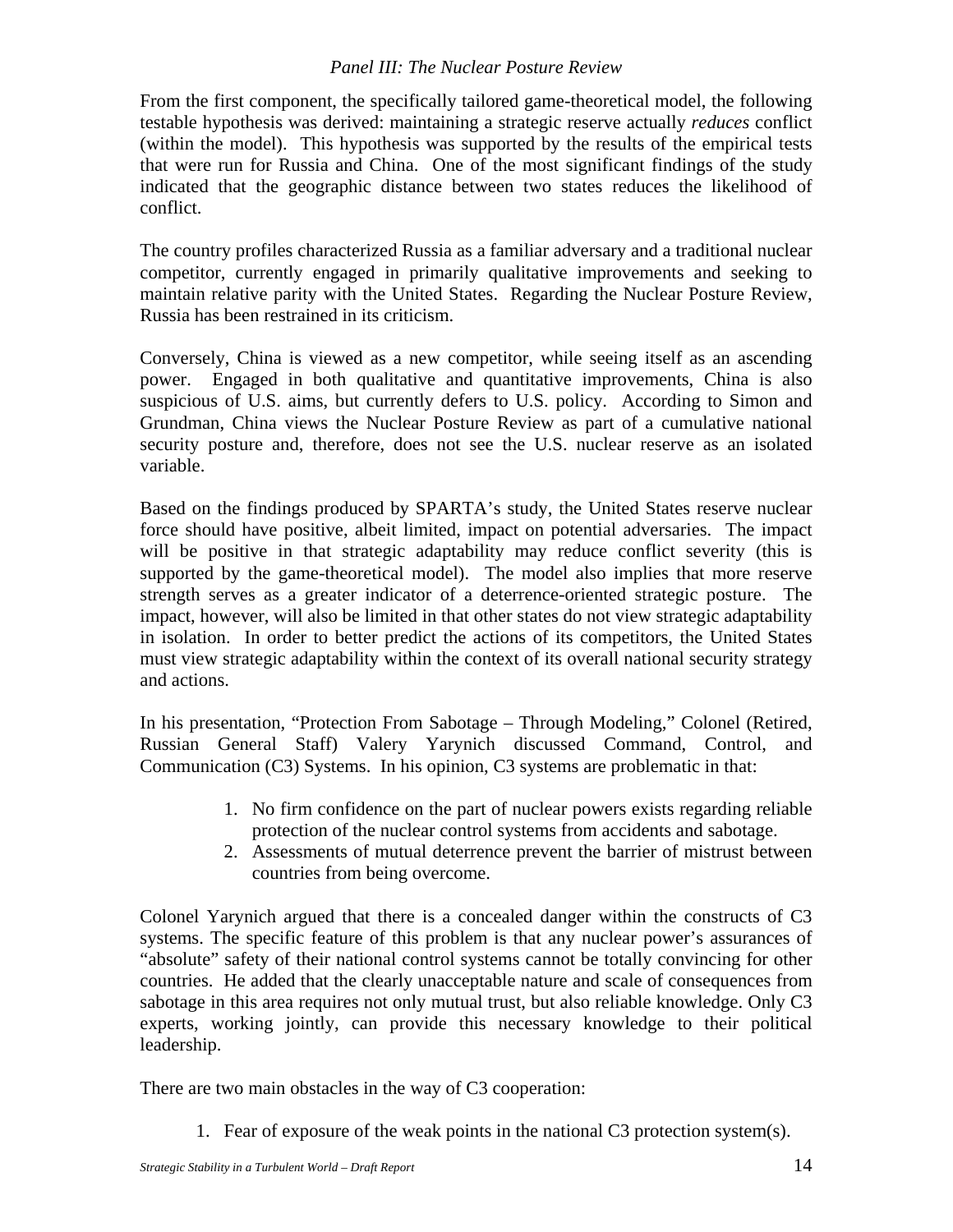2. In the area of negative C3 control (ensuring against unauthorized access/use), the potential for specialists of the other country to penetrate the area of positive control (ensuring that orders are successfully communicated and executed).

There are two ways to overcome this resistance to cooperation in the area of C3. First, each country could clearly separate the negative control information on battle features of their C3 system. There is another way, however, which can be employed simultaneously and which will provide for more open C3 cooperation. The approach is to model a hypothetical nuclear conflict, while simultaneously ensuring the safety of each data exchange on C3 systems, at least to the degree needed for efficiently resolving the issue of improving the negative control.

Thus, joint modeling of a nuclear war may provide for achieving the main goal – establishment of cooperation in negative C3 control, and eventually increase the level of protection of control systems of the two nuclear superpowers.

Colonel Yarynich proposed an approach to modeling, somewhat based on the late-1980's – early-1990's unilateral approach. In statistical models of nuclear war after multiple runs of some single scenario, a data array of various results of retaliation is obtained and used to assess the reliability of deterrence for this scenario. Particularly important in the framework of these models is that, among this data array of results, "atypical" and "noncharacteristic" outcomes are always present. Such non-characteristic results are sometimes called "tails." These "tails" are the most essential, because their existence is critical to the deterrence equation.

In terms of a new formula for deterrence, it must be recognized that in practical terms, a nuclear war can happen only *once*. There is no guarantee that this particular atypical, yet rather unacceptable, retaliation will not occur at the very first (and only) real try. Strictly mathematically, the probability of an unacceptable event should be equal to zero.

In developing C3 cooperation, the main obstacle to joint investigations in the area of control of nuclear weapons is the issue of secrecy of data about C3 systems. In order to overcome this obstacle, the following steps can be recommended:

- Extend open publications on the subject of control of nuclear weapons, particularly in Russia.
- Establish a group of official C3 experts from both countries with the purpose of answering one question – is it possible to develop joint actions in order to enhance negative control (to increase protection of C3 systems against sabotage) without undermining the integrity of positive control in each country?
- Start, on an unofficial level, joint work of independent C3 experts from the United States and Russia (probably also specialists from other countries) on modeling a nuclear conflict.
- After proving the hypothesis of stability of mutual deterrence, prepare a joint report to the leaders of both countries with the proposal to start a detailed joint modeling on the official level, with phased approximation of the initial data on nuclear forces and their control systems to the maximum realistic level.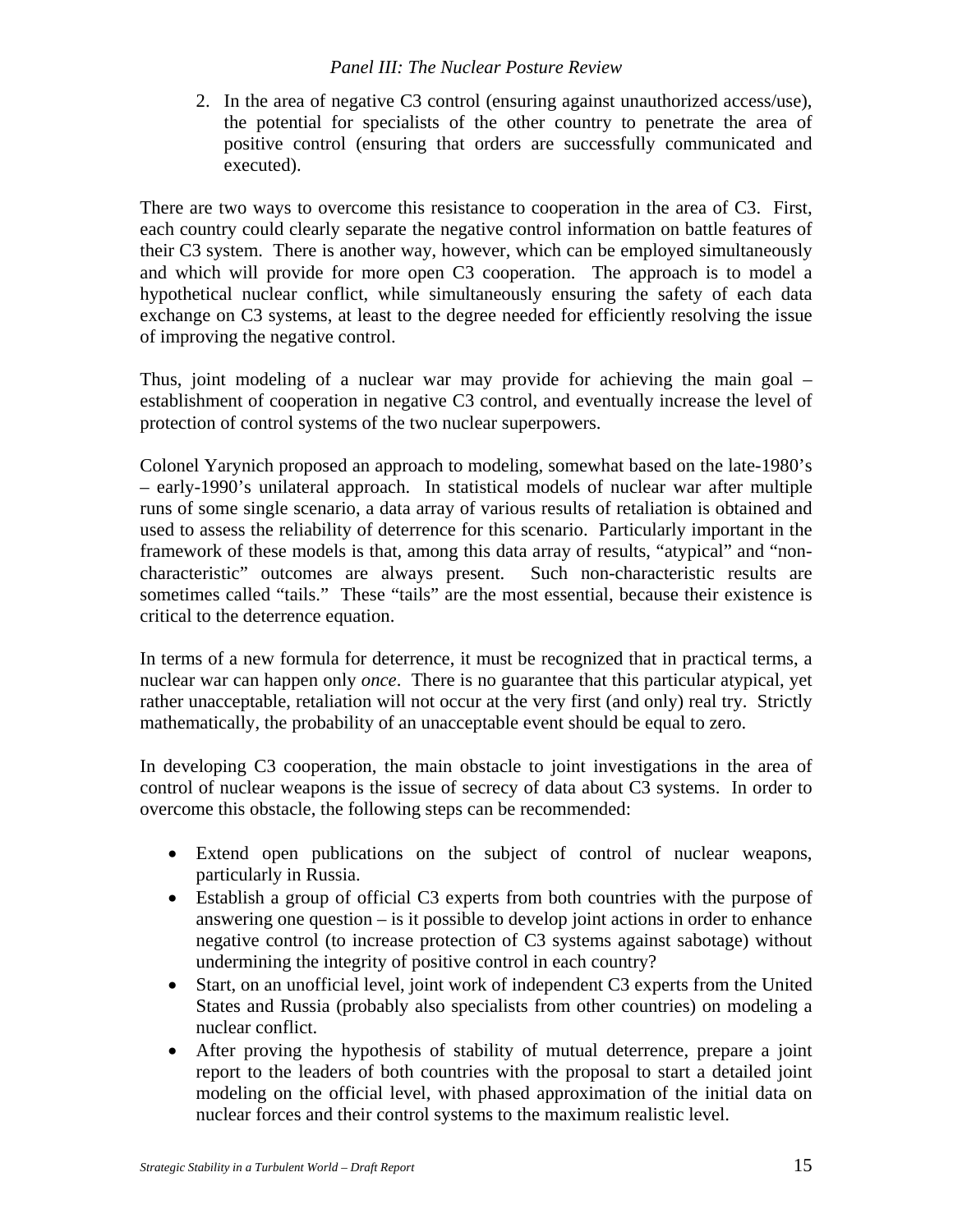Colonel Yarynich proposed that the ideal C3 system would include the democratization of the main decisions, as the United States and Russia decide their fates together. Another ideal solution would be a situation in which a permanent bilateral United States – Russia (or multilateral) body exists to estimate the level of deterrence (i.e. magnitude of the retaliation risk) for each nuclear state.

Following on the theme of the Nuclear Posture Review and its impacts on traditional concepts of deterrence, Professor David Yost of the United States Naval Postgraduate School discussed "Alliance Relations and Concepts of Assurance, Deterrence, and Dissuasion." This presentation addressed the implications of the new U.S. concepts of defense and security, particularly assurance, deterrence, and dissuasion for the European Allies.

Professor Yost argued that these implications could be addressed in two ways:

- What do Allies think of these concepts?
- What is the significance for Allies of these concepts?

The United States has historically not regarded its Allies simply as dependents and protégés – that is, recipients of defense and security services from the U.S. military. The United States has encouraged its Allies to contribute to the defense and security of the Alliance as a whole. The United Kingdom, for example, is the ally with which the United States has had the closest relations, including in nuclear weapons matters. On the other hand, the United States was initially less inclined to welcome the French nuclear weapons program. Americans (and others) had worried about how French nuclear weapons could complicate central management of a crisis or war with the Soviet Union. This stance shifted over time to emphasize how multiple centers of nuclear decisionmaking could complicate Moscow's risk calculations and add to deterrence.

Professor Yost maintained that these arrangements are intended to contribute to deterrence, but they also support dissuasion and assurance. They support assurance to the extent that these multilateral Alliance arrangements bolster the confidence of Allies in the genuineness and reliability of U.S. nuclear capabilities and commitments. They support dissuasion to the extent that they convince Allies not to seek their own nuclear weapons and help to persuade the Alliance's adversaries not to seek nuclear arms.

Professor Yost then stated that it was imperative to recall that the New Triad defined in the NPR put nuclear and non-nuclear strike forces together in the same corner of the triangle. This part of the NPR has not been well-received, because many European observers have deep reservations about what they see as a U.S. tendency to pursue the "conventionalization" of nuclear weapons, to make nuclear arms more readily usable, even if this is intended to enhance the credibility of deterrence.

The next topic Professor Yost addressed was the significance of the concept of deterrence by denial, particularly as it concerns ballistic missile defense. He argued that some of the experts and officials in NATO countries that have endorsed the pursuit of BMD for the protection of populations and territories have done so on grounds other than confidence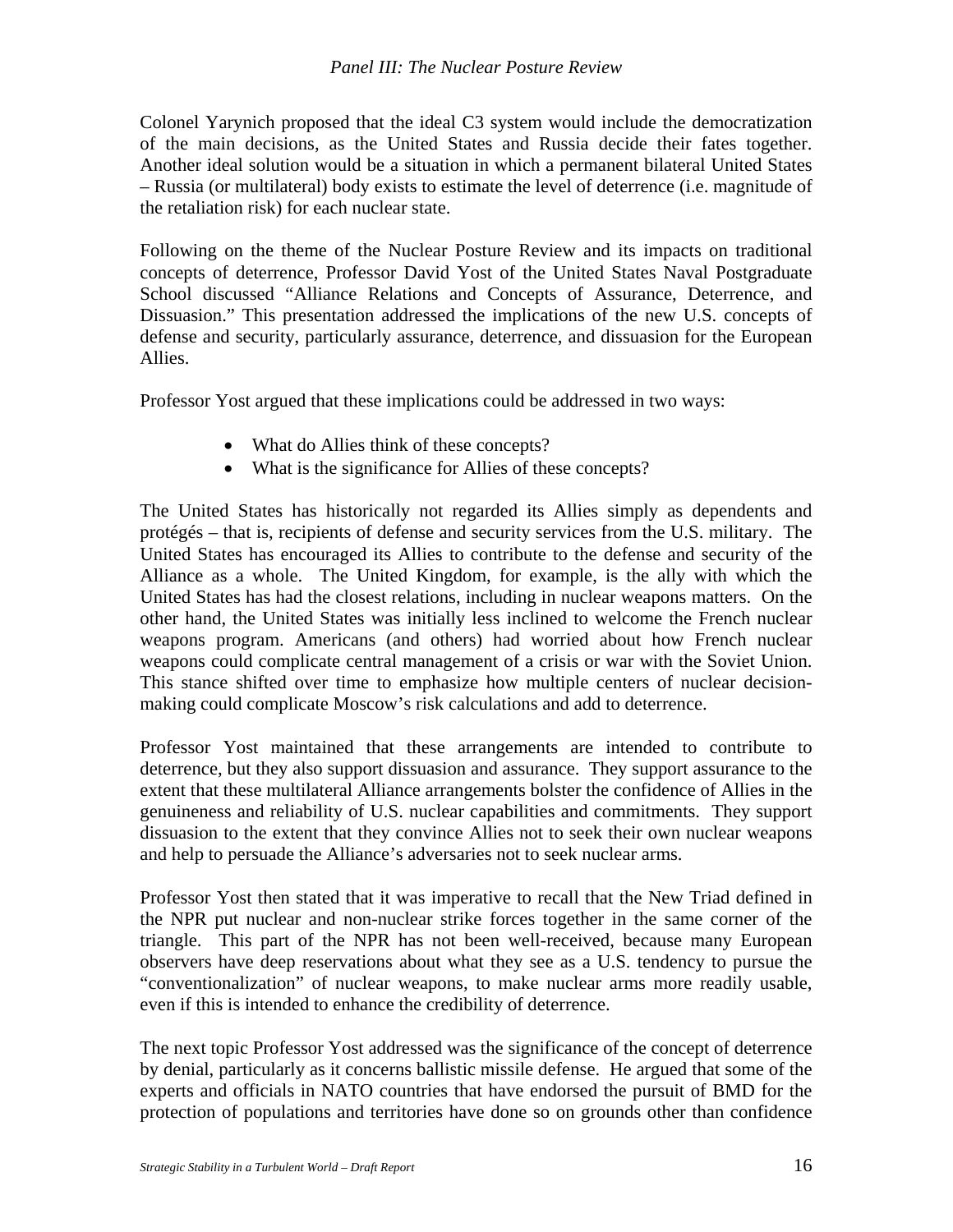in the theory of deterrence by denial. They have taken a more operational perspective that defenses could actually defend, and they could thereby give the United States and other Allies greater freedom of action in dealing with WMD proliferants armed with ballistic missiles.

Professor Yost then turned his discussion toward dissuasion. According to official definitions, "dissuasion" means to convince other powers to refrain from even initiating an "arms race" or competition in military capabilities with the United States. Official U.S. strategy documents suggest that dissuasion is achieved by convincing the adversary of the futility of competition with the United States, either on a general basis or in a particular category of military power, which could be nuclear weapons or fighter aircraft or nuclear attack submarines or anything else. The goal is to convince the adversary that it would be pointless to compete in the acquisition of military capabilities.

The next topic Professor Yost addressed was that of assurance. The QDR definition of the requirements of assurance refers not only to cooperation and U.S. overseas presence to back up the credibility of U.S. commitments, but also to "favorable balances of military power in critical areas of the world to deter aggression or coercion." In other words, the ability to assure is defined as a function of perceived ability to deter. Moreover, as suggested earlier, the ability to deter derives from one or both of the two forms of deterrence – a threat of punishment and/or a threat of denial. Denial, as noted earlier, means being able to deny the enemy the achievement of his operational objectives – as effective missile defenses might intercept and foil a missile attack. The capability to deter by denial is, in other words, closely related to the ability to defeat adversaries.

Yost argued that in order to assure Allies and security partners most effectively, the United States and its allies should have the capabilities to defeat their adversaries; and this ability should deter adversaries from attempting aggression or coercion and might even dissuade them from competing in the acquisition of military power.

To conclude, Professor Yost recommended future consideration of the potential tensions among the QDR goals:

- What is necessary to "deter" adversaries may not simultaneously "assure" allies or public opinion.
- What is necessary to "assure" allies and public opinion may undermine deterrence and diplomatic negotiating leverage.
- What is necessary to "dissuade" adversaries from acquiring military capabilities involves even greater uncertainties than deterrence; however, the "dissuade" function cannot take place unless adversaries know about U.S. capabilities.
- Successful "defeat" of the enemy may require secrecy about U.S. capabilities to achieve strategic and operational advantages in combat through surprise; secret capabilities, however, cannot contribute to "deter", "dissuade", or "assure" goals.

## **Discussion and Areas for Future Consideration**

Following Dr. Simon's presentation, one participant inquired about the sequential equilibrium dynamic as applied to an expanded, three-player version. Dr. Simon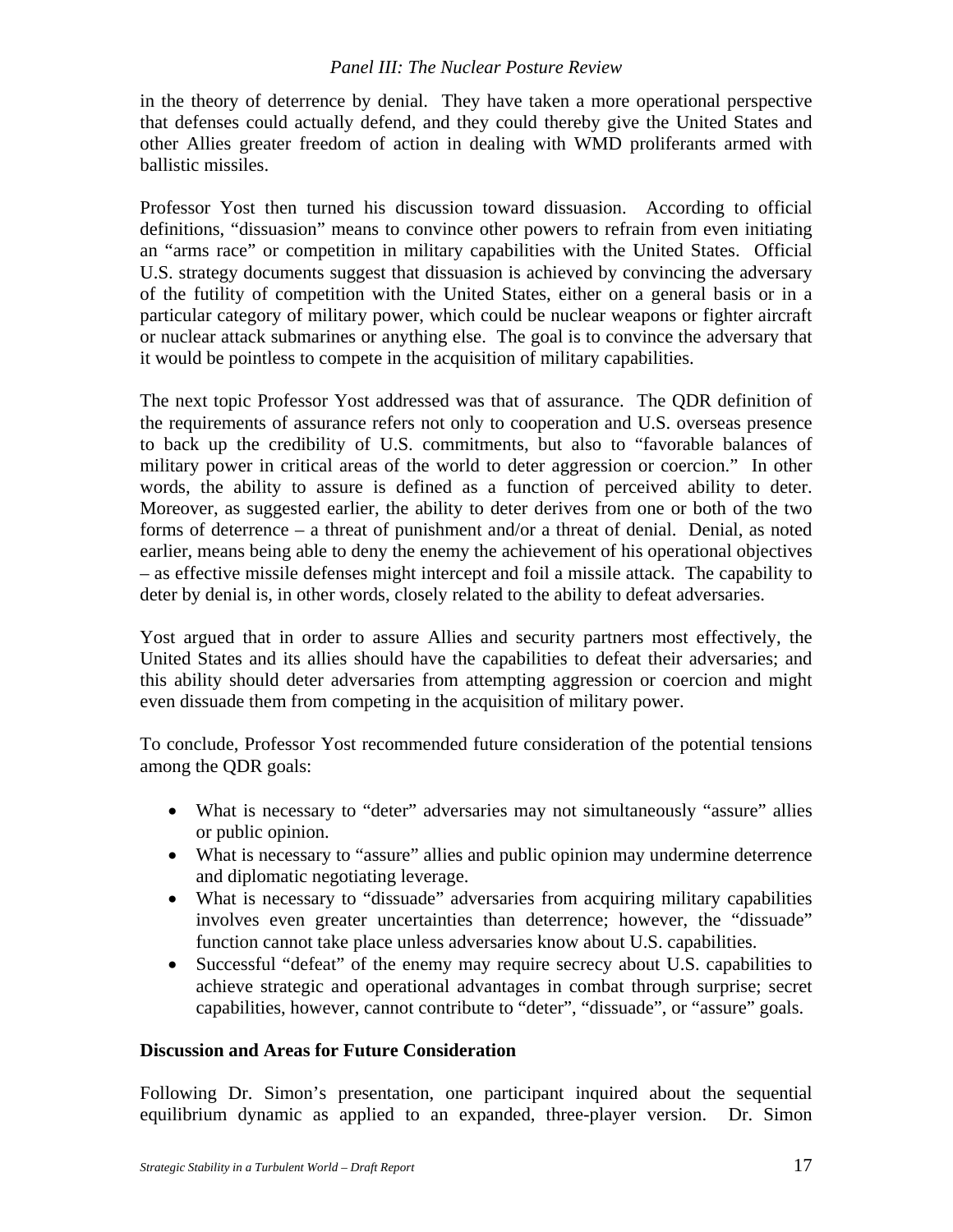responded that the content of SPARTA's separate Stability Roundtable presentation on their *Strategic Offense, Defense, and Arms Control (SODAC) Model* addressed that specific question.

Another participant questioned the validity of the argument that Russian modernization has resulted in *qualitative* improvements. Mr. Grundman answered that the Russian *Topol* System has represents a qualitative improvement in Russian nuclear capability, although perhaps of a minor nature. The participant then asked why tactical nuclear weapons, though relevant, were not included in this study. The SPARTA team agreed that they are relevant, and, therefore, the topic will be explored further.

Regarding the results of the empirical tests, one participant conjectured that the outcome is a positive one for the United States, but questioned how other countries might interpret them, and whether the results might have arms race implications. Dr. Simon was hesitant to make any claims on this issue, on account of the fact that the study dealt primarily with the U.S. strategic *reserve* forces. The participant countered by asking whether the results would address the reserve issue in realistic way, based on the historical precedent of the mobilization of the German Wehrmacht in Poland in 1939. Dr. Simon responded that this particular example would cut against the data.

With respect to Col. Yarynich's presentation on C3 systems, one participant questioned the reliability of negative control. Col. Yarynich responded that the reliability of negative control was confirmed during the Cold War. He emphasized that in this era, characterized by terrorism, the antiquated Russian command and control system could threaten strategic stability.

Another participant questioned if C3 systems are vulnerable to electronic espionage. Col. Yarynich responded that the real danger is the system's overall vulnerability. The participant also inquired as to whether or not Colonel Yarynich was implying in his presentation that there should be more *glasnost* to promote C3 cooperation. Col. Yarynich suggested that public transparency might not necessarily be the best approach; however, information exchanges within a small circle of C3 specialists should achieve the necessary levels of cooperation.

Another participant raised the question of how to deal with the fact that there have been very few historical examples where formerly hostile peoples had to cooperate and share information to this extent. Colonel Yarynich explained that the most important thing would be to achieve a balance and use a leap of imagination in approaching the new U.S. – Russian relationship.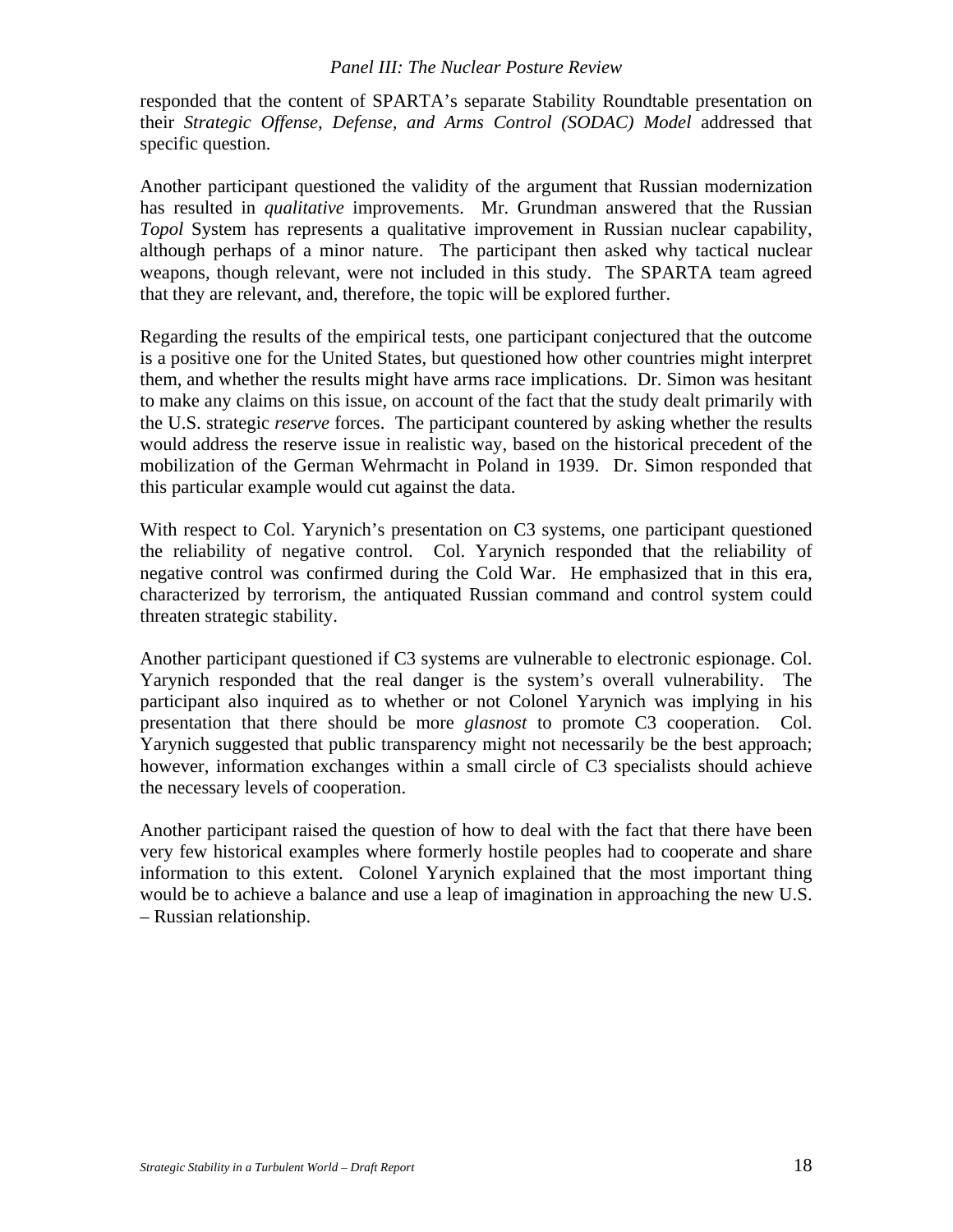## **Panel IV :** *Running for Sheriff – An Answer to WMD Proliferation*

Dr. Victor Utgoff, of the Institute for Defense Analyses, presented *Running for Sheriff* – *An Answer to WMD Proliferation?* In his presentation, Dr. Utgoff offered some thinking on what he sees as the most pressing question for global stability – "What is the nature of the long-term solution to the problem of continuing proliferation of weapons of mass destruction?"

Dr. Utgoff argued that continued proliferation of WMD seems likely, absent new measures that can decisively stop it. And, if it does not stop, instability and occasional devastating uses of these weapons seem inevitable. In order to avoid instability and wars with such weapons, he posits that sooner or later the United States will have to formally institutionalize and take on the role of "global sheriff." Such a sheriff, generally with the support of other nations, would intervene against interstate aggression. It would carry on strong programs to eliminate international terrorism, especially by terrorists attempting to obtain weapons of mass destruction. Effective prosecution of these tasks would require the cooperation and support of nearly all nations to succeed. Thus, the United States seems unlikely to be able to simply claim the office, but instead must run the equivalent of a global political campaign to win the office.

Dr. Utgoff argued that a state's strongest motivations to acquire WMD are to deter aggression against itself or to enable aggression against others. The global sheriff concept would undercut both motivations. By being willing and able to provide quick and reliable protection to all states, the sheriff would suppress both the need for WMD as a deterrent and the value of WMD for enabling aggression.

In order to play its stabilization role effectively, the global sheriff would be required to have clearly dominant military capabilities, including some WMD. In addition, to limit the risks that the sheriff would face in performing its duties, the strongest possible efforts would have to be made to detect and suppress new WMD proliferation efforts. And, most states that currently have weapons of mass destruction would be expected eventually to recognize that they are no longer needed and to give them up.

Specific duties that other states would need to carry out if the global sheriff concept is to be effective include:

- Support of intense counter-proliferation surveillance worldwide;
- Sharing of intelligence data on both suspected WMD proliferation activities and on terrorists that might seek WMD;
- Support of decisive action to halt revealed proliferation activities; and
- Meeting requests for contributions of forces, materials, and funds needed to support the activities of the global sheriff.

In light of the requirements and capabilities necessary to perform the sheriff's role, Dr. Utgoff argued that United States is clearly the most qualified candidate – due to its military strength, wealth, and its lack of interest in traditional empire building.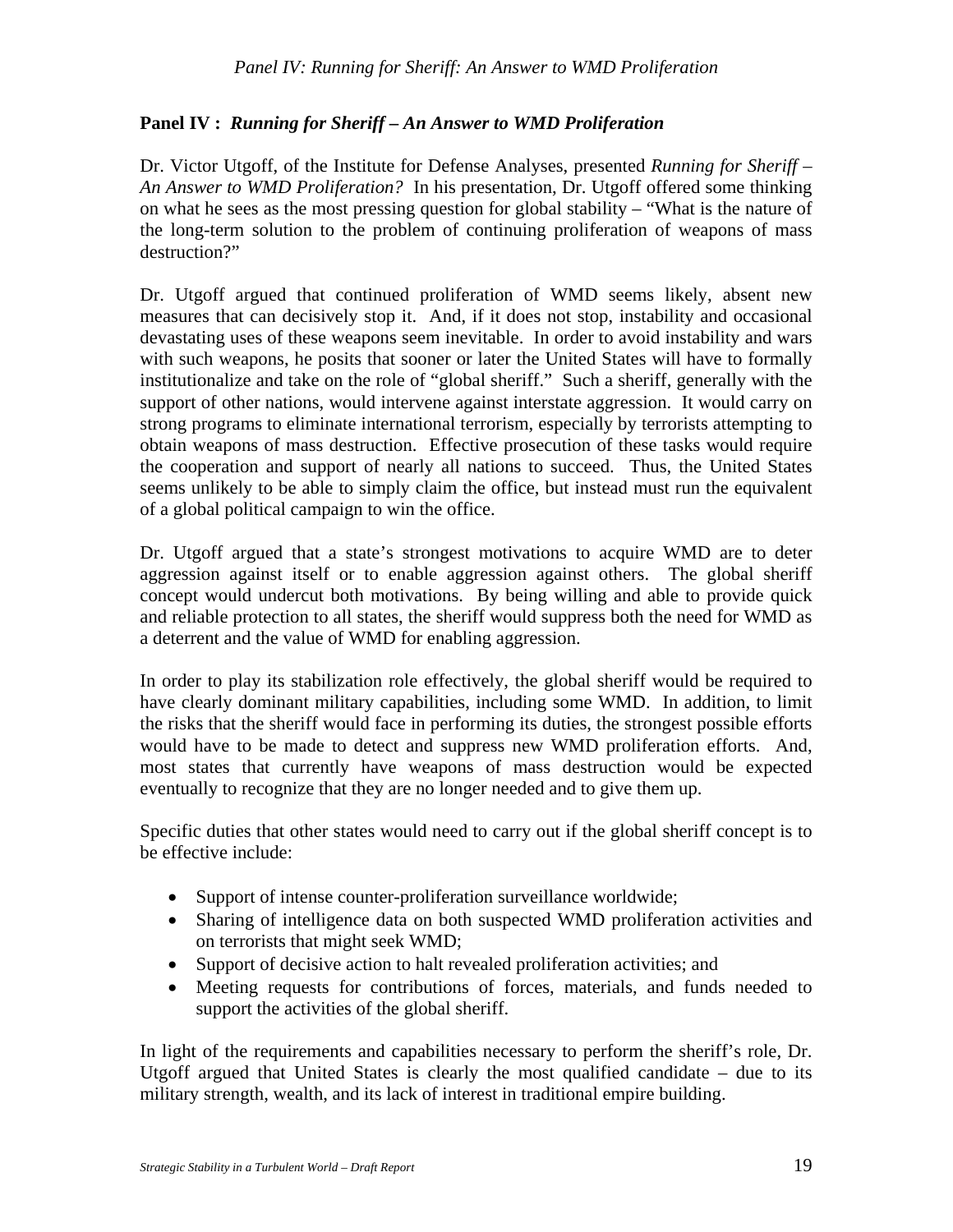He then identified the primary challenge in demonstrating U.S. suitability for this role – assuring the world that the overwhelming military power that would be maintained by a global sheriff would not lead the US toward international tyranny. Dr. Utgoff suggested several ways by which the international community could be assured that the sheriff would not abuse its powers:

- Recognition that the overwhelming need to halt WMD proliferation cannot be met without widespread global cooperation – and that failure to gain and sustain this cooperation impose the greatest costs on the US;
- Codification of the responsibilities of all parties in international law; and
- Accountability to a suitable international organization.

Dr. Utgoff then made several comments on the nearer term implications of these arguments. He noted that the overthrow of Saddam Hussein and the assured end of his WMD programs is consistent with the behavior that will be needed in the long run from a global sheriff and its supporters. He added that although U.S. action faced international opposition, if this action had not been taken and an Iraq well armed with WMD had attempted aggression at some future date the world would have counted on Washington to confront it. Logically, the international community needs to understand and accept that minimally destructive actions must sometimes be taken by a global sheriff and its supporters in order to keep the cost of playing the sheriff role tolerable.

Dr. Utgoff went on to argue that the Bush Administration needs to make a broader and stronger case internationally that new policies are needed to decisively stop all proliferation of weapons of mass destruction. Still, pending the needed understandings and international agreements, the United States may have to carry out additional actions of the kinds that seem likely to ultimately be expected of a global sheriff. In taking such actions, Washington should interpret the requirements for action by a sheriff very conservatively, and when action is necessary, act in such a way as to build international confidence in the United States as the wisest and safest choice for the job.

In closing, Dr. Utgoff acknowledged that the global sheriff concept is an uncomfortable challenge to the sovereignty of all states. However, past non-proliferation and related arms control agreements were too weak precisely because of necessary features that were left out in order to avoid challenging states' sovereignty. He argued that continued proliferation of weapons of mass destruction – and the damage to civilization it would lead to – would be far too high a price to pay to avoid such challenges to the sovereignty of nations.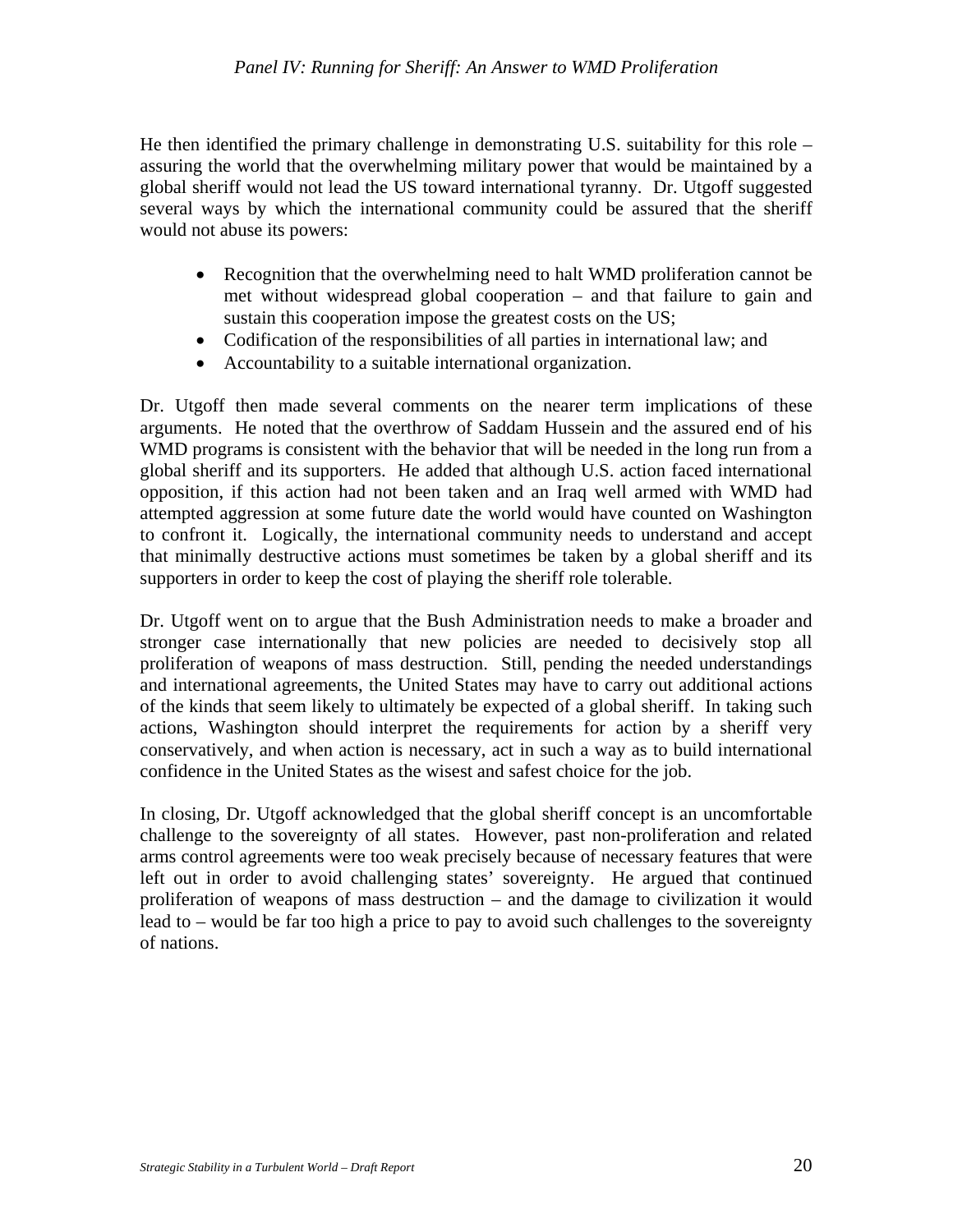#### **Panel V: Emerging Strategic Powers**

#### **Introduction**

Dr. Rodney Jones of the Advanced Systems and Concepts Office of DTRA facilitated the fifth panel of the Stability Roundtable, the topic of which was Emerging Strategic Powers. The panelists delivering presentations on this topic were:

- Dr. Daniel Geller, University of Mississippi; Consultant, United States Department of State *Power Cycle Theory and the Onset of War in South Asia*
- Dr. Peter Lavoy and Brigadier General (Retired, Pakistan Army) Feroz Hassan Khan , United States Naval Postgraduate School *Strategic Stability in South Asia*

#### **Background**

The purpose of the Emerging Strategic Powers panel was to address the increasingly relevant issue of strategic stability in South Asia. Dr. Geller's presentation *Power Cycle Theory and the Onset of War in South Asia* applied a cyclical approach to examining the fluctuation of crises in the region, while Dr. Lavoy and Brigadier General Khan's presentation, *Strategic Stability in South Asia*, examined the recent historical nature and current status of the strategic conflict between India and Pakistan.

#### **Key Insights**

Dr. Geller opened his presentation, *Power Cycle Theory and the Onset of War in South Asia*, by noting that Power Cycle Theory was originally developed to explain and predict war between major powers at the apex of the global hierarchy. However, one can see its potential relevance in helping to account for conflict among states at lower levels of international status, wealth, and material capabilities. For example, the dyadic Indo-Pakistani military competition, according to Power Cycle Theory, cannot find any resolution except in a dynamic regional equilibrium involving China, India, and Pakistan.

Power Cycle Theory was first developed by Charles Doran of the School of Advanced International Studies (SAIS) at Johns Hopkins University, about 20 years ago. His thesis was that major powers move through a general, cyclical pattern with certain critical transition points characterized by capability growth, maturation, and decline. The pattern is a function of differential rates of development among the set of major powers. Capabilities are measured relative to the major power's total capability pool. Capability is measured as:

- "Size" GNP, territory, military expenditures, population.
- "Development" Per capita income, urbanization, technological sophistication.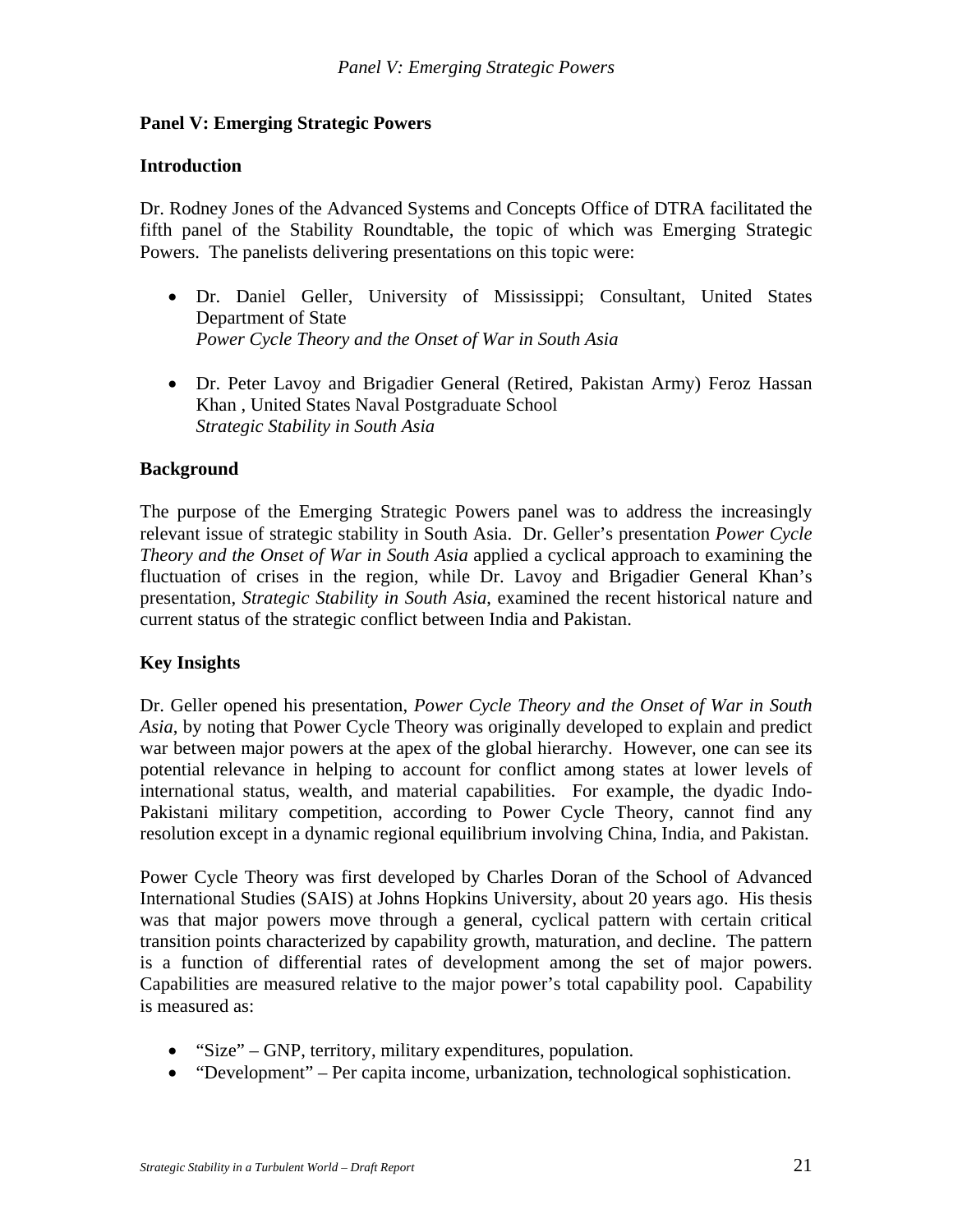The power cycle involves relative, not absolute capability. The relative capability of a major power at any time is the percentage of the total capability of all major powers under consideration at that time. Within the dynamic framework of relative capability there will be systemic structural changes in a single, unified process. Passage through a "critical point" in a major power's cycle of increasing and decreasing capabilities is associated with its initiation of full-scale or war.

Dr. Geller concludes that empirical studies at lower levels have shown that regional (subsystem) power cycles are more volatile than system-level cycles. As an example, shifts in the relative shares of the capability pool held by India, Pakistan, and China could move any or all of these states through critical points in their power cycles increasing the risk of war. As Dr. Geller noted, the most critical aspect of the South Asia power dynamic is that all three states possess nuclear weapons and, therefore, there is the potential for future catastrophic and long-term consequences.

In their presentation, *Strategic Stability in South Asia*, Dr. Lavoy and General Khan addressed the stability problems associated with India and Pakistan in the contemporary security environment.

In his summary of the nature of their current project, sponsored by the Advanced Systems and Concepts Office of DTRA, Dr. Lavoy identified the project goal as conducting a comprehensive analysis of the key elements that must be included in modeling strategic stability in South Asia. The specific objectives of this project: to analyze how conventional and nuclear deterrence operate between India and Pakistan; to identify elements of stability and instability; and to assess implications for United States policy.

Dr. Lavoy continued with a discussion of the Cold War's unresolved issues. He argued that although there may be merit in taking Cold War modeling and applying some of the relative aspects to Southeast Asia, no clear and applicable lessons were learned during the Cold War.

Dr. Lavoy then turned the discussion toward the concept of stability. He defined three main types of stability:

- 1. *Strategic* stability The ensuring of safety, security, and survivability of strategic forces.
- 2. *Deterrence* stability The mutually perceived resolve to use credible nuclear forces.
- 3. *Crisis* stability When neither side believes it can launch effective preventive or pre-emptive attacks.

Gen. Khan continued the discussion, focusing on challenges to strategic stability and reliable deterrence in the region. He pointed out that both Pakistan and India are now in their fifth year after the first tests of their nuclear weapons, and both face some of the same problems and questions as during the Cold War, along with some new challenges.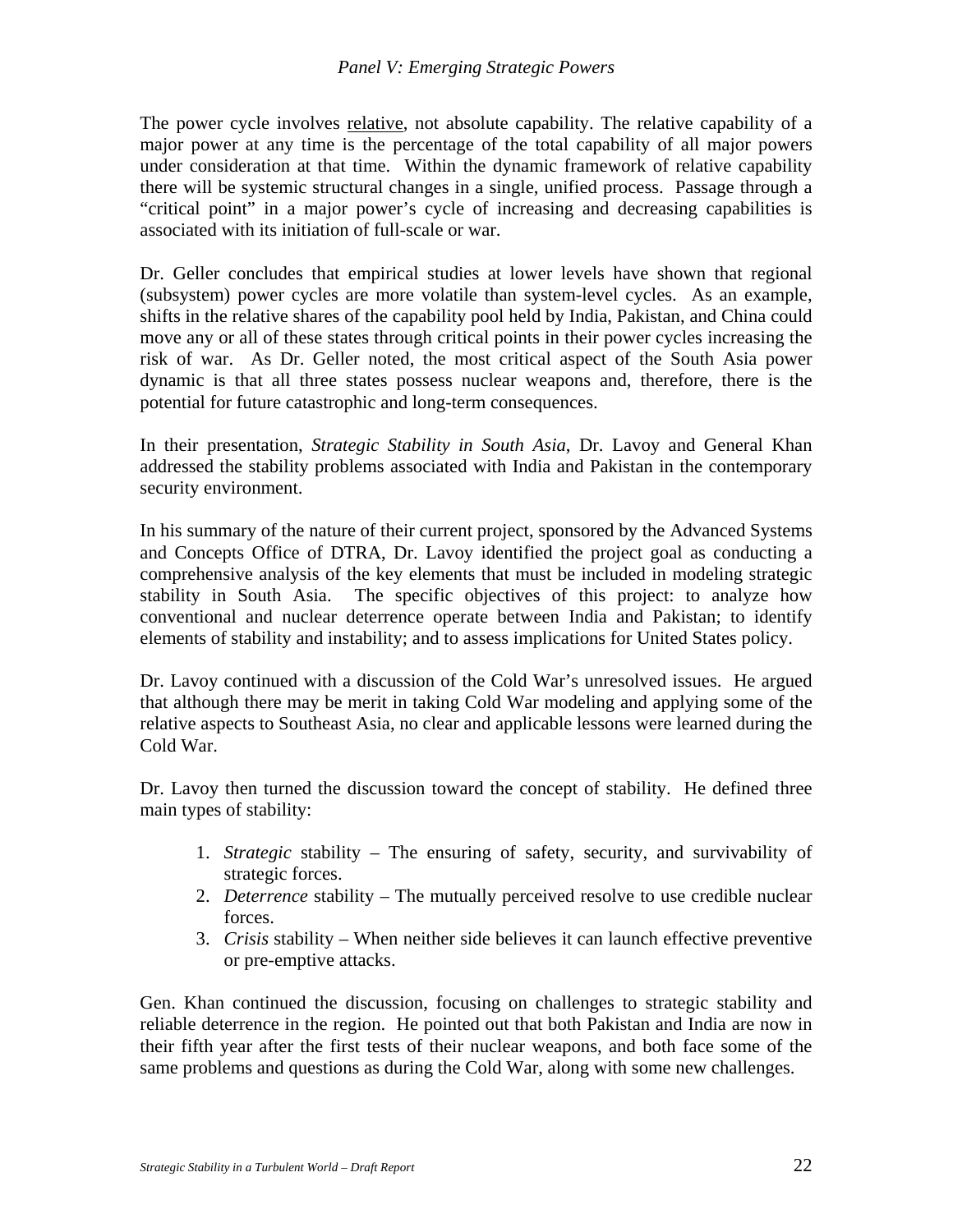Politically, he argued, there is a dangerous "balance of power" dilemma. There remains a deep-seated regional rivalry as part of a larger and more complex phenomenon of balancing the threat of Indian hegemony with Pakistani resistance to this trend. Out of this rivalry, a lack of confidence has developed into a slippery slope. In addition to the "balance of power" dilemma, another political challenge for Pakistan and India is the "independence-dependence" paradox, which addresses the reality that India and Pakistan assert independence in developing and possibly deploying strategic forces, but each also counts on American intervention to restrain the adversary and ensure stability.

There are also several major military challenges to resolving this regional stability problem. The first challenge is the "doctrinal asymmetry dilemma," which describes the geographic, conventional, and resource advantages that permit India's relaxed nuclear posture, and Pakistan's subsequent emphasis on conventional, sub-conventional, and nuclear first-use options. The second challenge is the "stability-instability" paradox, which addresses the notion that the nuclear balance might encourage limited military adventures, placing unacceptable risk of escalation on the other side. The third military challenge that Gen. Khan addressed is the "vulnerability-invulnerability" paradox, the crux of which implies that in order to reduce vulnerability to attack, strategic forces must be dispersed, raising vulnerability to sabotage and loss of control. The fourth and final military challenge is the "inadvertent escalation dilemma," which occurs when the outbreak of conventional war increases the risk of escalation as the "fog of war" sets in.

In terms of the challenges faced by the command and control systems, Gen. Khan identifies four main dilemmas. The first, the "always-never" dilemma, addresses the goal of command and control to ensure that nuclear weapons always work when directed and never work when not directed by the appropriate authority. The second challenge faced by command and control systems is the "overt-covert" dilemma. This dilemma addresses the risks of either approach to deployment, in that overt deployment risks preemption and

diplomatic fallout, whereas covert deployment risks human and technical errors. In addition to the "overt-covert" dilemma, the lack of reliable technology increases reliance on humans, who are prone to environmental influences, errors, et cetera, which is referred to as the

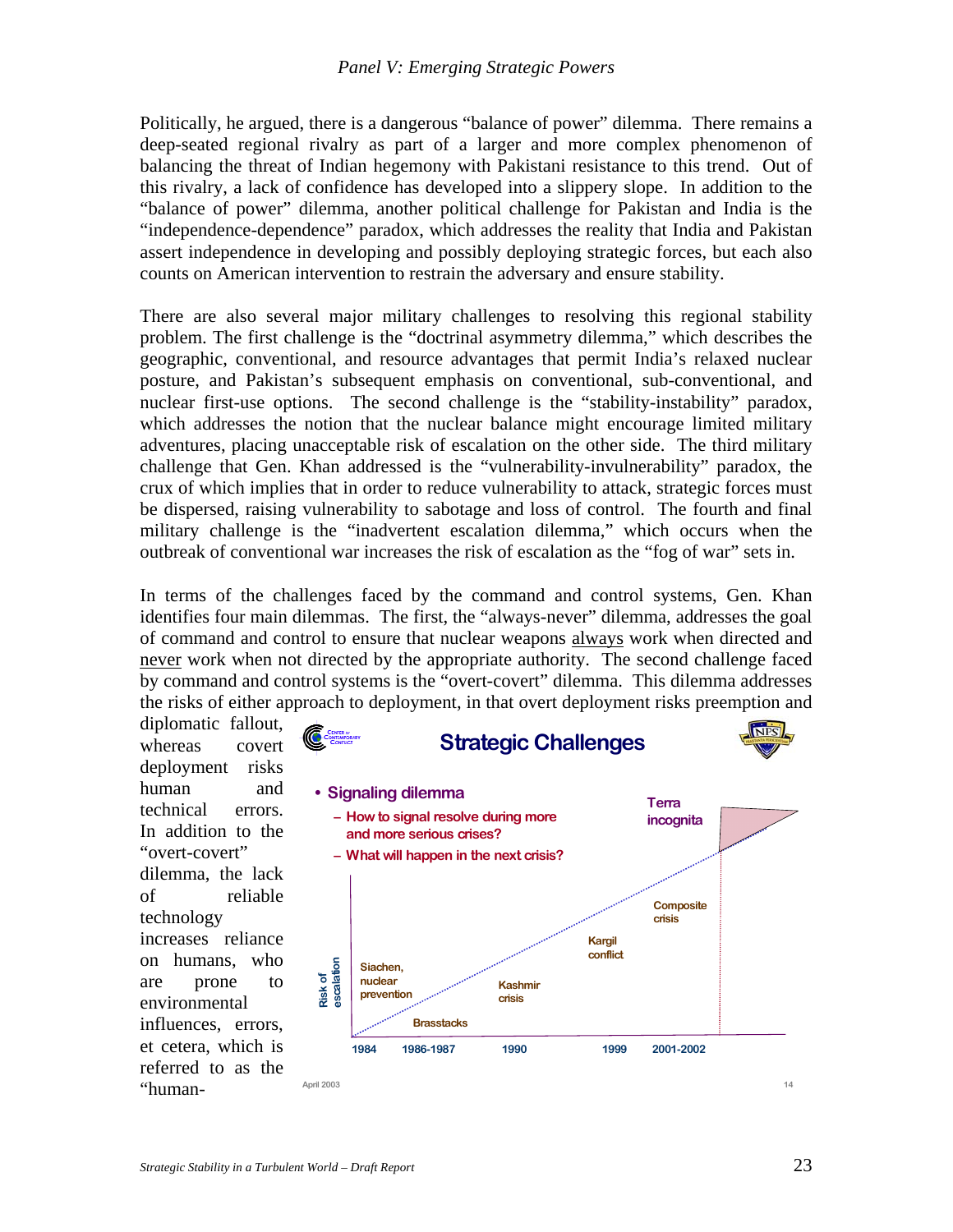technology" dilemma. The fourth challenge to command and control systems is the "civilian control" dilemma. While India cannot figure out how to involve the military more effectively in the command and control of nuclear weapons, Pakistan cannot figure out how to involve civilians more effectively within the framework of their command and control systems.

Gen. Khan then discussed the strategic challenge of the "signaling dilemma" in the India-Pakistan stability dynamic. The main questions posed by this dilemma are "how to signal resolve during more and more serious crises?", and "what will happen in the next crisis?"

Gen. Khan concluded by identifying the final set of challenges regarding strategic stability in South Asia: the set of challenges to United States policy in the region. The first of the three main challenges is the "balance of interests dilemma," which asserts that US interests in the region are different, less intense, and more sporadic than those of local actors. This challenge serves to limit United States influence in the region. The second challenge to United States policy is the dilemma regarding "war prevention vs. nonproliferation." The dilemma addresses whether or not the United States should prevent nuclear states from going to war, or prevent war-prone states from going nuclear. The third challenge for U.S. policy is the "security assistance" dilemma. This dilemma recognizes that U.S. efforts to increase one country's security might increase the other side's insecurity. An example of this would be assisting one of the two rivals in implementing a missile defense system.

#### **Discussion and Areas for Future Consideration**

Regarding Dr. Geller's presentation on Power Cycle Theory, one participant inquired as to whether or not there are uncertainties about Power Cycle Theory as a predictive tool, based on the lack of informational indicators. Dr. Geller agreed that there is a quantitative lack of information, but maintained that the best predictive information available was used.

A participant observed that the capabilities assigned in Power Cycle Theory might not reflect levels of technology within those countries. Dr. Geller answered that Power Cycle Theory utilizes new types of indicators in its predictions, and that it maintains its relevance by including nuclear weapons in its measurements of relative power.

Another participant asked if Power Cycle Theory takes into account insurgencies and surrogate wars, and if so, is it still an equally predictive tool. Dr. Geller conceded that Power Cycle Theory has not addressed irregular, guerilla forces and conflicts.

Regarding Dr. Lavoy's and Gen. Khan's presentation, one participant observed that the stability issues discussed in this presentation were not unique to South Asia, but asked what the United States potentially could do to prevent more regional instability. Lavoy and Khan responded that conflict resolution would be the most effective approach. Thus, this process should be commenced *now*, rather than later in the escalation process. They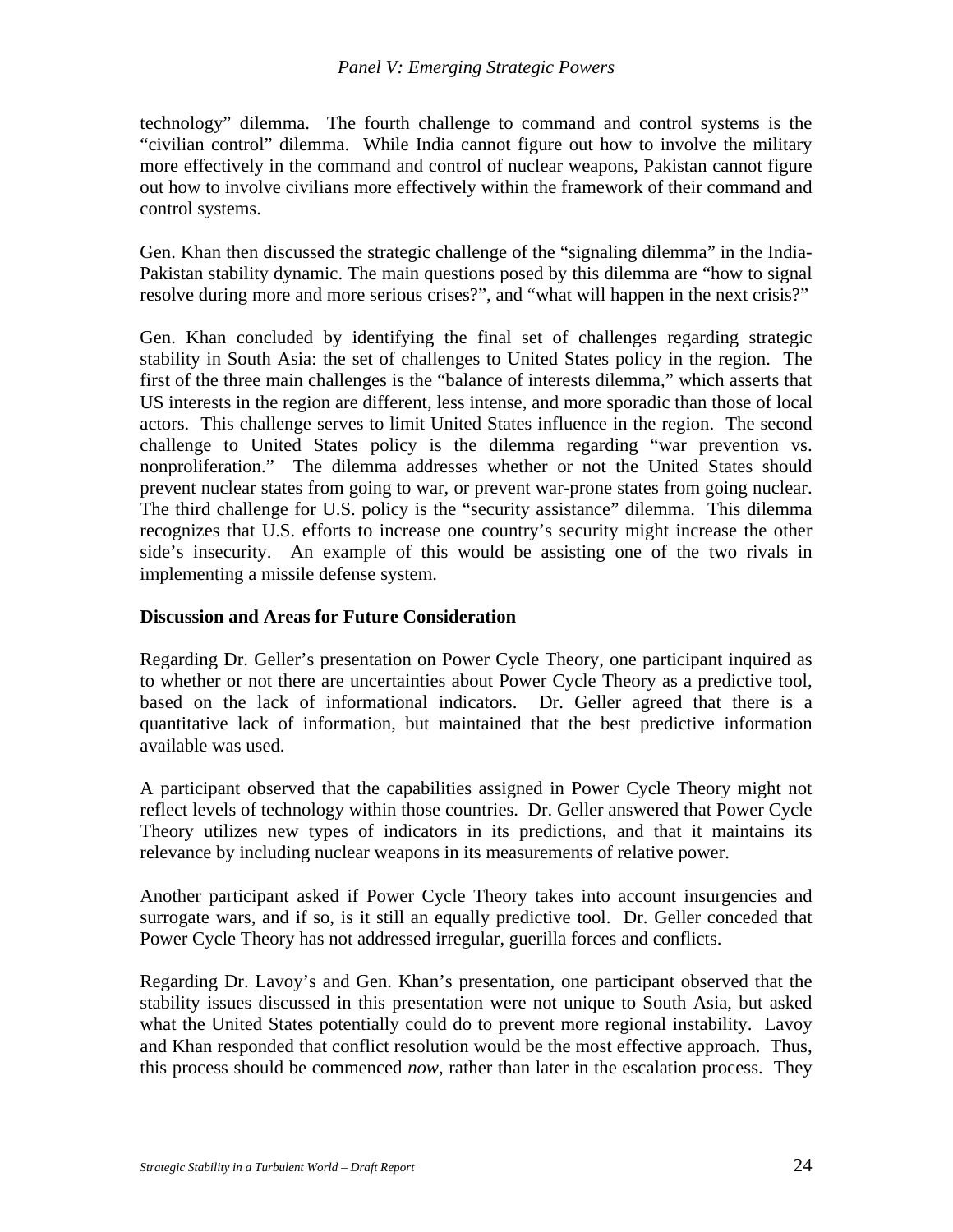maintained that Washington does not have many options other than early diplomatic intervention.

In addition, the participants also wondered why nuclear signaling appears to be problematic in South Asia. Dr. Lavoy and Gen. Khan answered that the two sides simply lack an understanding of how to put nuclear signaling into practice. One example of their bungled nuclear signaling would be the crisis that emerged from the 1998 tests.

One participant brought up Keith Payne's point from his opening remarks that deterrence may not work because of different cultural values, and asked whether or not this is the case with India and Pakistan, and whether or not the result is that classic approaches are non-applicable to the situation. Gen. Khan answered that both sides know the ramifications of nuclear war, but in a cultural context, these risks are not valued as highly as in the West. He emphasized the inherent dismissal as well as the subsequent pressing of the limits of deterrence. Dr. Lavoy added that the United States figures prominently in every strategic interaction in the region and, therefore, certain measures are taken to antagonize the United States. This is reminiscent of the "dependence/independence" paradox. He also pointed out that in each crisis, Pakistan deterred conflict with India using conventional forces, which comprise 95% of Pakistan's deterrence threat. He concluded that nuclear weapons deter India from waging a "war of attrition."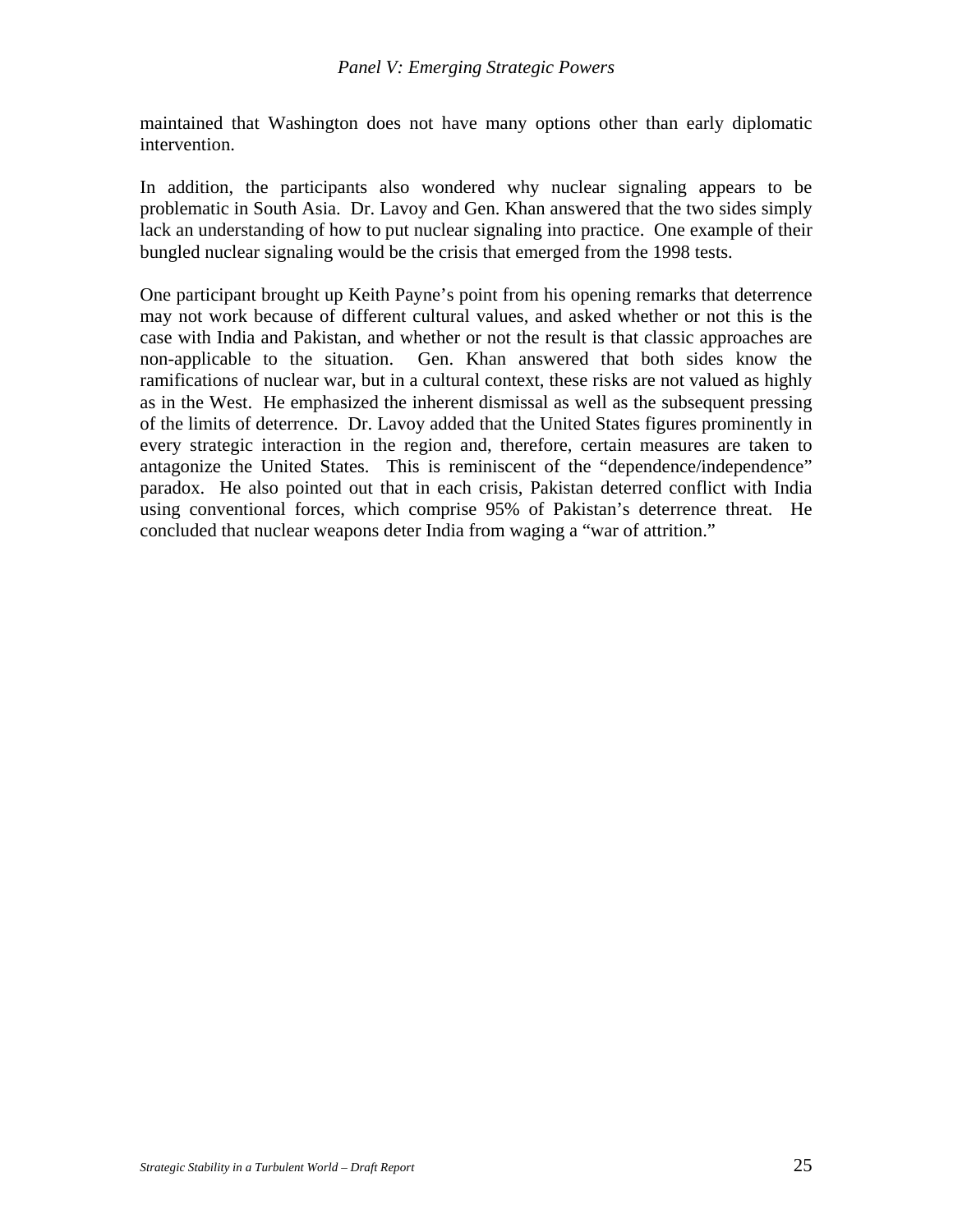## **Panel VI: Modeling and Predicting Strategic Stability**

#### **Introduction**

The topic of the sixth panel of the 2003 Nuclear Stability Roundtable was Modeling and Predicting Strategic Stability. Mr. Larry Sanders of the Advanced Systems and Concepts Office of DTRA chaired this panel. The presenters of this panel:

- Mr. Karl Serafin and Mr. Guy Grundman, SPARTA, Inc. *Strategic Offense, Defense, and Arms Control (SODAC)*
- Dr. Sean O'Brien, Center for Army Analysis *Near Term Forecasts of Crises and Instability Using Text-Based Events (NEAR-TERM FORECITE)*
- Mr. Dennis Powell, Los Alamos National Laboratory *Sex, Games, Values, and Rationality: Shortcomings of Strategic Stability Models*

### **Background**

The purpose of the Modeling and Predicting Strategic Stability panel was to address how to best utilize models to examine the parameters of strategic stability in a rapidly evolving security environment. In the first presentation of the panel, *Strategic Offense, Defense, and Arms Control (SODAC)*, the SPARTA team demonstrated their model's utility for strategic analysis. Dr. O'Brien's presentation, *Near Term Forecasts of Crises and Instability Using Text-Based Events (NEAR-TERM FORECITE)*, addressed the development of analytical techniques to assess states that are vulnerable to instability. Mr. Powell's presentation, *Sex, Games, Values, and Rationality: Shortcomings of Strategic Stability Models*, examined some of the problems associated with developing models for assessing strategic stability.

#### **Key Insights**

Mr. Serafin and Mr. Grundman presented the first modeling presentation of the panel: *Strategic Offense, Defense, and Arms Control (SODAC)*. In describing the concept, scope and purpose of the SODAC model, Mr. Serafin argued that in terms of short-term and long-term projections, SODAC can: analyze multi-polar exchanges on many levels; address trade-offs among politicial, military, and economic factors; incorporate action and response of different players; and derive an end state.

SODAC is a computer model that attempts to optimize a country's strategic position in relation to other allies/competitors given a set of specified goals and constraints. The specifics that have been applied to the SODAC model have been the country's security situation, its force levels and types of available weapons systems, arms control agreements, alliances to determine who is aligned with/against whom, economic potential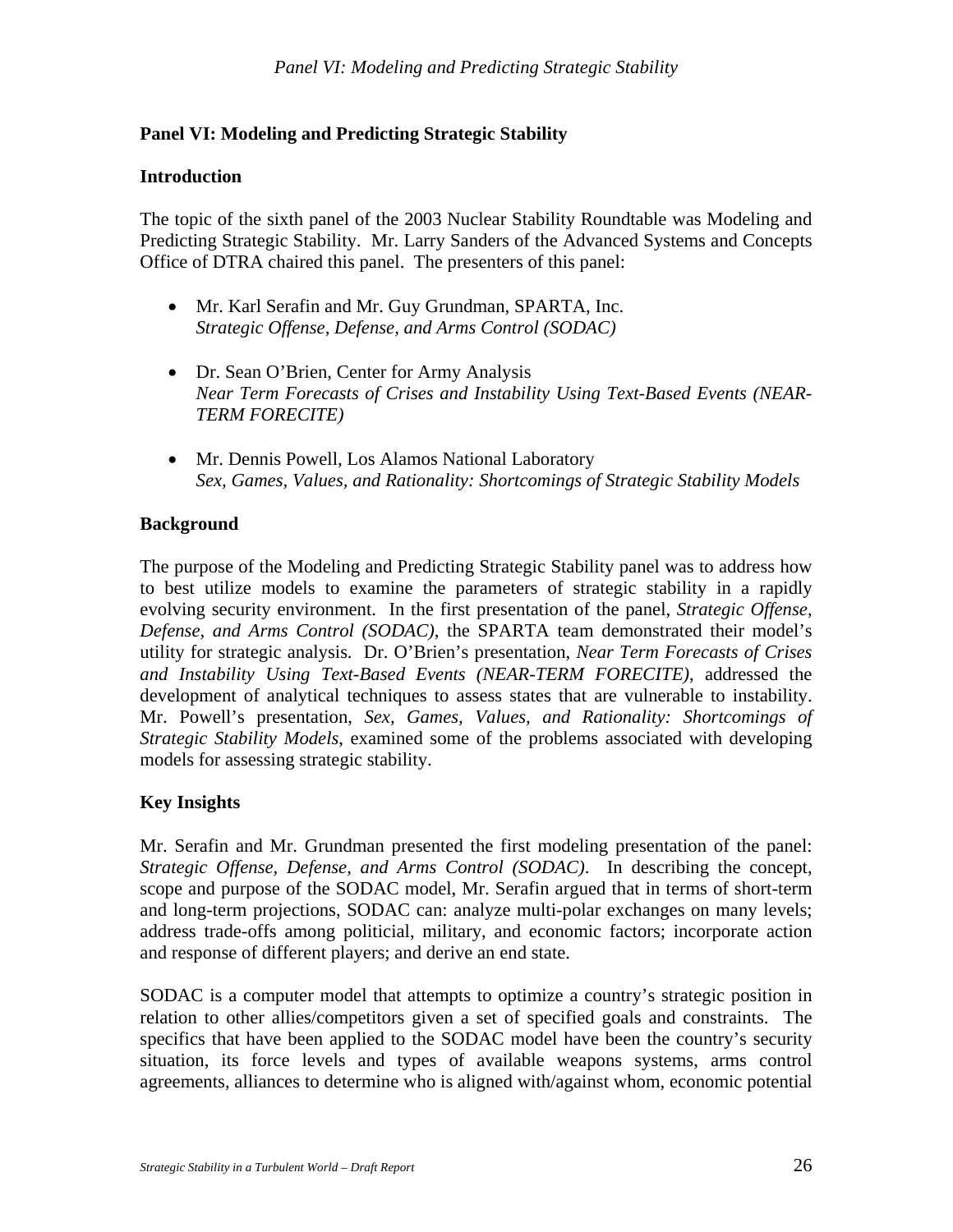## *Panel VI: Modeling and Predicting Strategic Stability*

based on country's GDP profile, foreign policy trends, and whether its military doctrine is primarily offensive, defensive, or deterrence-oriented.

The purpose of the SODAC model is to provide analysts and decision-makers a PC-based planning tool to explore strategic policy options and test hypotheses. In terms of the potential scope of the model, SODAC is especially useful because an analyst can assess three or more countries at a time.

Mr. Serafin described the "heart" of SODAC as the Exchange Model, which determines the weapons systems allocated. This begins as a static spreadsheet model, but becomes dynamic over time.



The SPARTA team then provided an example scenario in order to demonstrate the usability of the SODAC model. This example scenario was entitled the "Sino-U.S. Strategic Competition," in which China and the United States are engaged in a conflict where China is offense-oriented and the United States is defense oriented. During the preparation of the scenario,

the model uses certain "criteria" to set up the relationships between the two countries on many different levels. Examples of the behavioral criteria involved are *posture*, *alliances*, and *arms control involvement*.

The SPARTA team then described how the SODAC model is run and how it produces a quick analysis of the results, where delineated graphs are thoroughly explained by the program. It was then stated that the output of data from the model is only the beginning of the potential for analysis. The initial results will inspire questions and follow-up runs of the model, providing a baseline for a more substantive analysis. Following the substantive conclusions, SODAC also allows for continuous analysis of follow-on results.

The SODAC model also allows for the expansion of the scenario to tripolar or multipolar interaction. For the "Sino-U.S. Strategic Competition" example, the question can be introduced of how Russia might influence the Sino-U.S. strategic interaction. Within the model, then, Russia may be incorporated as an active player and the model will explore alternate alliance relationships. In this example, Russia was put in alliance with China, against the United States.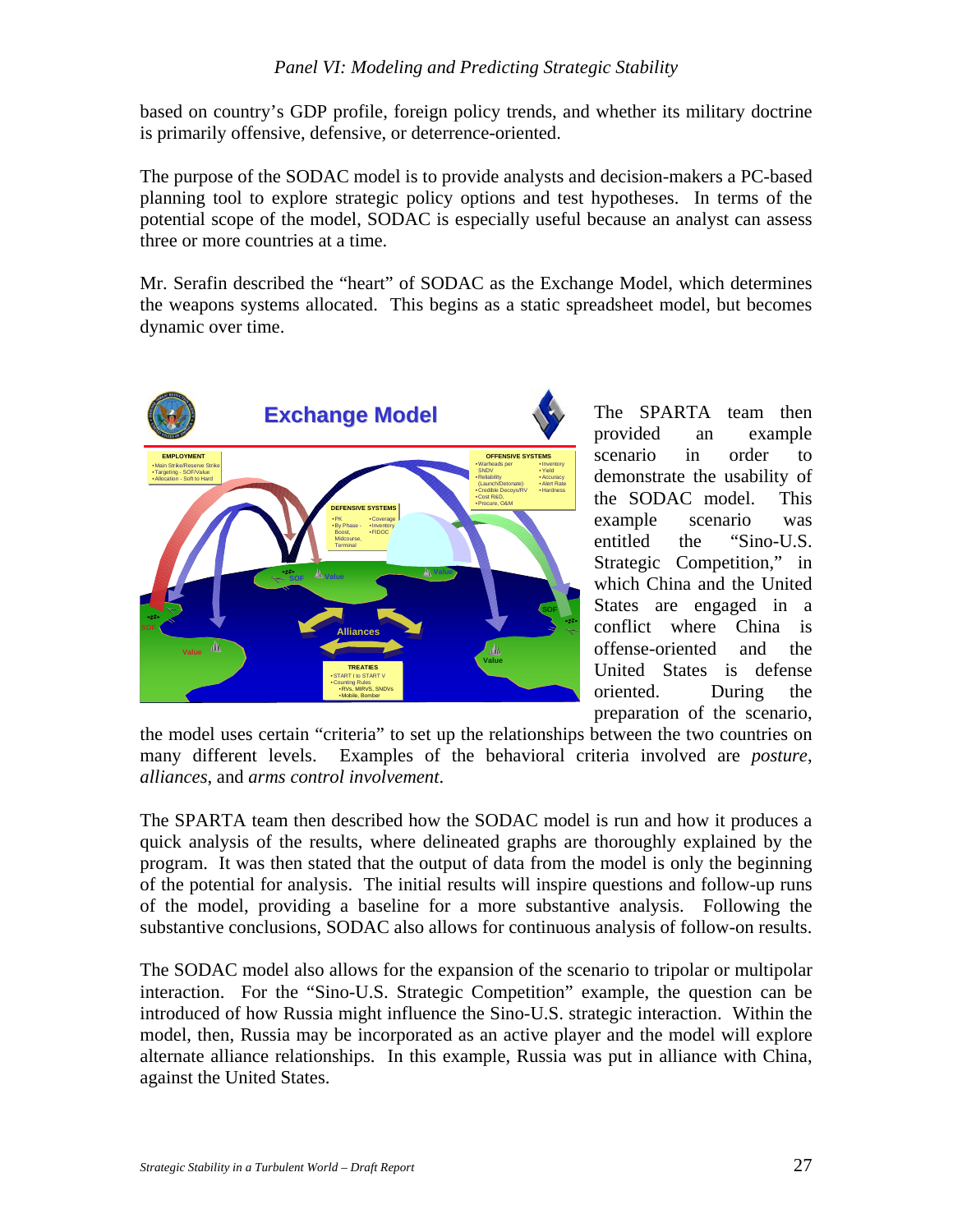In addition to this example scenario, SODAC offers other analytical applications:

- Trilateral balancing of regional issues (e.g., China India Pakistan)
- Complex, multilateral interaction (e.g., China India Pakistan U.S.)
- Interaction between allies and adversaries (e.g., Russia China vs. U.S.)
- Emergence of "rogue state" WMD power (e.g., China  $U.S. -$  North Korea)
- Regional strategic balancing (e.g., India China Pakistan) in order to: modify/ develop database for India and Pakistan; design scenarios, construct profiles, and adjust model function; and select active players and run simulation.

Other analytical applications of SODAC include running a series of contained simulations as part of a larger integrated analysis, as well as using SODAC in conjunction with other analytical tools.

Dr. Sean O'Brien of the Center for Army Analysis then presented *Near Term Forecasts of Crises and Instability Using Text-Based Events (NEAR-TERM FORECITE)*. He described the project as the development of analytical techniques to assess states that are vulnerable to instability. One unique aspect of this type of modeling is that it is conducted in near real-time. This project culminated in six studies, the most recent of which was discussed in Dr. O'Brien's presentation.

The purpose of Near-Term Forecite is to develop, demonstrate, and apply a cohesive methodology to conduct short-term forecasts of country instability at the national and sub-national level. Near-Term Forecite is able to link countries' macro-structural trends at the national level, dynamic events, or "triggers" at the sub-national level, and decisionmaking attributes to more precisely elucidate the nature, evolution, and timing of crises. Another capability of the model is to collect and analyze political events data generated from English-language news reports (e.g., Reuters wire service). It will also permit near real-time identification, assessment, and monitoring of the seeds of crises. Historical cases of U.S. military, economic, and diplomatic interventions can be archived, as well, and leveraged to validate analyses and case studies derived from Near-Term Forecite. Finally, Near-Term Forecite can provide forecasting models that can be developed, maintained, and accessed on analysts' desktops.

Virtual Research Associates (VRA) has applied its IDEA (Integrated Data for Events Analysis) framework and frame parsing technology to Near-Term Forecite to code automatically events reported in news reports. The results of this coding have been very accurate across massive amounts of information. This framework can be applied to *any* English-language text with consistent style and grammar. Dr. O'Brien stated that Reuters was used because it has the broadest, most consistent coverage of basic events forms. IDEA can identify, code, and assimilate 8,000 events per hour (humans can do 5-10 events per hour).

An example of a codable event: Who did what to/with whom, when, and where?

- Who  $=$  source or initiating actor.
- What  $=$  IDEA event form (verb).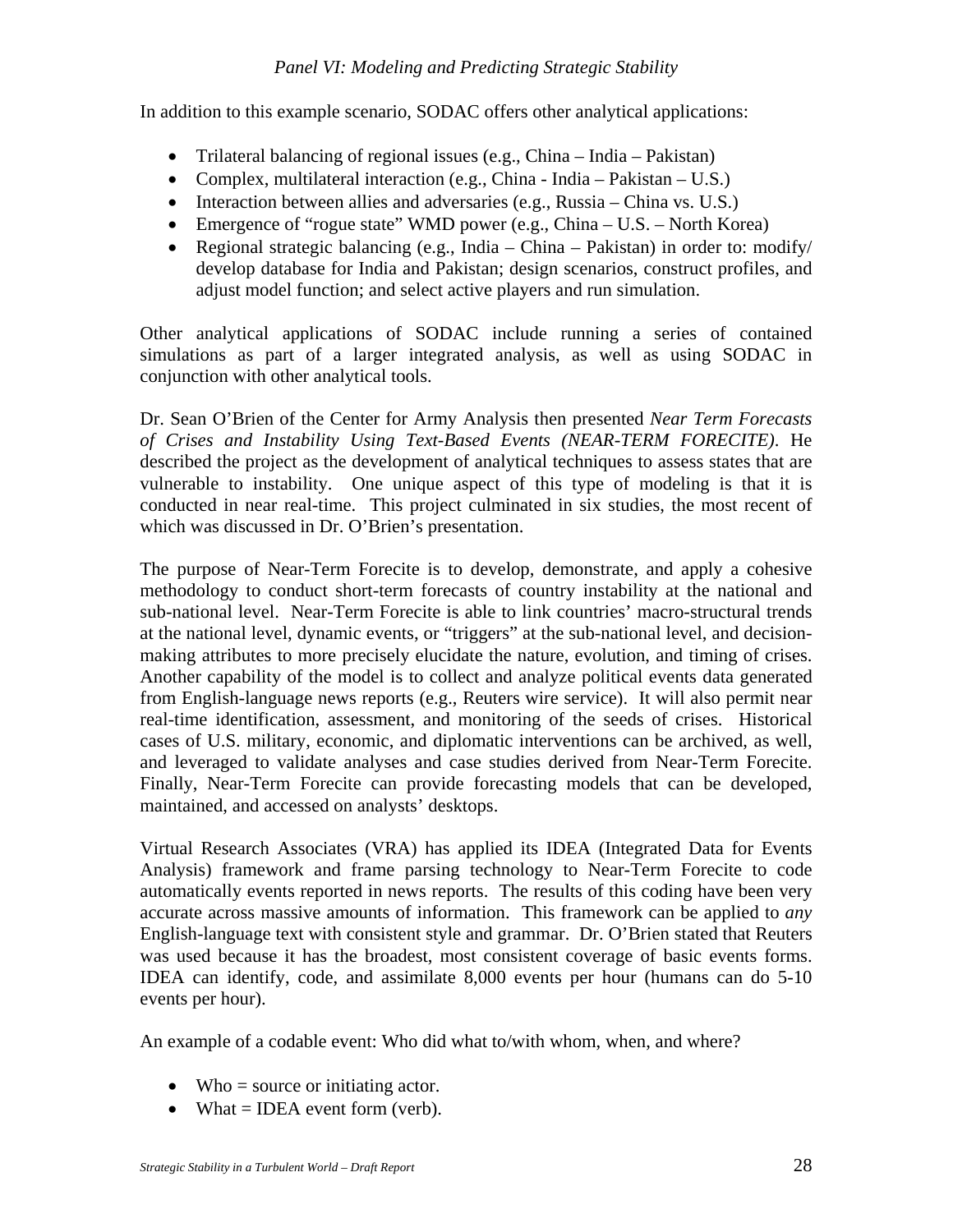- To whom  $=$  target (recipient actor).
- When  $=$  report date.
- Where = report location (and possibly the target depending upon event form and context).

Dr. O'Brien then discussed "event forms" within the IDEA framework, and the 22 "cue" categories, which govern them. This broad range is intended to address the range of cooperation/interaction between individuals, states, and groups. Individuals, groups, and both state and non-state actors are tagged in the daily news monitoring. This tracking helps characterize the intensity of the stability climate.

For the preliminary set of methods and models, the purpose was to test and evaluate the climate based on the model, to visualize the data, and then determine if history matched the model's projections of stability. The first model-monitoring tool used was the Conflict Carrying Capacity or Country Stability model. Dr. O'Brien defines CCC/CS as the ability of the state to regulate intense internal conflict without loss of system integrity. This is derived from interactions between:

- Civil Contentiousness (CC) Proportion of civil actions reported as contentious.
- State Repression (SR) Proportion of state actions that are reported as extrainstitutional.
- Violent Contention (VC) Proportion of actions entailing physical damage to persons or property.

Dr. O'Brien illustrates Country Stability through the case of the former Yugoslavia. In this graph, the numerical representation of CS is .85. The index is on a scale of zero

through one, where zero represents complete chaos and one represents solid stability. If at any point, CS of the country falls below .85 and remains there for three periods, it serves as early warning of instability. On this chart, it is clear that in periods where the CS was below .85, hostile periods followed. This historical example validated the Forecite methodology.

Stock market prediction techniques were also applied. These predictive techniques are meant to track trends in indicators of interest, in this case, overall levels of

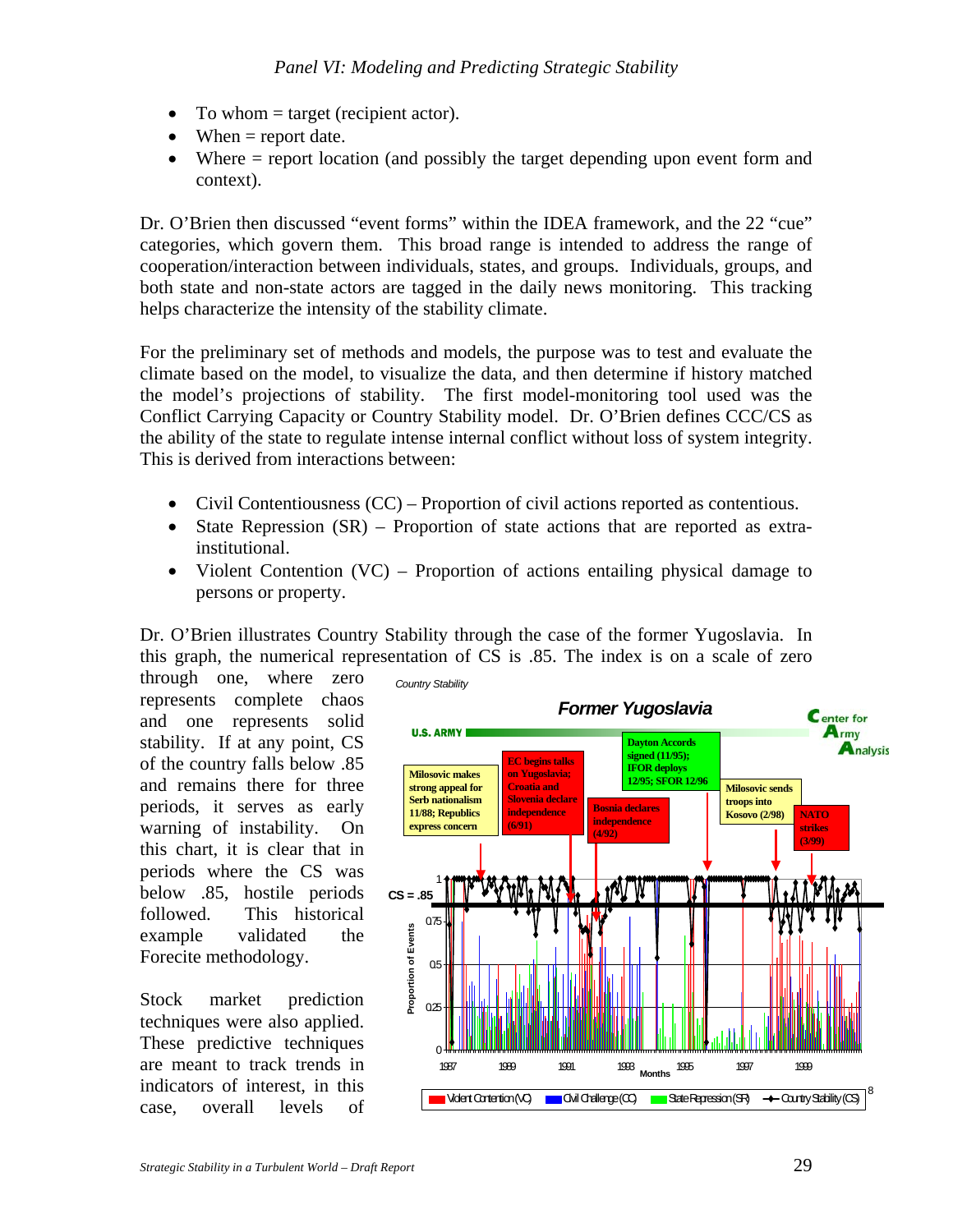violence, hostility, and cooperation in a country. These predictive tools would also provide early warning of changes in trend direction or momentum.

In his conclusion of the presentation, Dr. O'Brien conceded that this project has had a late start and that not as much progress has been made as would have been desirable. He added that Near-Term Forecite would eventually be widely accessible via the World Wide Web. The focus of the model will be on the top 40 countries expected to experience instability through the year 2015. In focusing on these countries, the objectives will include: point-and-click access to long- and short-term trends on hundreds of indicators, country-specific monitoring and forecasting models, and the capability to drill down to individual data points (i.e., daily Reuters reports).

In his presentation, *Sex, Games, Values, and Rationality: Shortcomings of Strategic Stability Models*, Mr. Powell addressed some of the problems associated with developing models for assessing strategic stability. He argued that the first question that should be asked is "what are we are modeling?" Strategic stability, in turn, should be characterized by:

- The set of conditions that give highest probability that essential system characteristics are unchanged.
- The lowest possible probability of nuclear warfare.
- A predictable environment (confidence in predictability).
- Specialized definitions.
- Acceptable pace of change.

Mr. Powell asserted that current stability models are non-predictive and inaccurate. He argued that an inherent problem with modeling is that we can only model what we can measure, such as: forces (offensive systems with missiles, warheads, and platforms, and defensive systems with missile interceptors); targets (allocations of counter-force and counter-value); and effects (such as expected "cost"). From modeling, therefore, only a partial answer can be given because only a partial problem has been modeled. Thus, one can have good precision with model-based approaches to problems, but not necessarily good accuracy.

Mr. Powell explained that the underlying element of modeling is game theory, which has a set of rules, payoffs, and an action space. He argued that there are certain pro's and con's of using game theory for stability modeling:

- Pro's:
	- Theoretically rigorous approach to modeling decision-making.
- Con's:
	- Requires action space known to all (in advance).
	- All possible outcomes are known.
	- Payoffs are deterministic and known in advance.
	- Does not model human decision making well (complex factors).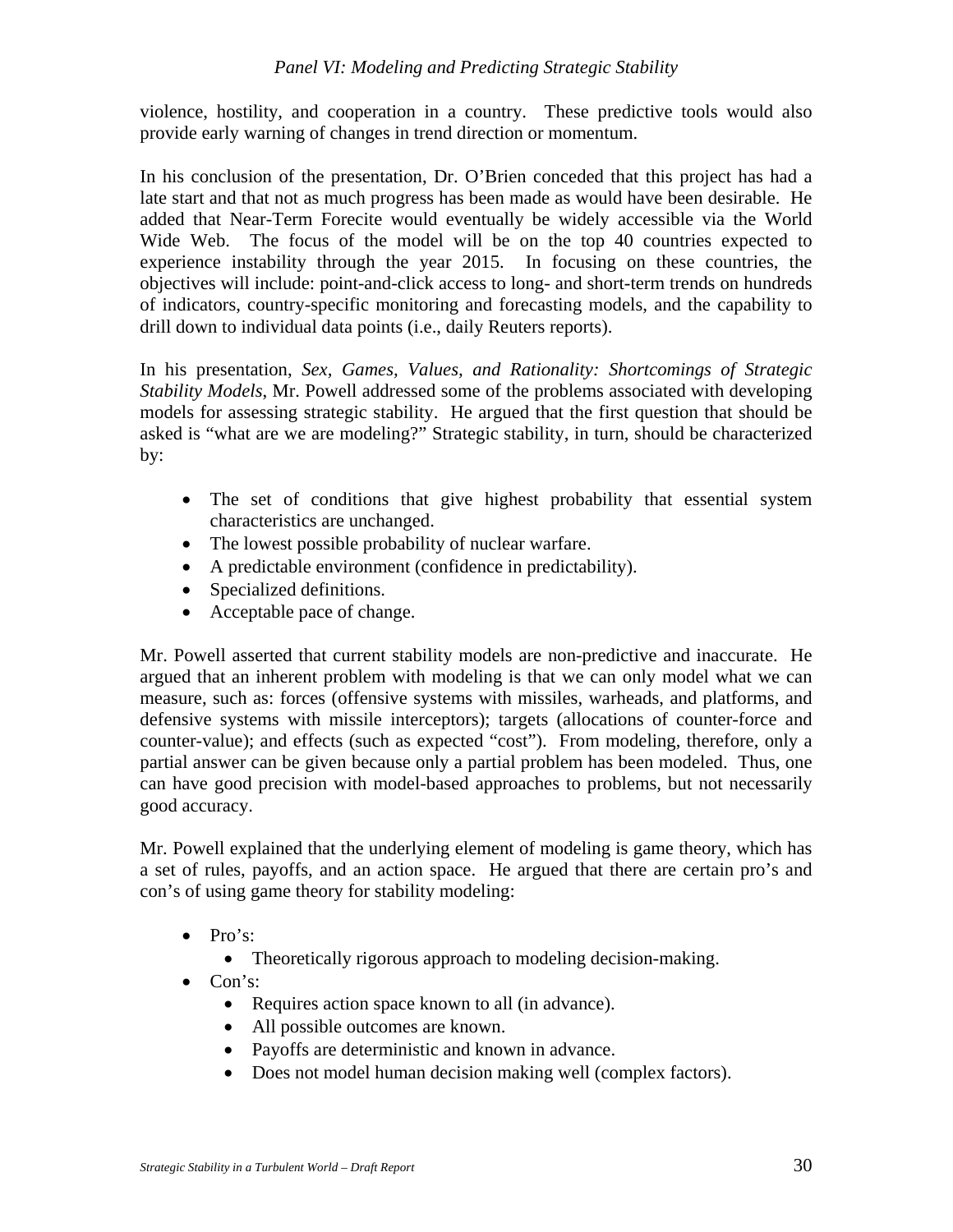When modeling decisions of a national leadership, game theory has lacked predictive power, as it fails to incorporate the human nuances that lead to irrational decisions.

Mr. Powell next addressed the role of rationality in decision making and modeling. He defined rationality as the process in which the decision-maker consistently makes choices in pursuit of his own objectives. He argued that rational people maximize expected utility, expressed in terms of Subjective Expected Utility (S.E.U.). This notion evolved from the idea that rational people will maximize the expected payoff. Rational decisions, however, will not always lead to desirable outcomes. In relating these concepts to strategic stability, Mr. Powell maintained that there are infinite possible outcomes for a strategic stability game, with *no* desirable outcomes. In addition, individuals and social decision-making groups are often patently and systemically irrational, with humans tending to make decisions based on arguments and justifications, rather than calculations of utility.

In terms of assessing values in modeling strategic stability using game theory, Mr. Powell stated that decisions related to strategic stability involve perception of thought and risk. Drivers for engaging in warfare, therefore, are characterized as political, economic, cultural, and religious. Cultural tendencies, in this context, tend to be equated with values. Worldviews are social, cultural, and political attitudes that seem to influence people's judgements about complex issues. These worldviews are strongly correlated

| <b>World View</b> | <b>Descriptive Statement</b>                                   |
|-------------------|----------------------------------------------------------------|
| Fatalism          | "I feel I have very little control over risks to my health."   |
| Hierarchy         | "Decisions about health risks should be left to the experts."  |
| Egalitarianism    | "If people were treated more equally, we would have fewer      |
|                   | problems."                                                     |
| Individualism     | "In a fair system, people with more ability should earn more." |
| <b>Technology</b> | "A high technology society is important for improving our      |
| Enthusiast        | health and social well-being."                                 |
|                   |                                                                |

with perception of risk.

In addition to values, sex also plays a role in modeling. Mr. Powell argued that sex affects

risk perception and thus decision making. He continued that women, for example, perceive risk higher than white males.

Mr. Powell next identified the requirements for building better stability models:

- Represent coercive *and* cooperative actions, which expand to achieve stability via many international avenues.
- Represent states in good confidence regarding traditional goals, resources, values, perception of threat, as well as risk tolerance of the leadership.
- Represent state-state interactions, including economic trade, diplomacy, and communications.
- The involvement of international organizations, representing a basis for cooperative problem-solving.
- Ability to demonstrate stability, *then* instability, demonstrating causal structure that could lead to instability.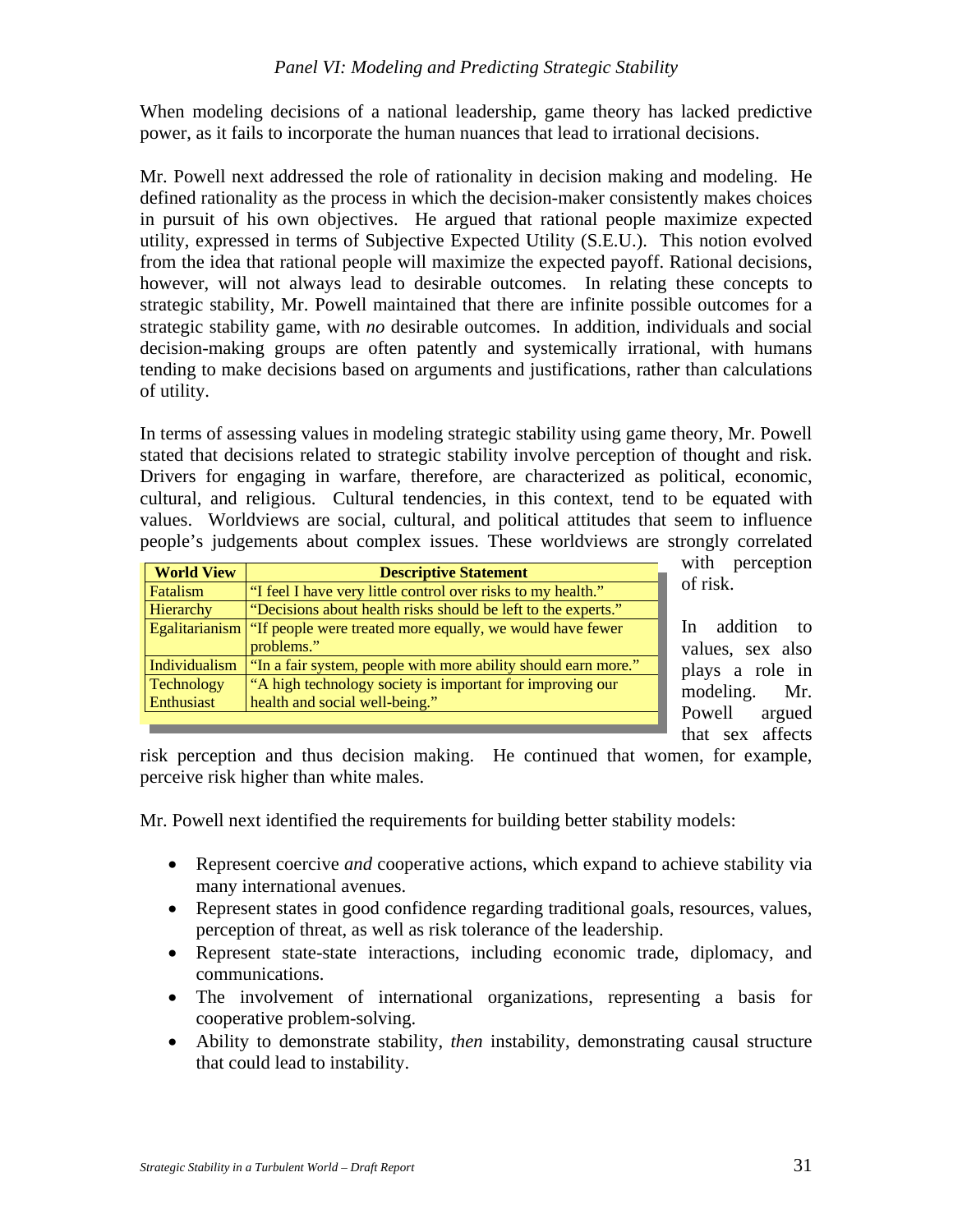#### **Discussion and Areas for Future Consideration**

Regarding SPARTA's presentation of the SODAC model, one participant inquired as to whether or not the worst-case scenario was taken into account during simulations. The presenters responded by stating that the worst-case scenario was incorporated into a larger analysis, and that it may become publicly and internationally available.

With respect to Dr. O'Brien's presentation on Near-Term Forecite, a participant asked whether sources could be assigned weight of biases in analysis. Dr. O'Brien responded that because Reuters is the source examined, there are limited biases because only a basic telling of events is involved. The model, therefore, is not searching for nuances, but rather is processing the content of massive amounts of information.

Another participant addressed the issue of trends and correlations in Reuters reporting, and posited that, perhaps, the statistical results should be counterbalanced for better reliability. Dr. O'Brien replied that because of the limited biases in Reuters reporting, the emphasis of the results will likely be reliable.

Some participants also wondered about the reliability of applying stock predictive techniques to this type of stability model. Dr. O'Brien maintained that they are reliable and useful techniques.

One participant pointed out the problem of dealing with "noisy" data and trying to make predictions based on that "noise." Dr. O'Brien responded that the model is not attempting to make point predictions, but rather forecast long-term trends.

Regarding Mr. Powell's presentation, a participant observed that no game-theoretical or any other type of model would ever be perfect. Mr. Powell agreed and added that game theory will probably not significantly help with low-probability, high-consequence games.

Another participant questioned why accuracy is so important in trying to simplify and predict when using models. Mr. Powell answered that predictive accuracy is important, and that model-makers tend to be mostly concerned with validation of their models.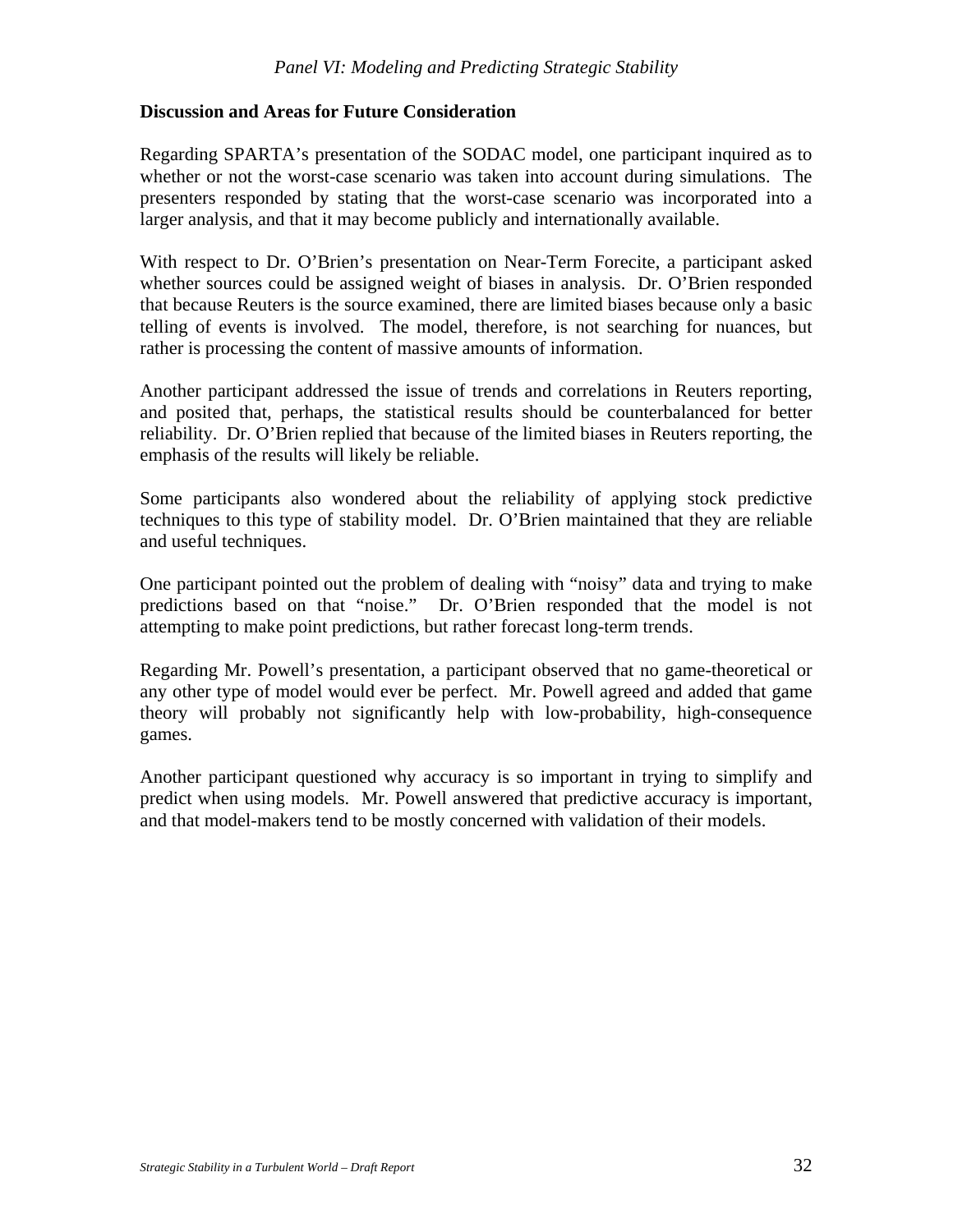## **Panel VII: Novel Approaches to Modeling Stability**

The seventh panel of presentations addressed the topic of Novel Approaches to Modeling Stability. Mr. Dennis Powell of the Los Alamos National Laboratory (LANL) was the facilitator. The presenters of Panel VII were:

- Dr. Edward MacKerrow, Los Alamos National Laboratory *Agent-Based Simulation of the Socio-Economic, Cultural, and Political Factors Which Motivate Islamic Terrorism*
- Mr. Bruce Colletti and Mr. Frank Wolfe, SAIC *Greek Fire and Cliometrics: Extreme Weapons and the Mathematics of History*

## **Background**

The objective of the Novel Approaches to Modeling Stability panel was to explore innovative ways of addressing strategic problems.Dr. MacKerrow's presentation, *Agent-Based Simulation of the Socio-Economic, Cultural, and Political Factors Which Motivate Islamic Terrorism,* addressed the potential of using an agent-based model to better gauge and predict Islamic terrorist activity against the United States. Mr. Colletti's and Mr. Wolfe's presentation, *Greek Fire and Cliometrics: Extreme Weapons and the Mathematics of History,* discussed their framework for the development of a cliometric tool to provide analysts with appropriate historical analogies.

## **Key Insights**

In his presentation, Dr. Edward MacKerrow discussed LANL's work on *Agent-Based Simulation of the Socio-Economic, Cultural, and Political Factors Which Motivate Islamic Terrorism*. This project involved a large, multi-faceted team to achieve the following goals of the Threat Anticipation Project (TAP) agent-based framework:

- Determine sound metrics of socio-economic instability for non-Western cultures and religions.
- Develop a usable and flexible framework for policy analysts, intelligence analysts, and the military.
- Develop the ability to assess which data is most important.
- Generate scenarios.

Dr. MacKerrow then argued that both induction (discovery of patterns in empirical data) and deduction (specification of sets of axioms and proven consequences that derive from assumptions) are essential components of a paradigm of agent-based modeling. He continued that an agent-based model should ideally start with an explicit assumption, generate scenarios, and allow plausibility analysis. Agent-based models can be usefully applied to a variety of disciplines, such as:

- Economics (markets; macro/micro; technology; norms)
- Politics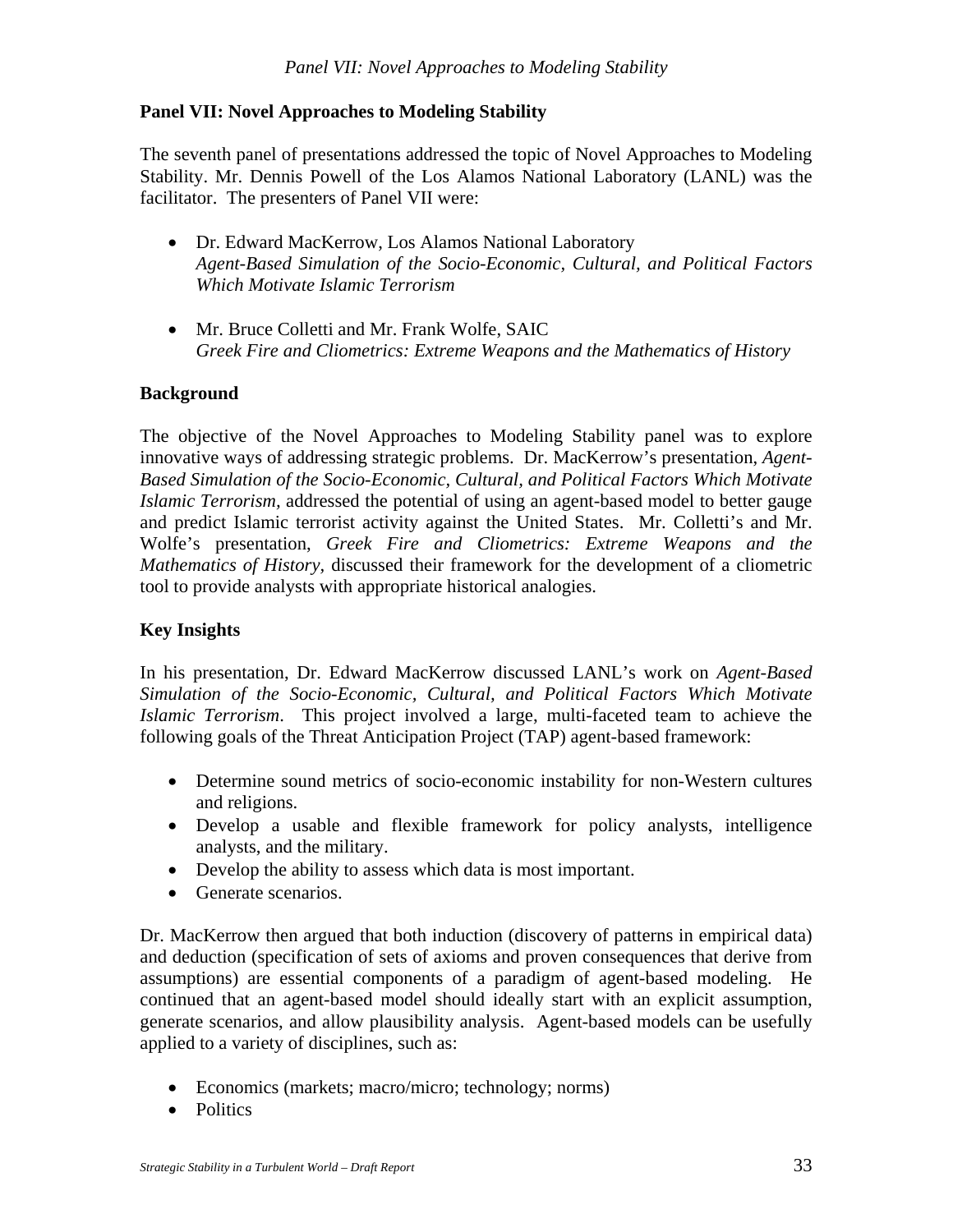- Sociology
- Computational Organizational Theory

In the context of this specific project, Dr. MacKerrow posited that scenario generation should be contrasted with probabilistic estimates of information. An example of this would be charting scenario frequency versus the number of attacks by Islamic terrorists in a five-year period. Thus, the model should provide an effective simulated distribution. One fundamental problem, however, with this theoretical approach is that the comparison would be difficult to calibrate. In order to make this effective, therefore, the application of this type of scenario generation should be reviewed by experts for plausibility, as well as level of insight gained by each scenario.

The main focus of this project, as Dr. MacKerrow discussed, was to look at terrorism from the perspective of the terrorist. One key feature of succeeding in this venture is to realize that every group has a set of utility functions, and in Islam there is a different utility set. On the organizational level of terrorism, there is also the "supply and demand" view, which addresses the notion that there is an endless stream of individuals to supply the demands of the organization (suicide bombings, financing, etc.).

Dr. MacKerrow then turned the discussion toward roots of terrorism. He stated that terrorism usually results from multiple causal factors. These are implicit factors and conditions that motivate an individual to take action. In the project's model, the input data is based upon empirical distributions, which address the initial conditions of the individual terrorist in the Middle East, including specific attributes and goals.

Another set of input data involved in this model is how others view the United States. The sources used for measuring these opinions (e.g., other countries' perception regarding U.S. arrogance) are the pre- and post-9/11 Gallup Polls, which surveyed 10,000-30,000 individuals in the Middle East.

Utilizing this massive amount of information, agents interact on social network topologies. Some of the attributes addressed in these social networks are:

- Kinship
- Friendship
- Hierarchy
- Organization of social networks

Dr. MacKerrow continued by stating that agents change, and subsequently so do their interactions. The agent's evolution, therefore, affects the model.

Another dynamic of modeling based upon the behavior of individuals in these specific networks is the idea of "social wealth." Dr. MacKerrow argued that "social wealth" is based on different factors, depending on region. This level of influence may or may not be based upon material wealth and/or religious influence. One important aspect of this is the notion of allegiance and loyalty, in relation to the traditional concept of the "social contract". Perfectly correlated with the level of "social wealth" one has obtained, is the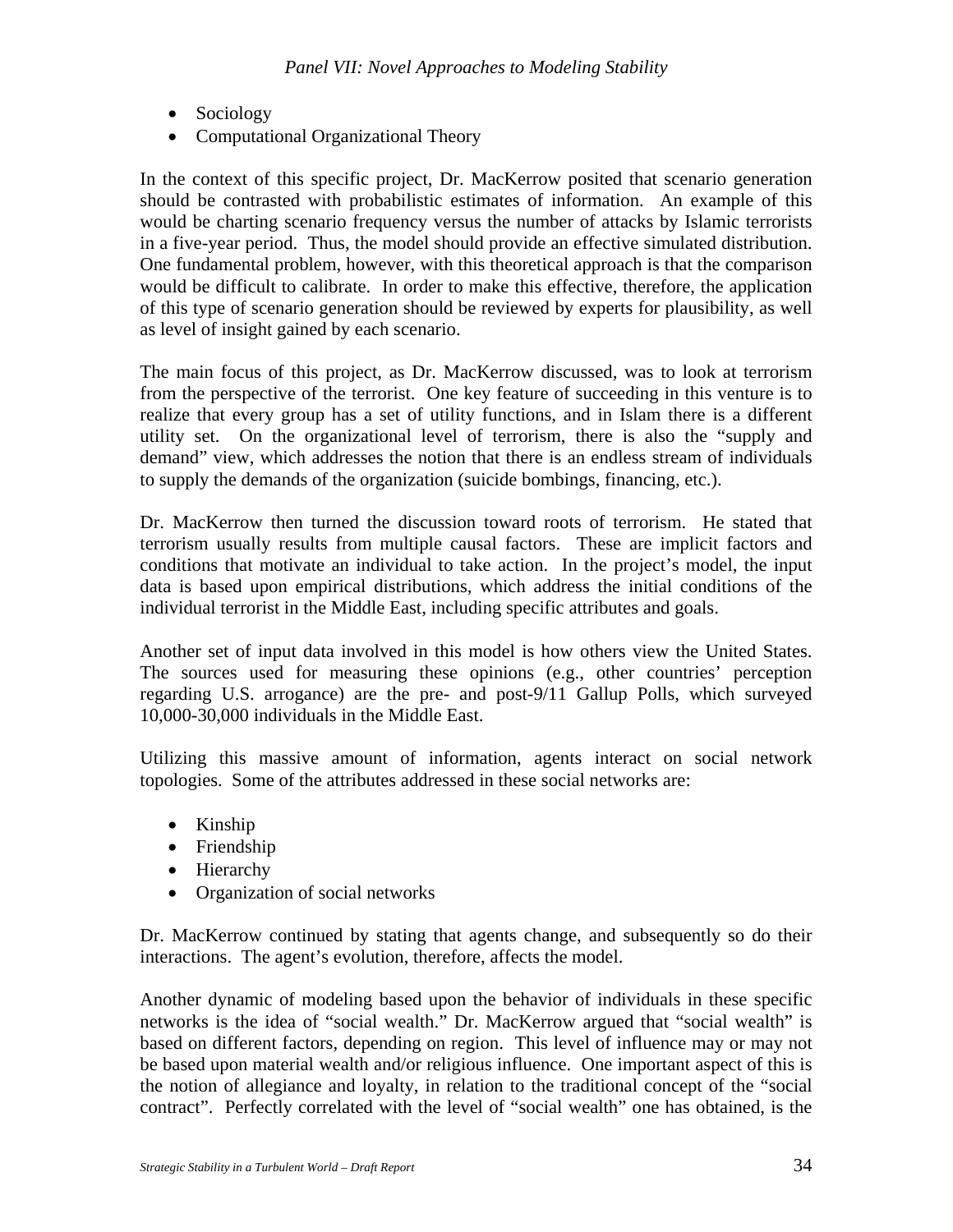#### *Panel VII: Novel Approaches to Modeling Stability*

estimation of the individual's social disadvantage. This combination leads to social grievance, which is one metric of instability in this model. This "social grievance", Dr. MacKerrow argued, tends to be expressed via backlash against a different cultural regime (e.g., the United States), as the social disadvantage is equated with cultural oppression. Thus, in order to improve this model, it is necessary to learn more of whom it is reflective in the Islamic world.

Dr. MacKerrow concluded by stating that this agent-based model is in its second phase, with the current focus devoted to sub-national and regional issues. He pointed out that for each regional and social model, the specific attributes would change. The model, therefore, can be best understood as a tool to describe social networks and the relative social disadvantage that subsequently leads to social grievance and individuals inclined to participate in terrorism.

In their presentation, *Greek Fire and Cliometrics: Extreme Weapons and the Mathematics of History*, Mr. Bruce Colletti and Mr. Frank Wolfe of SAIC discussed their framework for analysis of the development of a cliometric tool for analysts. Mr. Wolfe briefly defined cliometrics as the use of appropriate historical analogies by decisionmakers.

Mr. Wolfe opened the presentation by addressing the question: why use historical analogies? He stated that historical analogies are valuable fundamentally because we are not operating in a vacuum. He continued that decisions, which enhance peace, security, and national interest, must be historically well informed. Mr. Wolfe emphasized this point with a quotation from George Santayana, who stated that "those who cannot remember the past are condemned to repeat it," while adding his own spin that those who cannot remember the past are also condemned for forgetting it.

Every decision-maker uses historical analogies, either consciously or subconsciously, according to Richard Neustadt and Ernest May, in *Thinking in Time* (1988). Mr. Wolfe then argued that the use of a cliometric tool addresses the need of the decision-maker to consciously know more/some/all appropriate historical analogies, along with his own assumptions, in making a decision on a given issue.

Mr. Wolfe described the goal of the project as informing and improving decision-making through more explicit development and use of historical perspectives. The "cliometric tool" provides brief historical narratives for decision-makers and analysts to use in crisis and deliberative planning. Knowledge bases can fuel game-theoretic models that assess diverse socio-economic and political/military scenarios. Thus, in comparing old and new crises, it becomes possible to test similarities and differences in decision-making.

This cliometric tool would be useful in crisis management by world leaders. Mr. Wolfe points out the possible comparable situations between Winston Churchill during World War II and George W. Bush today. While Churchill faced the Battle of Britain, Bush faced 9/11 and the Global War on Terrorism. Mr. Wolfe then described the precedent of the daily Churchill narratives, which were mandated one-page summaries of the day's events. Following 11 September and echoing Churchill, Condoleeza Rice wrote a one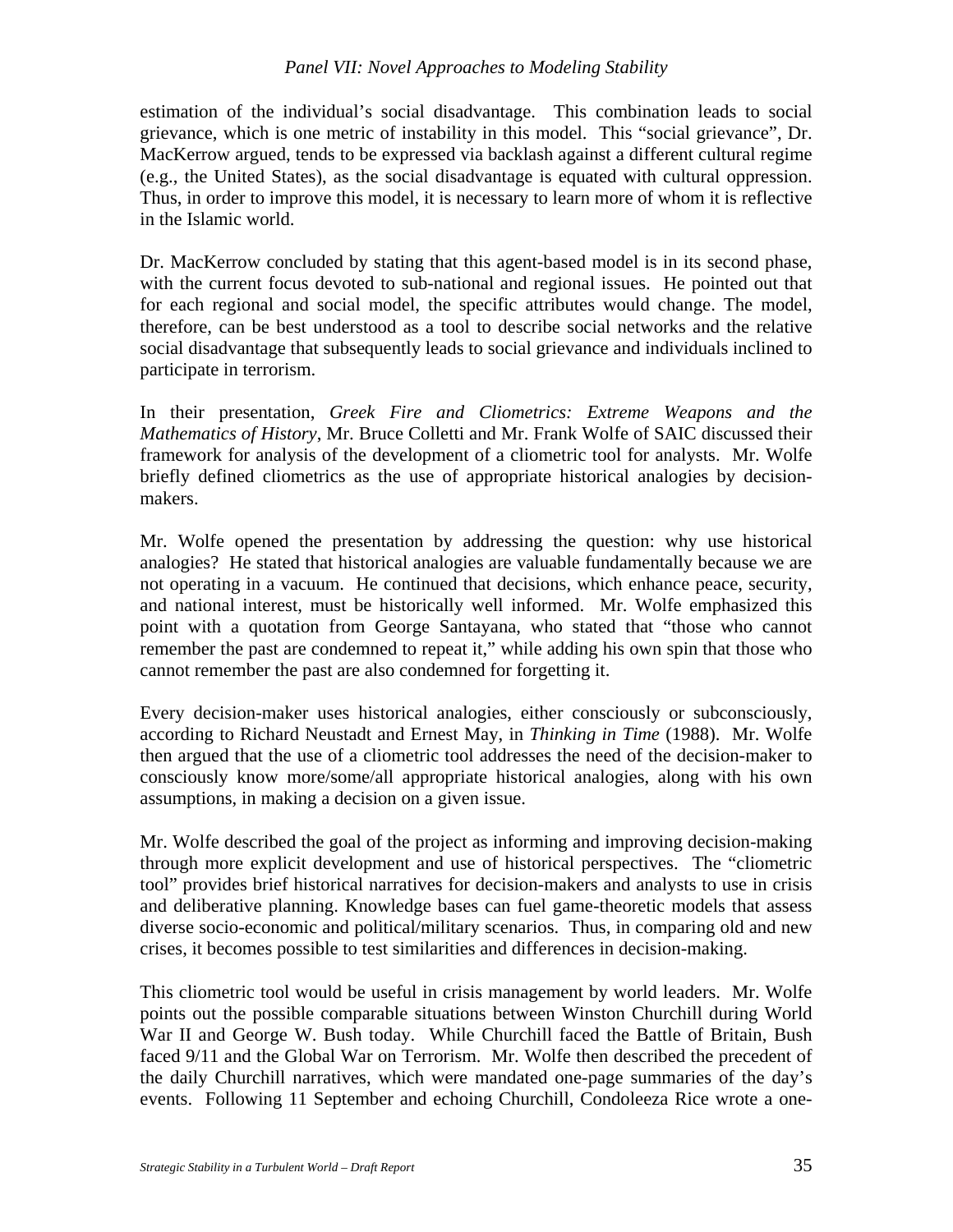page summary of the first stage of the war plan on 16 September for a National Security Council meeting the next day.

The cliometric tool scans a knowledge-base for historical analogies related to the crisis at hand. The chief output is a one-page "Churchill Narrative" of short paragraphs that describe analogies (information only; user forms opinions), with no recommendations.



In terms of a sample of tool inputs, an "issue" is entered into the model. For example, "What is the effect of using new weapons and new doctrine?" This "issue" provides different exploratory directions for the model because of the variety of meanings conveyed by the same vocabulary. The time periods, for example, could be grouped by date or name

(e.g., Era of Muscle, Era of Gunpowder, Cold War, Napoleonic, Reconstruction). In addition, the cultural perspective is also involved, such as "Islamic", "South Asian", "East Asian", "Western." The cultural bias helps to notionally balance and reduce the range of input.

The design and use of the cliometric knowledge-base was then discussed. The knowledge-base consists of data structured as Prolog terms. Each term carries a narrative fragment with attributes (identified by diverse factors). Backward-chaining finds circumstances that create a stated condition (Prolog is the search engine). Forwardchaining finds consequences of a stated condition. Various predicates (i.e., rules) parse user input, represent it semantically, generate synonyms, guide the search, and use the semantic representation to cull and match terms that satisfy the query. Similarity is judged via Levinstein metrics, syntactic pattern matching, graph-theoretic distances, group-theoretic metrics within a permutation group, associative algebras of word use, etc.

Mr. Colletti also argued for the effective application of the cliometric knowledge-base to feed a game-theoretic model. For this to occur, the scenario query must include the following game-theoretic details, in order to construct an appropriate structure for desired output: actors, possible courses of action, desired objectives and accompanying utility functions. In addition, a provisional game tree is built to represent the query scenario. The knowledge-base is queried for similar game-theoretic scenarios, which can be structured for Prolog or other taxonomies, such as M.I.T.'s CASCON. The analysis of historical game trees and historical outcomes provides insight into: likely outcomes for query scenario; surprising outcomes for similar or slightly different scenarios; refining the choices; and, objectives and utilities of the query scenario game tree. Mr. Colletti re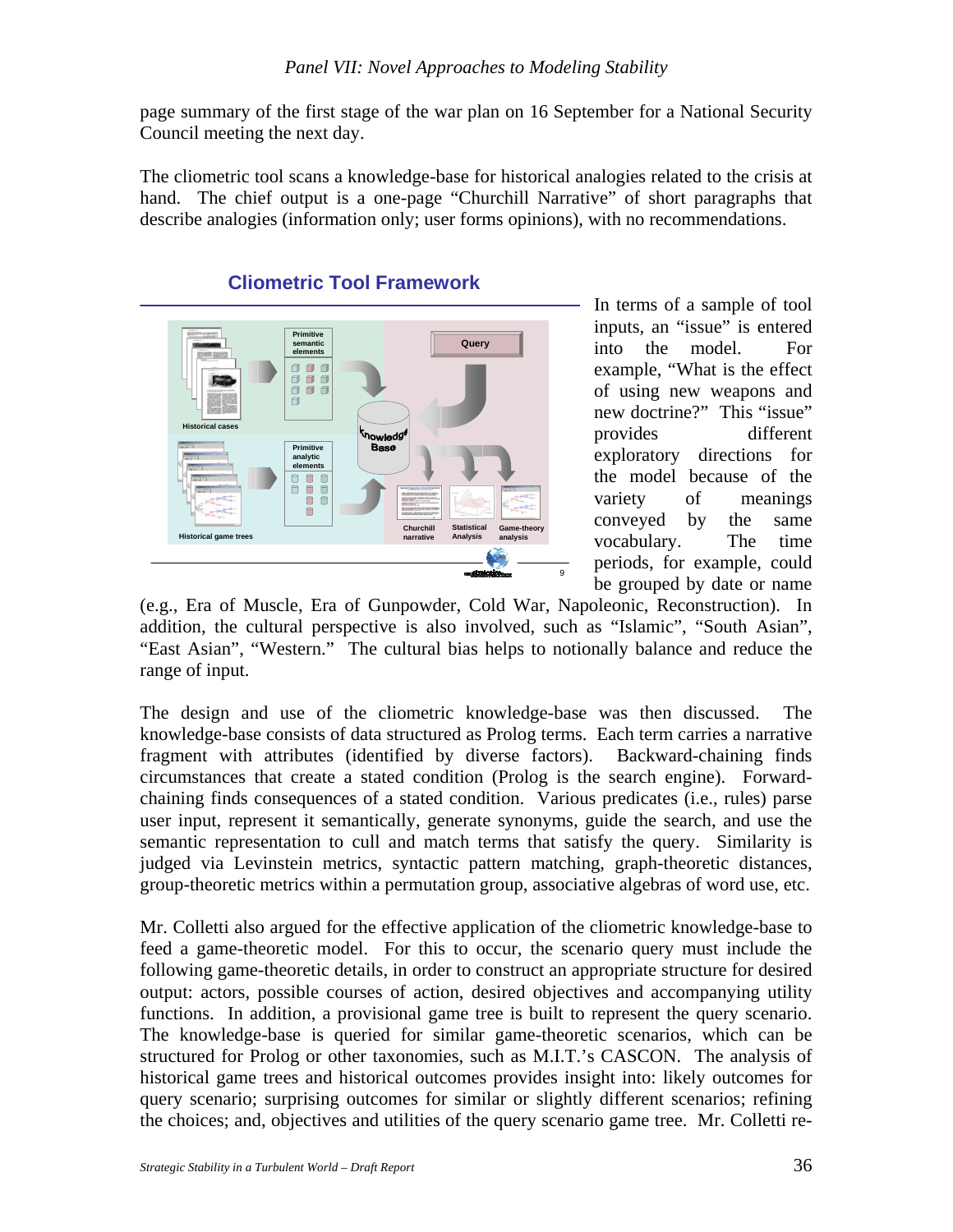emphasized that the goal would not be to provide recommendations, but rather to provide information.

#### **Discussion and Areas for Future Consideration**

Regarding Dr. MacKerrow's presentation, one participant asked how the agent-based model would distinguish between leaders of groups and the followers. Dr. MacKerrow answered that certain attributes of leadership potential would be assigned to individuals.

Another participant inquired as to whether it would be possible to use the model to predict inclinations of populations in the fostering of terror groups. Dr. MacKerrow responded that this may eventually be possible, and that it is already addressed partially by allegiance vectors and grievance factors (as applied from the Gallup data).

One participant raised the question of whether the model has the potential for offering insight into relative merits of diplomatic approaches to terror groups. Dr. MacKerrow stated that while certain groups, such as al Qaeda, seem to be non-negotiable, we may be able to negotiate with others. The model suggests that it may be possible to mathematically delineate these factors.

With respect to Mr. Wolfe's and Mr. Colletti's presentation, one participant inquired if the team had researched and found any similar tools. Mr. Wolfe and Mr. Colletti responded that prior to embarking upon this project, extensive research had been done regarding similar approaches to historical analogies, but nothing resembling this concept was found.

Another participant pointed out the problem of "non-events" in history. The presenters responded that because this is still a conceptual effort, how to deal with such interpretive issues has not yet been addressed.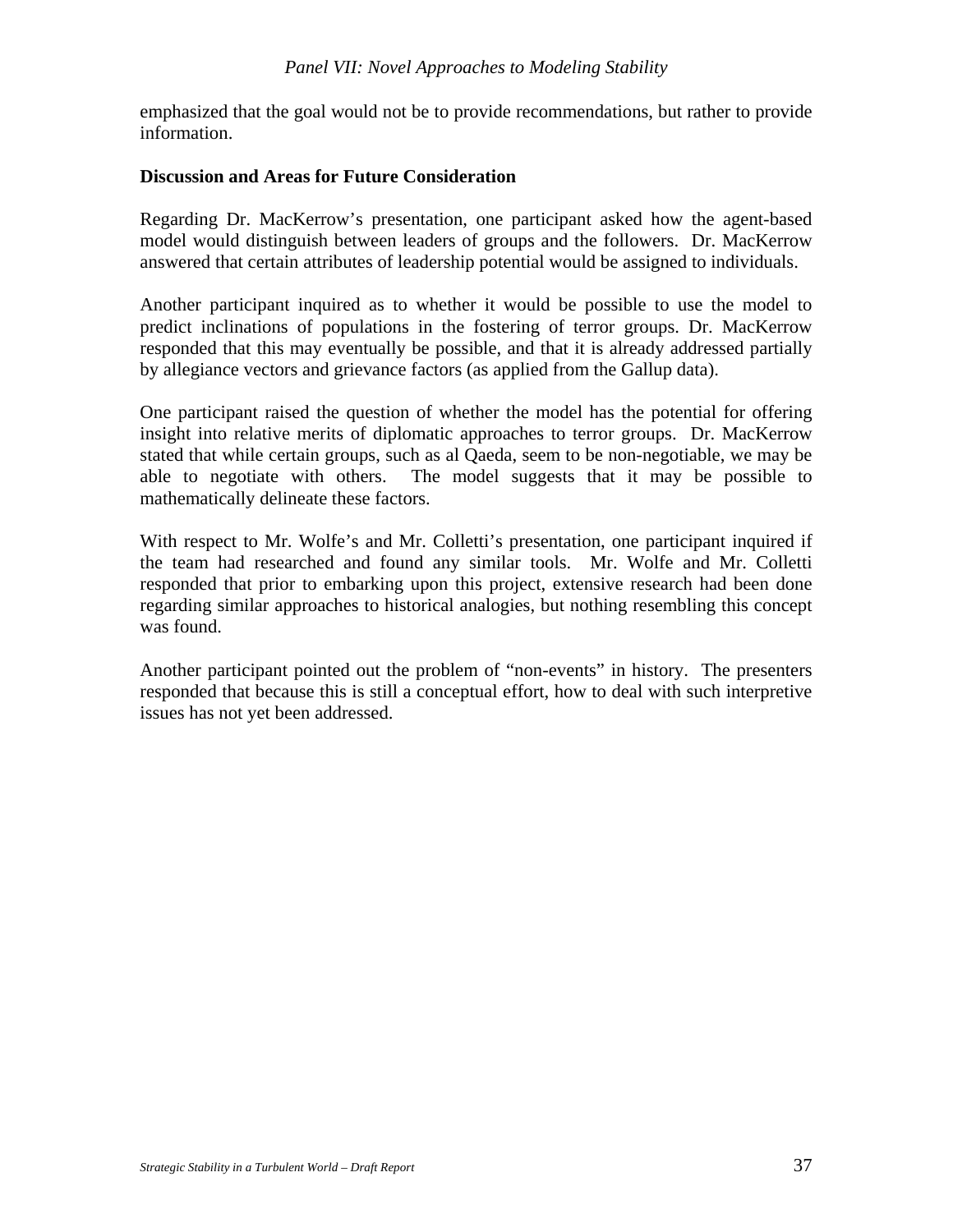## **Session VIII: Enhancing Deterrence Stability**

#### **Introduction**

Dr. Tom McIlvain of the U.S. Department of State introduced the panel entitled *Enhancing Deterrence Stability*. The panelists for this session included:

- Dr. Kerry Kartchner, U.S. Department of State *Crossing the Nuclear Threshold: The New Dynamics of Escalation*
- Dr. Greg Canavan, Los Alamos National Laboratory *Impact of External Costs on Theater WMD Logic*

#### **Background**

This panel's goal was to evaluate tools that might assess how to enhance deterrence stability. Dr. Kartchner's presentation discussed the definitions and assumptions associated with the "nuclear threshold." Dr. Canavan's presentation extended game theoretic analysis to determine optimal decisions in theater engagements.

#### **Key Insights**

Dr. Kartchner's presentation offered structured thinking about the "nuclear threshold." He began by discussing one of the pillars of strategic stability, the "presumption of nonuse" of nuclear weapons. He then described various considerations and conditions that may raise or lower the nuclear threshold. Finally, he discussed terrorism, rogue states, and the new dynamics of escalation.

To begin, Dr. Kartchner argued that the presumption of non-use of nuclear weapons is a key feature of modern strategic stability. However, current conditions could warrant further thinking on this assumption. For example, multiple threats to the presumption of non-use exist, such as:

- Asymmetric efforts to counter U.S. conventional supremacy;
- Nuclear weapons and WMD may be seen by some as weapons of choice versus weapons of last resort (e.g., extremist groups fulfilling a perceived religious duty by attempting to acquire WMD);
- Inadequacy of traditional retaliatory deterrence;
- WMD use could occur at any point before, during, or after the commencement of conventional hostilities.

Despite this range of challenges to the presumption of non-use, Dr. Kartchner's presentation focused on the use of nuclear weapons. Within this context, he argued that policymakers must consider what nuclear use would mean in terms of:

- Crisis management;
- Combat operations;
- Escalation control under new conditions; and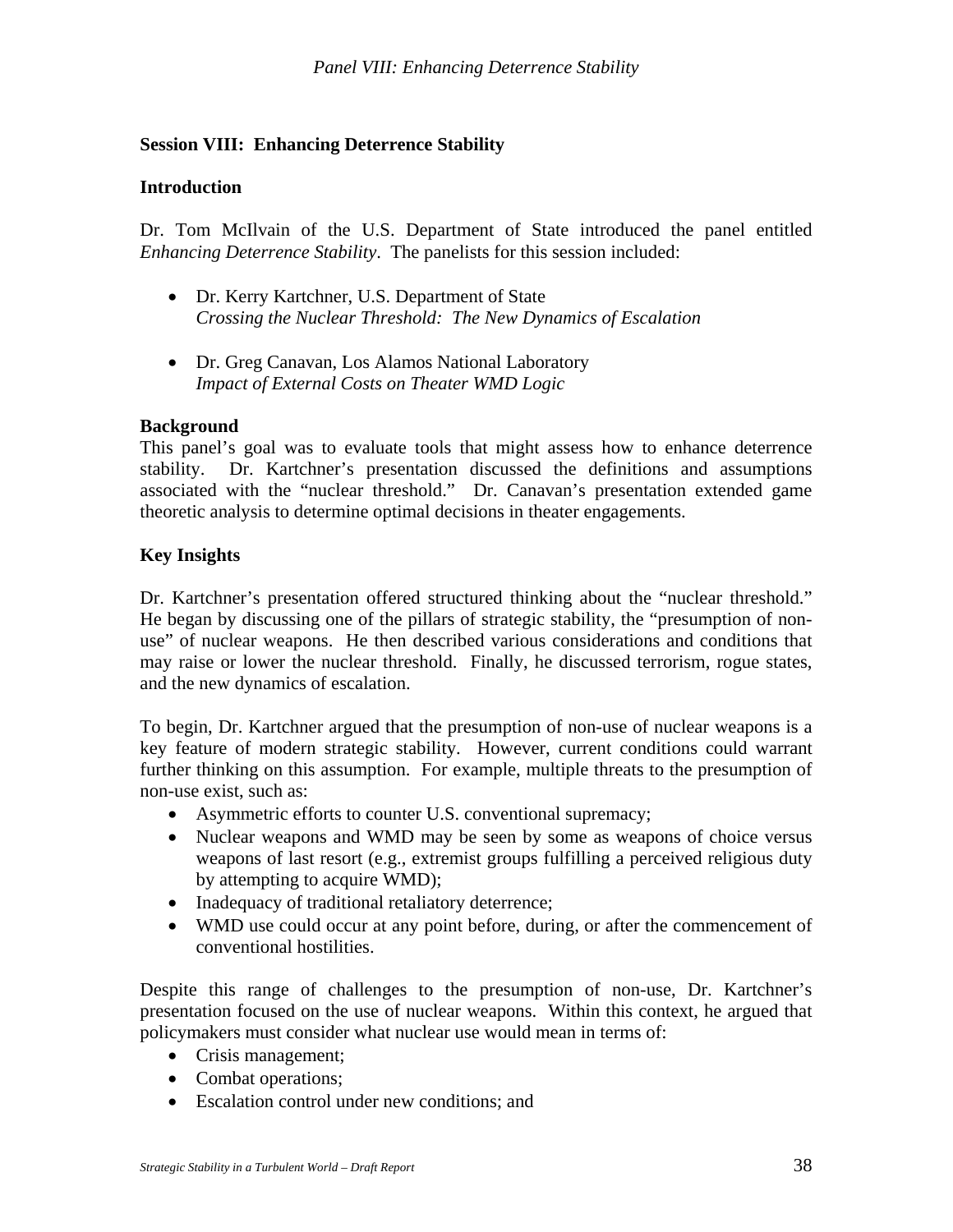• Requirements of post-use deterrence and stability.

The dynamics of escalation to nuclear use, or "crossing the nuclear threshold," are likely to be very different today that they were during the Cold War. Participants were encouraged to consider what it would mean if nuclear weapons were actually used.

Dr. Kartchner defined the "nuclear threshold" in two ways. First, he provided the "traditional meaning." This definition perceives the nuclear threshold to be one rung in the ladder of the escalation process. He used Herman Khan's definition, which is "the actual use of nuclear weapons in the course of a process of escalation." Dr. Kartchner also provided the increasingly common usage of the phrase "nuclear threshold," as "the decision to acquire, or actually acquiring nuclear weapons to use as a tool for coercion and intimidation, or the decision to test nuclear devices." He suggested that "breakout" might be a better term for the latter of the two definitions.

Policy decisions can raise or lower the nuclear threshold, that is, decrease or increase the likelihood that nuclear weapons will be used. For example, a decision to improve the operational flexibility of nuclear weapons could potentially lower the nuclear threshold. Alternately, complicated nuclear release procedures or the availability of conventional precision-guided weapons could raise the nuclear threshold. Dr. Kartchner further argued that raising the nuclear threshold might diminish deterrence, while lowering the nuclear threshold may increase the credibility of a deterrent threat.

Several reasons were presented as to why a rogue state may decide to cross the nuclear threshold: to warn, demonstrate resolve, and preclude or dissolve U.S. or allied intervention. Similarly, rogues may cross the threshold in order to deny access to ports, facilities, supply routes or natural resources. Internally, the acquisition of nuclear weapons may legitimize investment of resources in nuclear weapons R&D or demonstrate a leader's resolve to stand up to Washington.

Dr. Kartchner then presented a modern escalation ladder and considered it in the context of current challenges. One scenario that might prompt the crossing of the nuclear threshold would be nuclear retaliation for a chemical or biological attack. Dr. Kartchner concluded, however, that the benefits of using nuclear weapons in retaliation for chemical or biological attacks are unlikely to outweigh the costs of crossing the nuclear threshold. He also cited the recent case of Operation Iraqi



Freedom, and argued that the classic Cold War conditions for the escalation to nuclear weapons were present in the final days of the conflict. However, WMD weapons were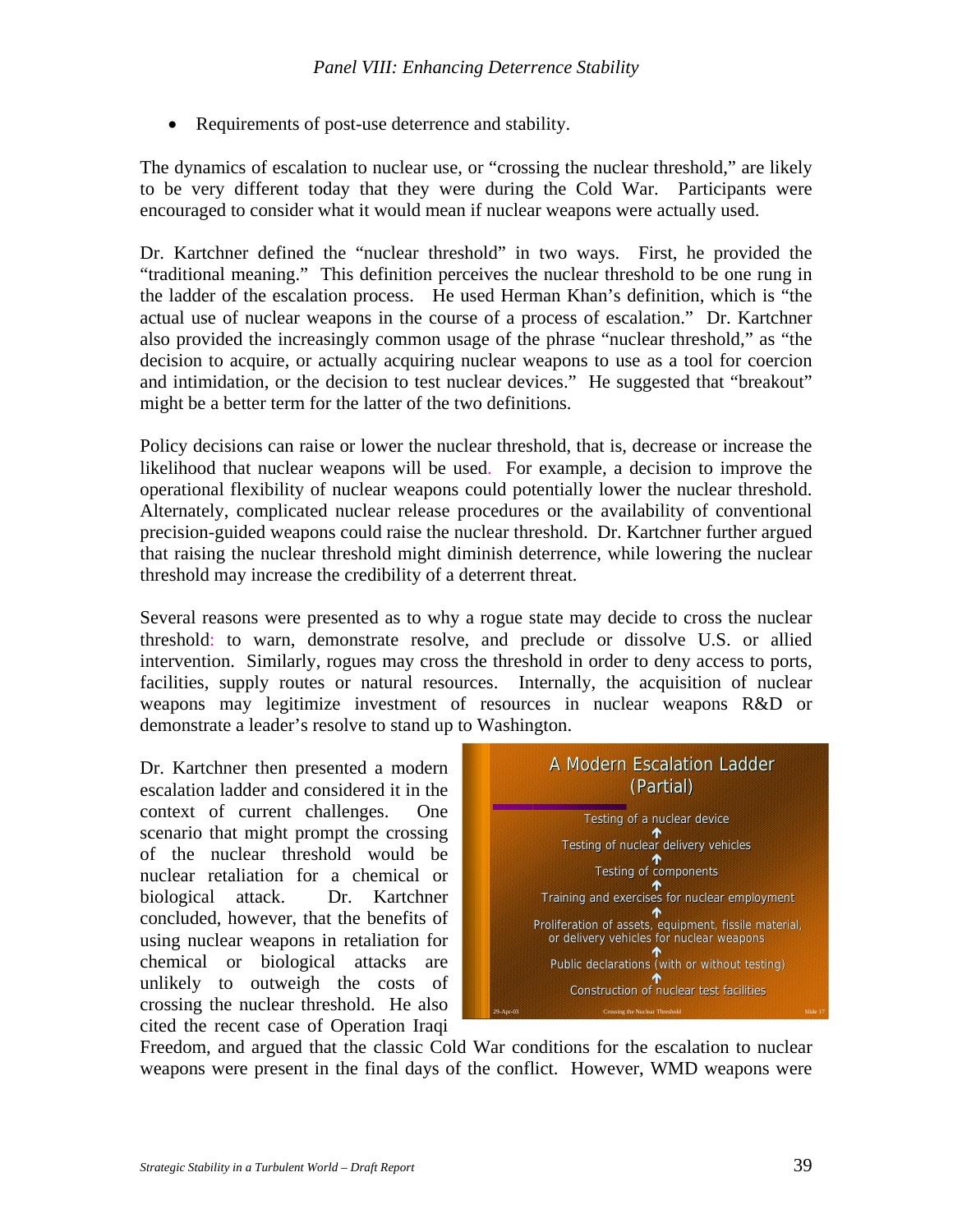not used in Iraq. Dr. Kartcher suggested a few options for this outcome, including coalition efforts to suppress WMD use.

Dr. Kartchner concluded his presentation by encouraging Roundtable participants to further how best to:

- Validate the definition of what "raises" or "lowers" the nuclear threshold;
- Explore the non-proliferation implications of raising or lowering the nuclear threshold; and
- Examine the feasibility of a strategy for manipulating the nuclear threshold as deterrence requirements fluctuate.

Dr. Canavan, of LANL, presented the *Impact of External Costs on Theater WMD Logic.* Dr. Canavan extended game-theoretic analyses to determine optimal decisions in theater engagements involving WMD. According to Dr. Canavan, the ultimate decision to use WMD is based upon costs and benefits. The decisions leading up to the final decision on whether to use WMD, however, were complicated by assessment of the costs external costs of WMD use. In his presentation, Dr. Canavan pointed out two key parameters within the game-theoretic analysis:

- 1. Net benefit of the use of WMD by the stronger side; and
- 2. Cost to the weaker side of terminating conflict after using WMD versus the cost of terminating a conflict without using WMD.

Dr. Canavan described the impact of external costs on decisions to use WMD. For example, early in the decision-making process, considerations about collateral damage influenced a decision about whether or not to use WMD.

The difference between strategic engagements and theater engagements was highlighted. In a strategic engagement, all sides have a common interest in avoiding conflict altogether. Dr. Canavan argued that in a theater engagement, the decision to engage has been determined by larger political factors, and, therefore, each side's goal is to achieve the best possible outcome for itself with the forces at its disposal. Thus, instead of minimizing potential costs, which is the usual metric for strategic engagements, the competitors seek to maximize their likely real, net benefit. This net benefit is the military benefit of a decision to use WMD minus the political and other external costs of taking such action.

Dr. Canavan used a decision tree to demonstrate the game-theoretic analysis and explore the decision logic. In the decision tree, U represents the United States and P represents the proliferator.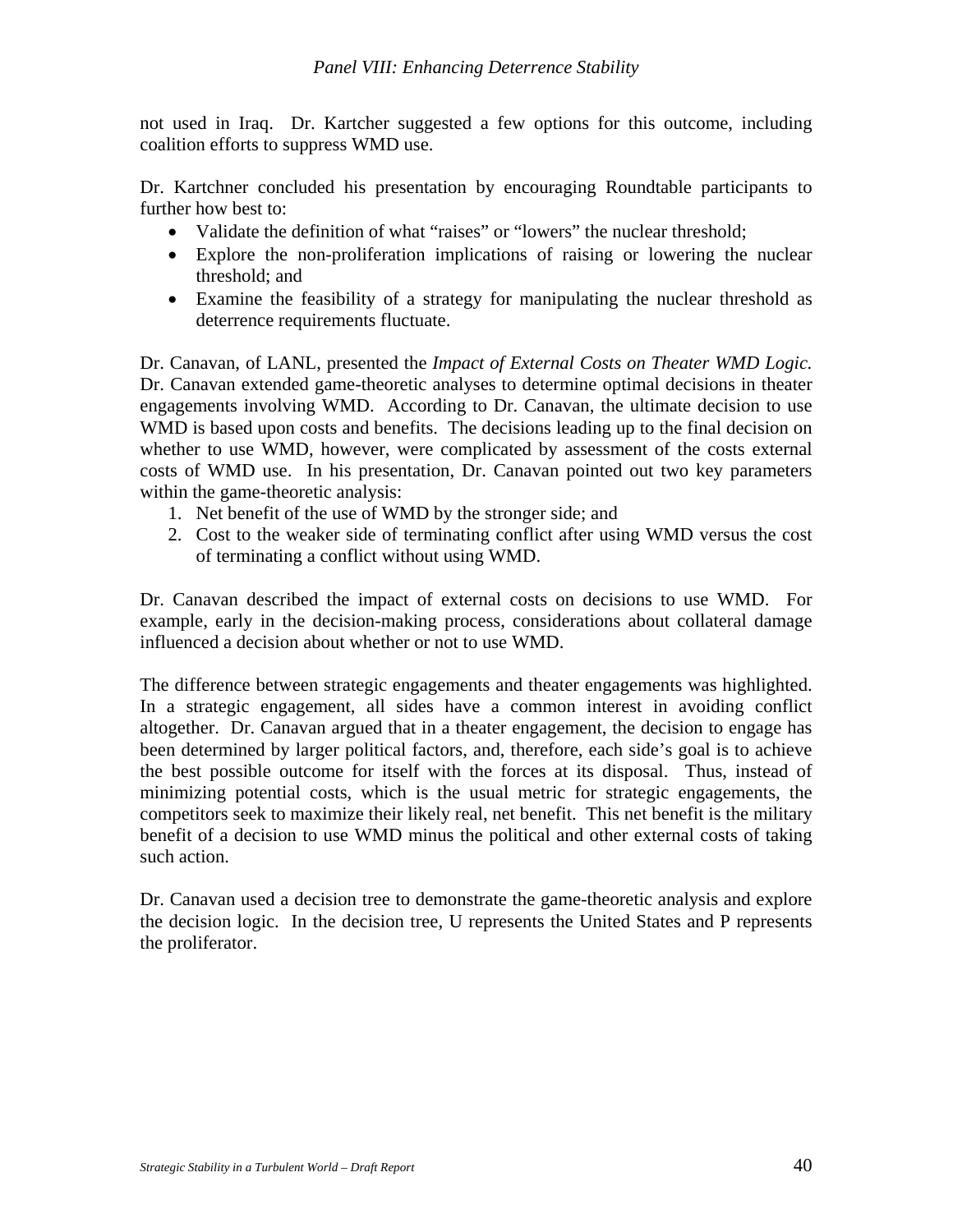

The above figure analyzes the optimal steps in decisions whether to use WMD in theater engagements. Slightly different from the formalism of strategic engagements, theater logic involves a more varied set of costs and, therefore, requires a more complex structure that can evaluate multi-step sequential interactions. Within the parameters mentioned previously, the stronger side's ultimate decision is based on the net effectiveness of WMD use.

Conversely, the weaker side's prior decision to use WMD is based on its estimate of whether the stronger side would retaliate in kind at a later stage. In addition, the weaker side also considers the cost of terminating the conflict after having used WMD relative to that of terminating without using WMD. If the stronger side determines that WMD will be effective, that realization deters WMD use by the weaker side at each stage in the decision making sequence – not on the threat of retaliation, but on the basis of the military effectiveness they are assumed to have in conflict termination. If the stronger side does not find WMD effective, their possession does not deter its use by the weaker, which will use WMD if it estimates that the cost of terminating the conflict after having used WMD is no greater than that of terminating conflict without having used it.

Dr. Canavan argued that in strategic interactions, bluffing could be highly dangerous. On the theater level, however, bluffing can potentially be beneficial. The benefit is obtained if you can convince the opponent you have the means to retaliate with WMD and negate any benefit they would derive from an attack with WMD. Through bluffing, the player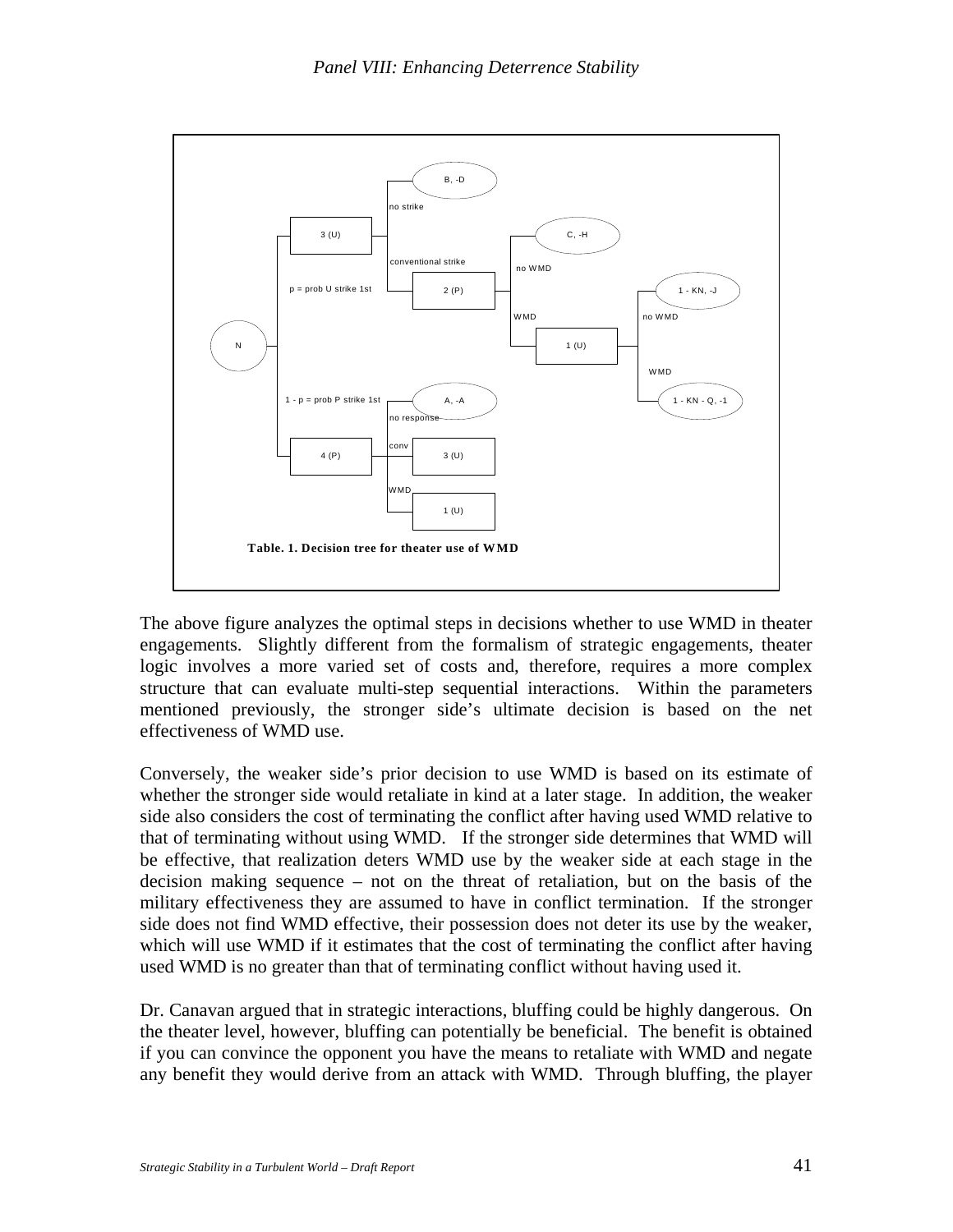can jump onto a sub-tree of the decision-logic framework, whereby the player is in a position to make all of the decisions.

#### **Discussion and Areas of Future Consideration**

Dr. Kartchner's presentation prompted discussion about nuclear retaliation. In particular, if Iraq had used chemical weapons and the United States did not retaliate with nuclear weapons, would the credibility of the U.S. deterrent be undermined? Similarly, participants discussed the massive casualties that would likely be associated with a CBW attack, and suggested that a large number of casualties in a short time frame might pressure U.S. leaders to cross the nuclear threshold.

An important distinction highlighted throughout the discussion was that two issues exist with respect to the nuclear threshold: nuclear use by the United States and nuclear use against the United States. These two scenarios will differ in their meaning and implications.

Another participant suggested that ballistic missile defense (BMD) could potentially lower the nuclear threshold. For example, if BMD was completely effective and opponents realized the futility of augmenting their missile program, they may instead divert funds allocated to missile development towards the acquisition of a nuclear capability.

It was further noted that many nations have recognized the political utility of proliferation, in that there is an inherent leverage or coercive value in a country's possession of nuclear weapons. The coercive value of nuclear weapons is perhaps a greater incentive than their deterrent value.

The discussion also touched upon the issue of escalation dominance. The United States exercised escalation dominance in Iraq. However, escalation dominance may have some negative aspects when applied to the case of India and Pakistan. Escalation dominance could potentially be a mechanism for raising or lowering the nuclear threshold.

Dr. Canavan's arguments regarding the efficacy of bluffing drew considerable participant interest. They questioned Dr. Canavan's assertion that it does not matter at "node 2" (see diagram, above) if a country's weapons have net effectiveness or not. Participants also discussed the value of "joint knowledge" within game-theory analyses.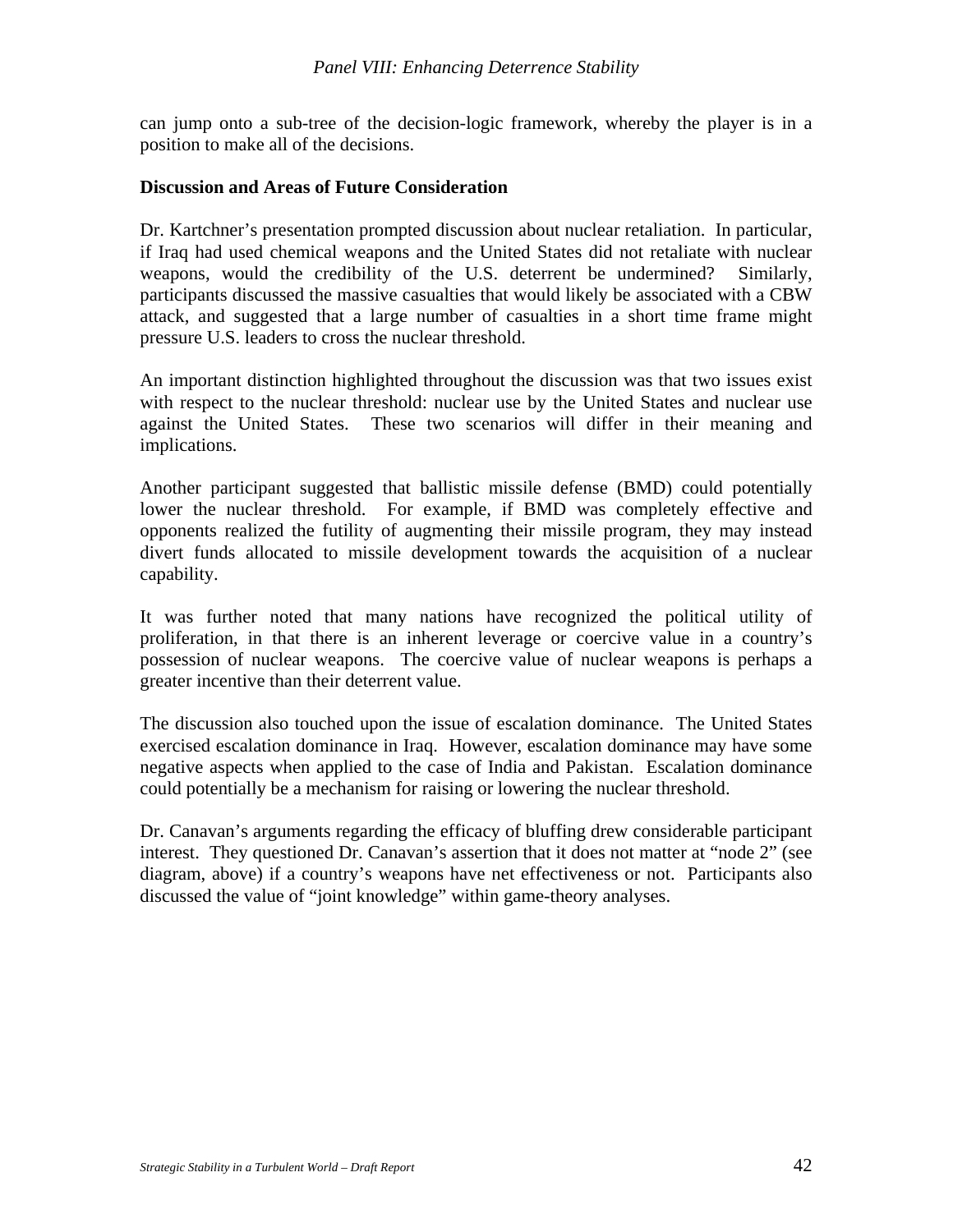## **Key Themes and Areas of Future Consideration**

#### **Stability Still the Organizing Principle?**

In the end, the  $5<sup>th</sup>$  Nuclear Stability Roundtable raised a number of questions about the concept of stability and its continuing role as an organizing principle, both in strategic affairs generally and in the Roundtable specifically. The various presentations made over the course of the conference highlighted the malleability of the term "stability." For example, there was general agreement that "strategic stability" meant the non-use of nuclear weapons. However, in one presentation, strategic stability also encompassed broader "predictability" in the international environment as well as an "acceptable" rate of change. In another presentation, strategic stability was defined as ensuring the safety and security of strategic (i.e., nuclear) forces. A related term, deterrence stability, was introduced as the "mutually perceived resolve to use credible nuclear forces."

The term "stability" was subject to an even wider variety of interpretations and applications. In one case, stability meant the absence of the outbreak of major armed conflict. In another, stability meant the absence of crises short of war (i.e., political, economic upheavals). One presentation saw stability as the derivative of a combination of military, regional political, economic, domestic political, environmental, cultural, and demographic factors. A presentation on terrorism identified "social grievance" as a predictor of instability.

There appear to be certain advantages and disadvantages in the definitional "softness" of stability. Because it is able to accommodate a wide variety of issue areas and analytical disciplines – from traditional nuclear exchange modeling, to regional security and terrorist threat anticipation – the inherent flexibility of stability would appear to be a strength. Nonetheless, there are risks that the concept can be overextended, that is, the connection between an analytical approach and "stability" could be so tenuous as to deprive stability of any real meaning. The risk of over-extension needs to be balanced against the risk that stability's Cold War lineage could inhibit new thinking about approaches to international security. While the need for some Cold War-type nuclear force exchange modeling is likely to endure as long as there are nuclear weapons, the real work on modeling seems to be how, for example, conventional and non-conventional (e.g., special forces, cyber attack) forces are to be integrated with legacy nuclear forces in the New Triad.

Broader questions can be raised as to whether stability, however defined, is seen as a universal good. Terrorism, for example, seems to fundamentally reject the stability paradigm. Other trends, such as WMD proliferation and decreasing U.S. confidence in deterrence, suggest that even the premise of strategic stability – the non-use of nuclear weapons – could be directly put to the test in the near-future. Indeed, it can be argued that stability is inconsistent with the inherent uncertainties of a multi-polar world. All of this suggests that there are risks in staking one's security on achieving stability. In some cases, stability could prove simply unobtainable. In other cases, fixation on stability could intellectually preclude investigation of alternative concepts of security more in tune with global uncertainty. Accordingly, a priority task for the next Stability Roundtable would be to address this issue head on by more critically assessing the utility of stability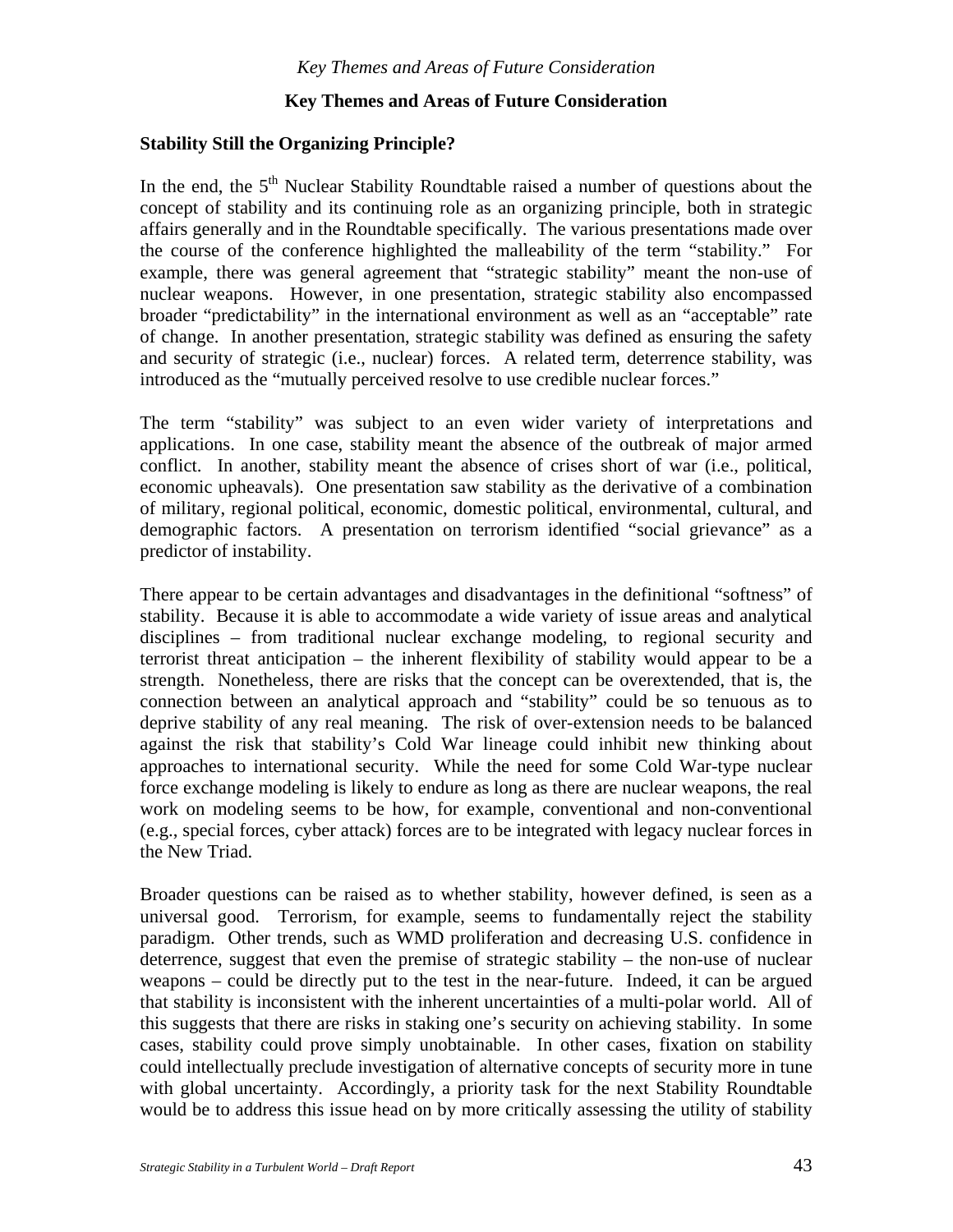#### *Key Themes and Areas of Future Consideration*

as an organizing principle of international security, considering alternative approaches, and suggesting modeling and other analytical techniques to test resulting hypotheses.

#### **Other Challenges to Stability**

Over the course of the Roundtable participants identified a range of potential challenges that policymakers must address.

#### *The Limits of Deterrence*

Dr. Payne kicked off the Roundtable by encouraging participants to consider the limits of traditional deterrence theory in the face of current and emerging threats. Traditional U.S. concepts of deterrence were based upon the assumption that other leaders would be deterred by threats to their population, economy or themselves. In today's turbulent world, the idiosyncrasies that drive other leaders' decisions are not necessarily accounted for in current deterrence constructs.

#### *U.S. Power*

What processes and institutions can the United States enlist in order to legitimize its preventive military actions? The diplomatic crisis preceding Operation Iraqi Freedom will likely have long-term implications for stability, and will require a concerted U.S. effort to rehabilitate the "habits of cooperation" with friends and allies.

#### *Proliferation*

Roundtable participants were concerned about ways in which the WMD threshold might be crossed. Similarly, the possibility that terrorists might sabotage nuclear C2 systems was raised as a new concern that could undermine stability. Participants acknowledged that the success of Operation Iraqi Freedom as a preventive war would impact other proliferators but it was too soon to tell how. Participants also debated new approaches to compliance and other ways to approach rogue states in order to prevent proliferation.

### **How Can Traditional and Novel Approaches to Modeling Help Us Address Stability Challenges?**

In addressing future stability challenges, the successful integration of both traditional and novel approaches to modeling may prove to be a key contributor to the U.S. intelligence and policy planning communities. Although there have been demonstrated limitations to many traditional stability models, including those based on game theory, the focus should be on developing work-arounds or entirely novel approaches. Some of these suggested model adaptations include more explicit modeling of multi-polarity, incorporating opponents' decision-making sphere(s) into the system, and operating models on multiple levels simultaneously. Another critical feature of modeling that needs greater attention is the "packaging" of results in a manner that would be most readily absorbed by policymakers.

#### **Planning and Considerations for Next Year**

Regarding the planning of and considerations for the 2004 Strategic Stability Roundtable, the articulation of problems that require analysis by decision makers was emphasized.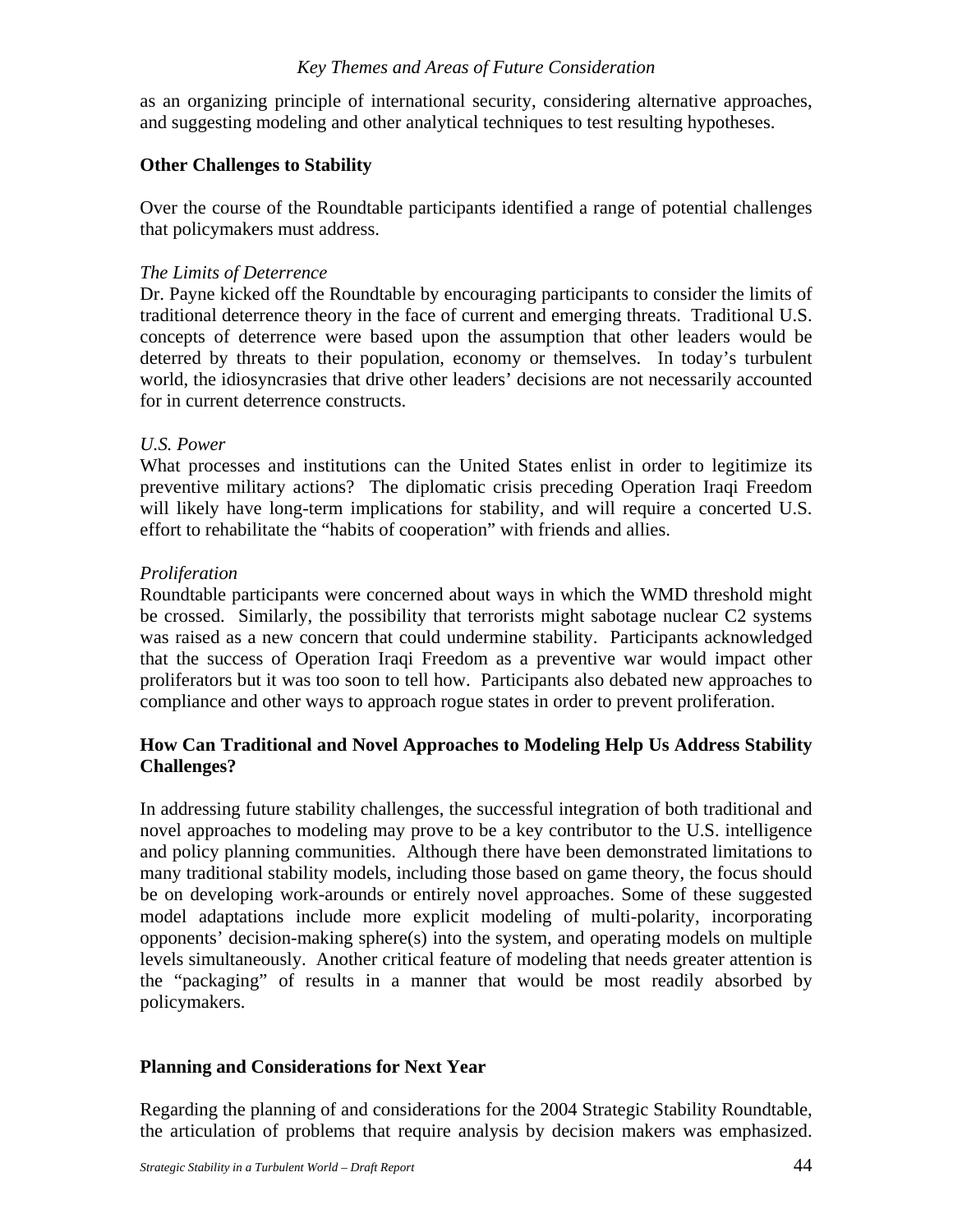## *Key Themes and Areas of Future Consideration*

Additionally, the inclusion of selected foreign analysts would benefit the discussion by providing an added global perspective. Suggestions were made for potential topics for the 2004 Roundtable, such as: why Iraq did not use chemical or biological weapons during Operation Iraqi Freedom; what lessons were gathered by rogue states during the Iraq war; the potential security tradeoffs in sharing missile defense; and the role of information operations in international security.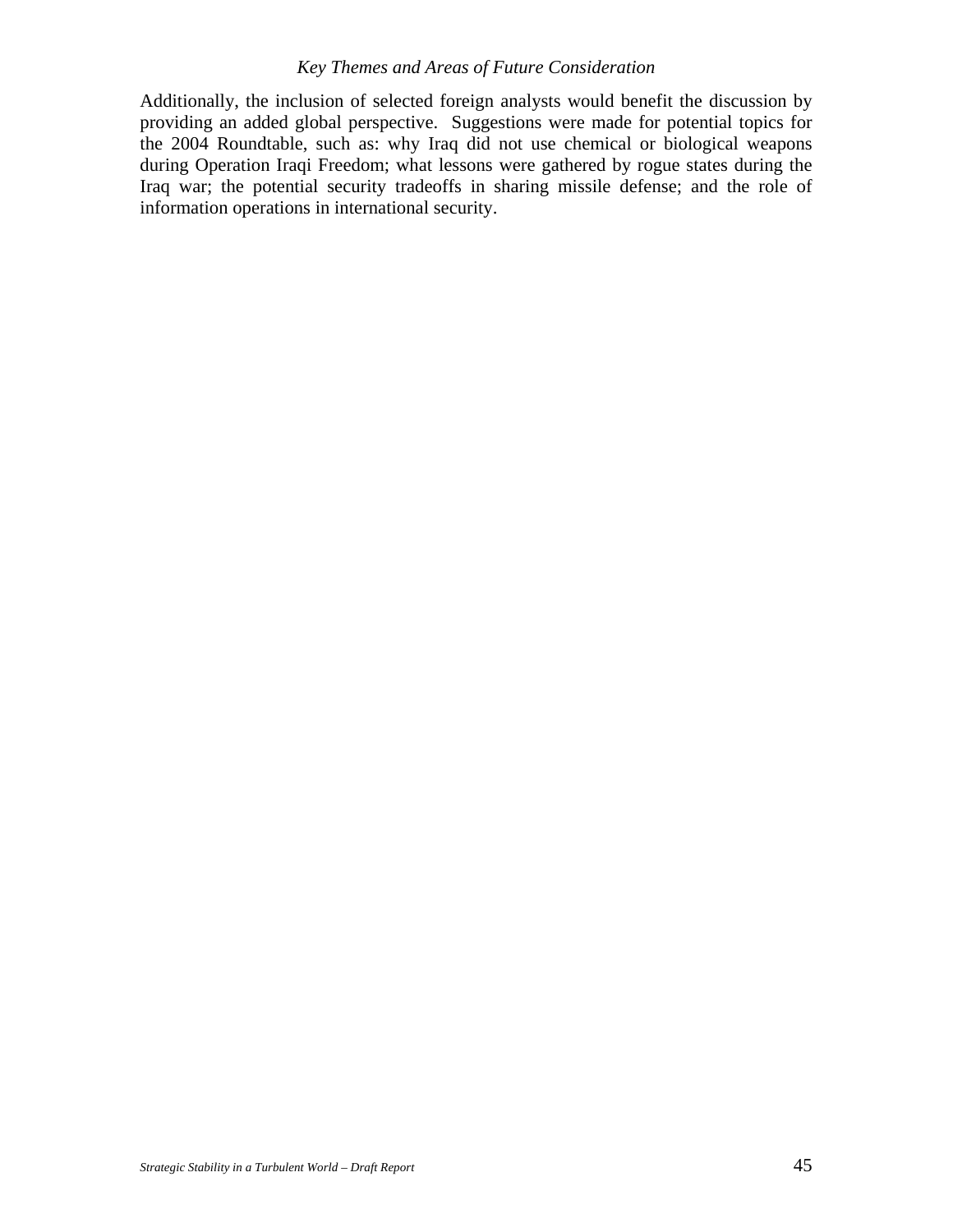#### **Fifth Nuclear Stability Roundtable April 28-29, 2003**

## **Agenda**

*Day One: Monday, April 28, 2003* 

| 8:00-8:30       | Check-in                                                                                                                          |  |  |
|-----------------|-----------------------------------------------------------------------------------------------------------------------------------|--|--|
| 8:30-8:45       | <b>Welcome and Opening Remarks</b>                                                                                                |  |  |
|                 | Mr. Richard Gullickson, Director, Advanced Systems and Concepts Office<br><b>Defense Threat Reduction Agency</b>                  |  |  |
|                 | Mr. Thomas Yehl, Acting Division Director, Verification Compliance for<br>Technology and Assessment Division, Department of State |  |  |
|                 | Dr. Lewis Dunn, Conference Chair<br>Senior Vice President, Science Applications International Corporation (SAIC)                  |  |  |
| $8:45-9:15$     | <b>Keynote Address</b>                                                                                                            |  |  |
|                 | Dr. Keith Payne, Deputy Assistant Secretary for Forces Policy<br>Office of Secretary of Defense                                   |  |  |
|                 | Session 1: Preemption and Stability - Chair: Mr. Larry Sanders                                                                    |  |  |
| $9:15-9:45$     | Preemption, Legitimacy and Stability: Some Organizing Principles<br>Dr. Michael Wheeler, SAIC                                     |  |  |
| $9:45-10:15$    | Missile Defense as an Alternative to Preemption or Retaliation<br>Dr. Kerry Kartchner, US Department of State                     |  |  |
| $10:15 - 10:30$ | <b>Break</b>                                                                                                                      |  |  |
|                 | Session 2: Regional Challenges - Chair: Dr. Jeffrey Milstein                                                                      |  |  |
| 10:30-11:00     | Stability Model of Northeast Asia<br>Ms. Kristi Branch, Pacific Northwest National Laboratory                                     |  |  |
| 11:00-11:30     | <b>East Asian Stability Challenges</b><br>Mr. Peter Wilson, RAND                                                                  |  |  |
| 11:30-12:30     | Lunch                                                                                                                             |  |  |
|                 | <b>Session 3: Nuclear Posture Review - Chair: Mr. Pat McKenna</b>                                                                 |  |  |
| 12:30-1:00      | Unintended Consequences of Strategic Adaptability<br>Mr. Guy Grundman and Dr. Michael Simon, SPARTA                               |  |  |
| $1:00-1:30$     | Protection from Sabotage Through Modeling<br>Mr. Valery Yarynich, Visiting Scholar, UC San Bernadino                              |  |  |
| 1:30-2:00       | Alliance Relations and Concepts of Assurance, Deterrence, and Dissuasion<br>Professor David Yost, US Naval Postgraduate School    |  |  |
| $2:00-2:30$     | Break - End of unclassified portion of Day One.                                                                                   |  |  |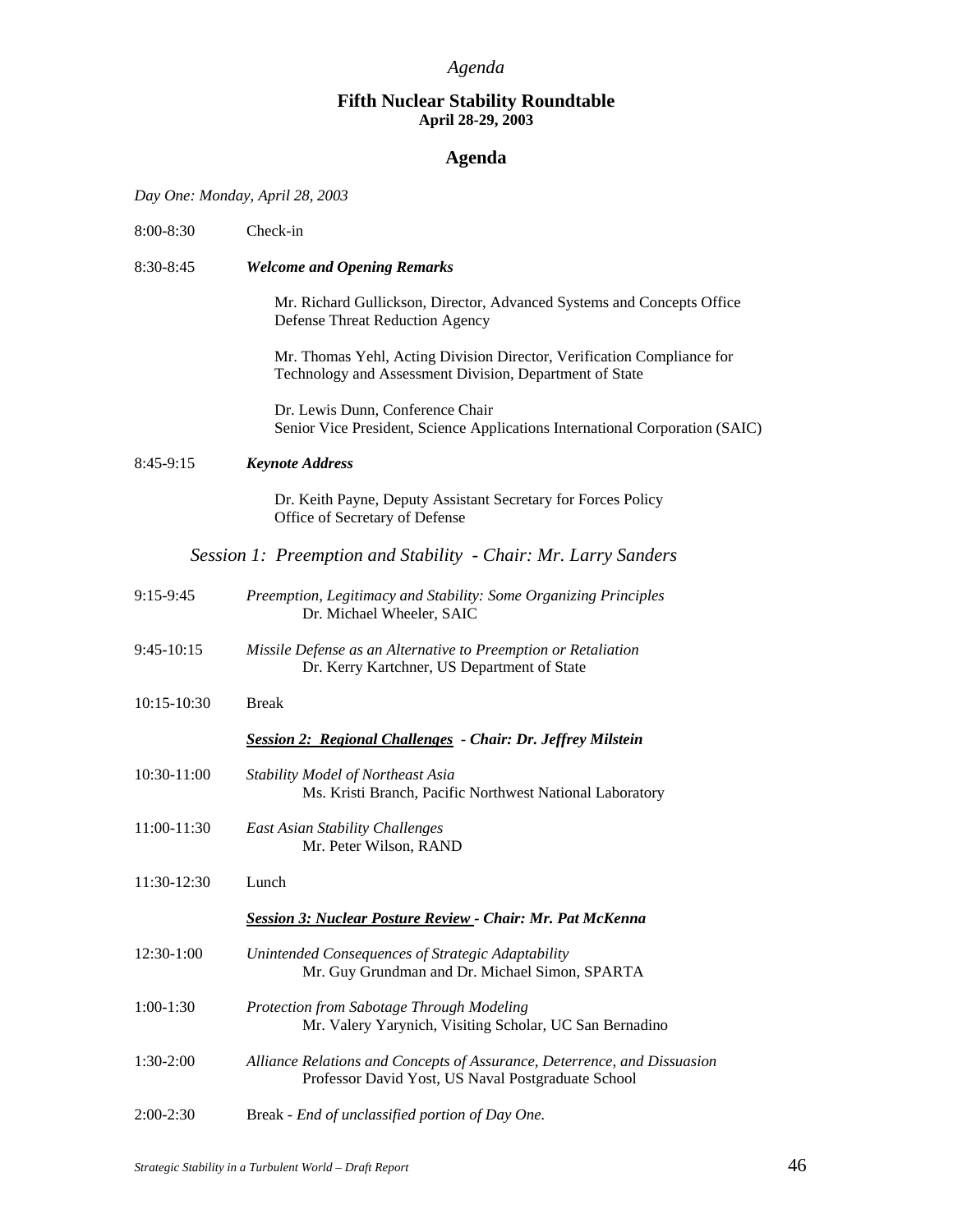#### **Fifth Nuclear Stability Roundtable April 28-29, 2003**

### **Agenda**

## *Day One: Monday, April 28, 2003 (cont'd)*

|             | The classified portion of the roundtable begins here                                                                                                      |
|-------------|-----------------------------------------------------------------------------------------------------------------------------------------------------------|
| $2:30-3:30$ | <b>The Nuclear Posture Review: Implementation</b><br>Mr. Bernie Victory, Deputy Director Strategy Forces and Operations<br>Office of Secretary of Defense |
|             | <b>Session 4: Classified Presentations - Chair: Dr. Jeffrey Milstein</b>                                                                                  |
| $3:30-4:00$ | A Game Theoretic Exploration of Escalation in a Taiwan Crisis<br>Dr. Victor Utgoff, Institute for Defense Analyses                                        |
| $4:00-4:30$ | India-Pakistan Nuclear Stability During Conventional Warfare<br>Dr. Jerome Bracken, US Department of State                                                |
| $4:30-5:00$ | Non-Strategic Nuclear Weapons<br>Mr. Dunbar Lockwood, US Department of State                                                                              |
| 5:00        | Adjourn                                                                                                                                                   |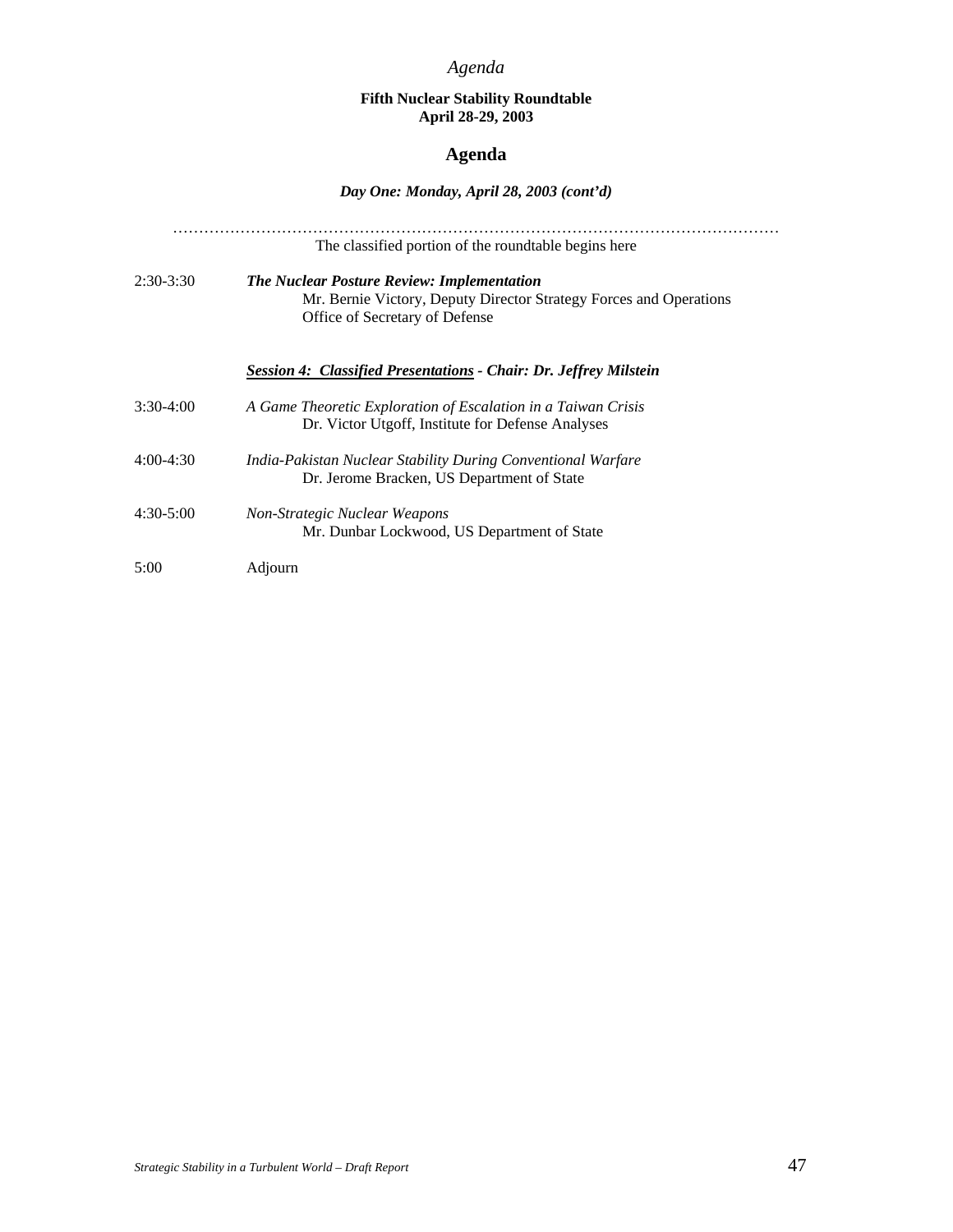#### **Fifth Nuclear Stability Roundtable April 28-29, 2003**

## **Agenda**

*Day Two: Tuesday, April 29, 2003* 

| 8:00-8:30   | Check-in                                                                                                                                                                         |  |  |
|-------------|----------------------------------------------------------------------------------------------------------------------------------------------------------------------------------|--|--|
| 8:30-8:45   | <b>Summary of Unclassified Discussion from Day One</b><br>Dr. Lewis Dunn, SAIC                                                                                                   |  |  |
|             | <b>Session 5: Emerging Strategic Powers - Chair: Dr. Rodney Jones</b>                                                                                                            |  |  |
| 8:45-9:15   | Power Cycle Theory And The Onset Of War In South Asia<br>Dr. Daniel Geller, University of Mississippi; Consultant, US Department of State                                        |  |  |
| 9:15-9:45   | Strategic Stability in South Asia<br>Dr. Peter Lavoy and Mr. Feroz Hassan Khan, US Naval Postgraduate School                                                                     |  |  |
| 9:45-10:00  | <b>Break</b>                                                                                                                                                                     |  |  |
|             | <b>Session 6: Modeling and Predicting Strategic Stability - Chair: Mr. Larry Sanders</b>                                                                                         |  |  |
| 10:00-10:30 | Strategic Offense, Defense, and Arms Control (SODAC) Model<br>Mr. Guy Grundman and Mr. Karl Serafin, SPARTA                                                                      |  |  |
| 10:30-11:00 | Near Term Forecasts of Crises and Instability Using Text Based Events<br>Dr. Sean O'Brien, Center for Army Analysis                                                              |  |  |
| 11:00-11:30 | Sex, Games, Values and Rationality: Shortcomings of Stability Models<br>Mr. Dennis Powell, Los Alamos National Laboratory                                                        |  |  |
| 11:30-12:30 | Lunch                                                                                                                                                                            |  |  |
|             | Session 7: Novel Approaches to Modeling Stability - Chair: Mr. Dennis Powell                                                                                                     |  |  |
| 12:30-1:00  | Agent-Based Simulation of the Socio-Economic, Cultural, and Political Factors which Motivate<br><b>Islamic Terrorism</b><br>Dr. Edward MacKerrow, Los Alamos National Laboratory |  |  |
| $1:00-1:30$ | Greek Fire and Cliometrics: Extreme Weapons and the Mathematics of History<br>Mr. Bruce Colletti and Mr. Frank Wolfe, SAIC                                                       |  |  |
| $1:30-1:45$ | <b>Break</b>                                                                                                                                                                     |  |  |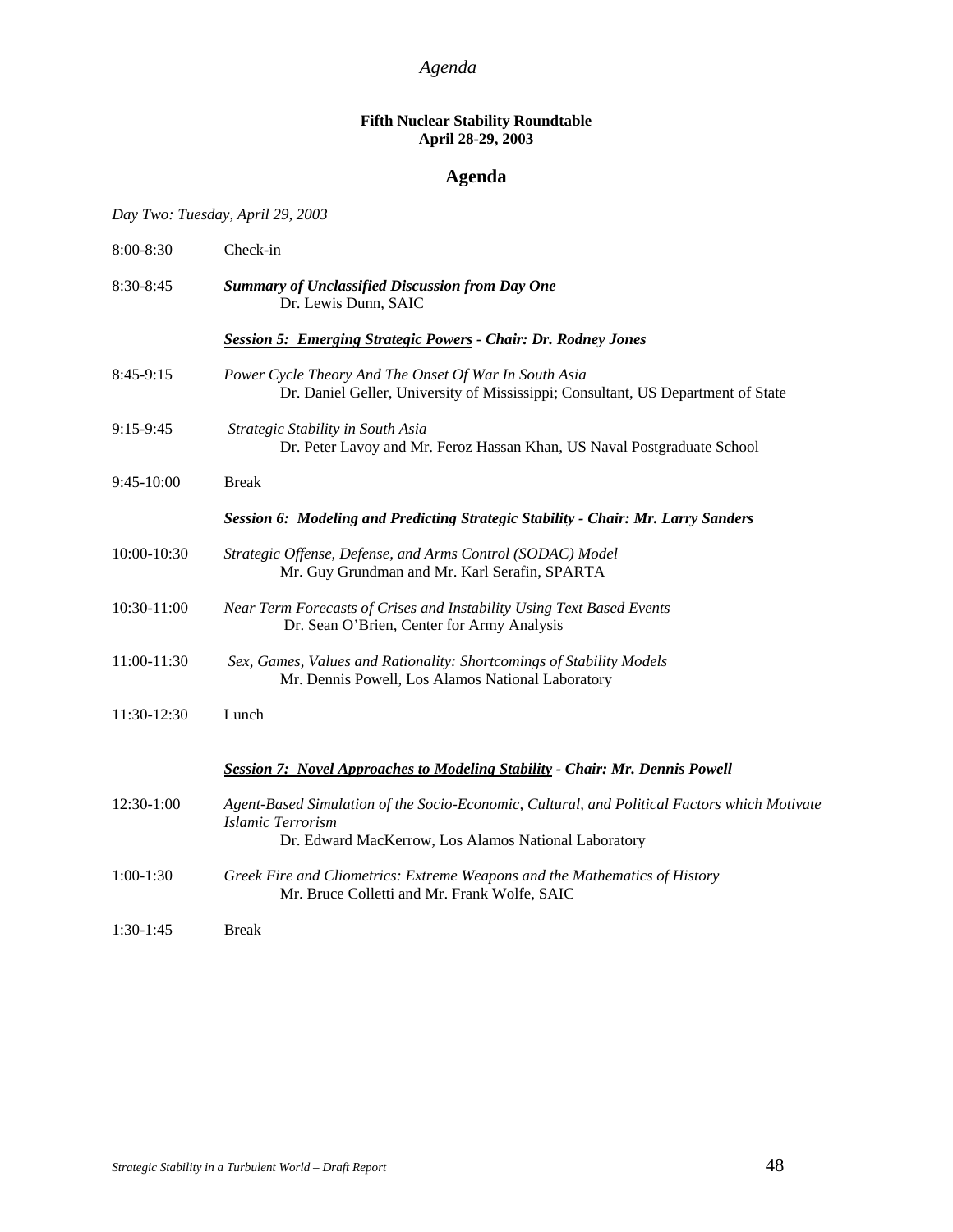#### **Fifth Nuclear Stability Roundtable April 28-29, 2003**

## **Agenda**

#### *Day Two: Tuesday, April 20, 2003 (cont'd)*

|             | Session 8: Enhancing Deterrence Stability - Chair: Dr. Tom McIlvain                                               |
|-------------|-------------------------------------------------------------------------------------------------------------------|
| $1:45-2:15$ | Crossing the Nuclear Threshold: The New Dynamics of Escalation<br>Dr. Kerry Kartchner, US Department of State     |
| $2:15-2:45$ | <i>Impact of External Costs on Theater WMD Decision Logic</i><br>Dr. Greg Canavan, Los Alamos National Laboratory |
| $2:45-4:00$ | <b>Unclassified Roundtable Summary and Discussion</b><br>Lewis Dunn, SAIC                                         |
| 4:00        | Roundtable Adjourns                                                                                               |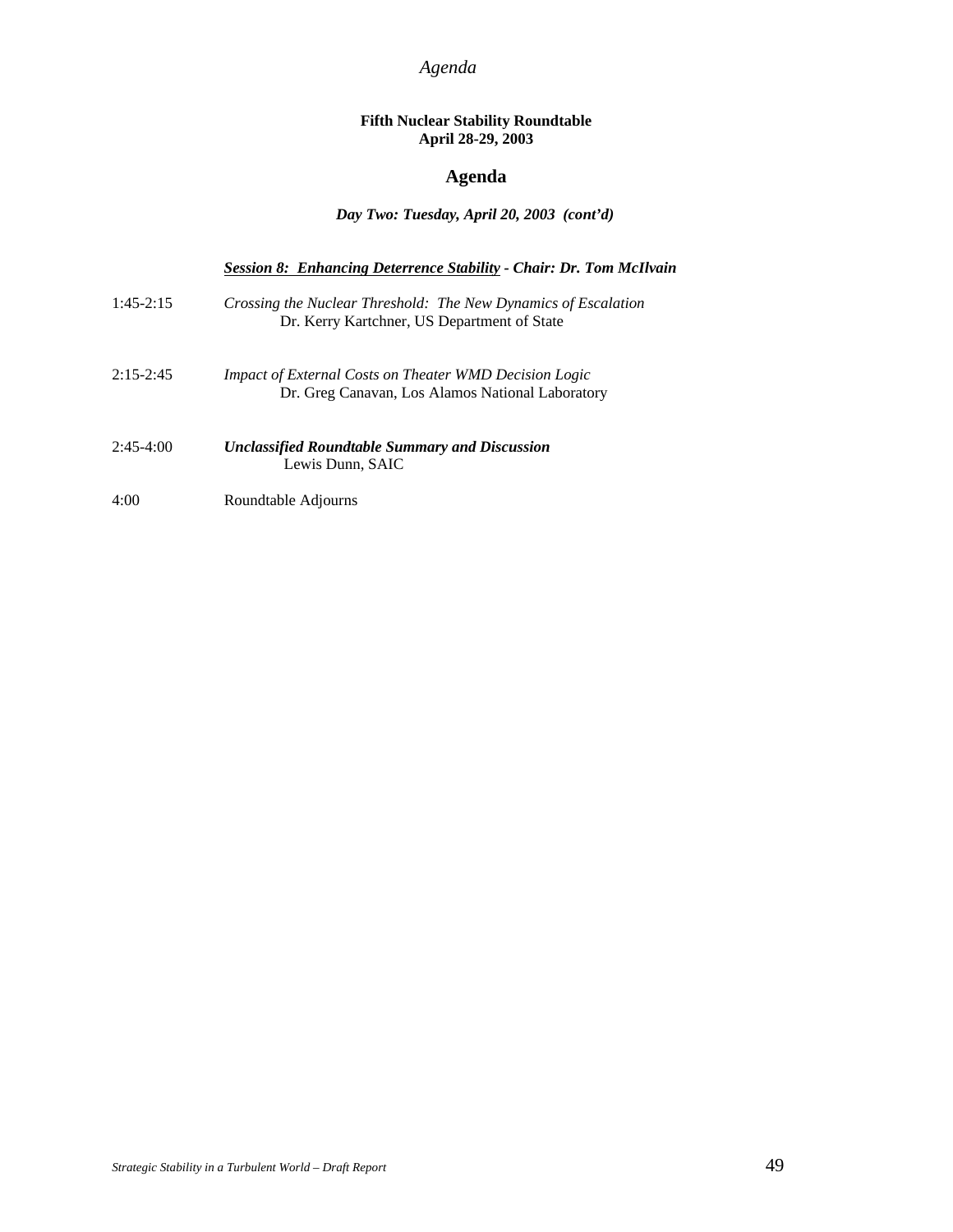## *List of Participants*

| <b>First Name</b> | <b>Last Name</b> | <b>Affiliation</b>                     |
|-------------------|------------------|----------------------------------------|
| <b>Bob</b>        | <b>Batcher</b>   | U.S. Department of State               |
| Geoff             | <b>Bent</b>      | <b>SPARTA</b>                          |
| Jerome            | <b>Bracken</b>   | U.S. Department of State               |
| Amanda            | <b>Brady</b>     | <b>SAIC</b>                            |
| Kristi            | <b>Branch</b>    | Pacific Northwest National Laboratory  |
| Greg              | Canavan          | Los Alamos National Laboratory         |
| Christine         | Cleary           | <b>SAIC</b>                            |
| Andrew            | Coe              | <b>Institute for Defense Analyses</b>  |
| <b>Bruce</b>      | Coletti          | <b>SAIC</b>                            |
| Mike              | Connors          | <b>AF/XONP</b>                         |
| Randy             | Correll          | <b>SAIC</b>                            |
| William           | Cotsworth        | Los Alamos National Laboratory         |
| Carmel            | Davis            | University of Pennsylvania             |
| Alexis            | Delaney          | <b>SAIC</b>                            |
| Lewis             | Dunn             | <b>SAIC</b>                            |
| Gerald            | Epstein          | DTRA/AS                                |
| <b>Fritz</b>      | Ermarth          | <b>SAIC</b>                            |
| Kevin             | Farrell          | NIWA/US Navy                           |
| Debora            | Fisher           | U.S. Department of State               |
| Robert            | Fisher           | PDAS/U.S. Department of State          |
| Phillip           | Foley            | U.S. Department of State               |
| Denis             | Garcia           | CSC/Dyncorp                            |
| Dan               | Geller           | U.S. Department of State               |
| Greg              | Giles            | <b>SAIC</b>                            |
| Bill              | Green            | CSU San Bernadino                      |
| Richard           | Gullickson       | DTRA/AS (Director)                     |
| Guy               | Grundman         | <b>SPARTA</b>                          |
| David             | Hamon            | DTRA/AS                                |
| Frank             | Handler          | Lawrence Livermore National Laboratory |
| Douglas           | Hill             | TRW                                    |
| James             | Howe             | Boeing                                 |
| Trent             | Hughes           | <b>OPNAV</b>                           |
| Rodney            | Jones            | DTRA/AS                                |
| Janet             | Jones-Oliveira   | Pacific Northwest National Laboratory  |
| Kerry             | Kartchner        | U.S. Department of State               |
| Feroz             | Khan             | Naval Postgraduate School              |
| Arthur            | Kuehne           | U.S. Department of State               |
| Edward            | Lacey            | U.S. Department of State               |
| Peter             | Lavoy            | Naval Postgraduate School              |
| Douglas           | Layton           | TRW                                    |
| Don               | Linger           | DTRA                                   |
| Dunbar            | Lockwood         | U.S. Department of State               |
| Karen             | Look             | DAS/U.S. Department of State           |
| Edward            | MacKerrow        | Los Alamos National Laboratory         |
| Bob               | McCreight        | U.S. Department of State               |
| David             | McGarvey         | U.S. Department of State               |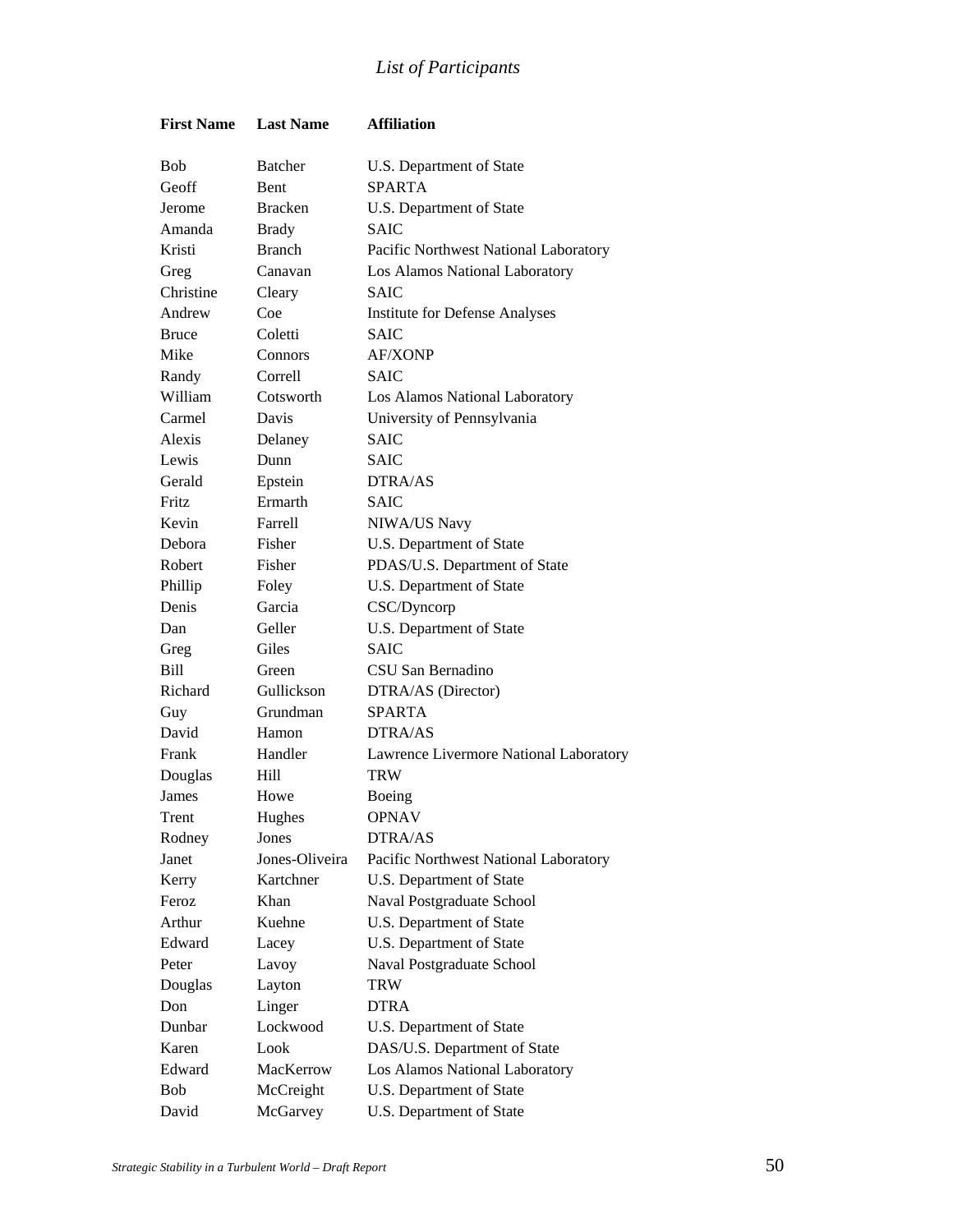## *List of Participants*

| Bill        | Mangiante   | Westinghouse                                                   |
|-------------|-------------|----------------------------------------------------------------|
| Tom         | McIlvain    | U.S. Department of State                                       |
| Pat         | McKenna     | <b>STRATCOM</b>                                                |
| Jose        | Mendez      | Advanced Strategic Missile Division/ICBM System Program Office |
| Jeff        | Milstein    | DTRA/AS                                                        |
| Mitch       | Nikolich    | National Security Research, Inc.                               |
| Robert      | Rauchhaus   | Princeton University                                           |
| Andrea      | Ritchie     | Systems Planning and Anaylsis, Inc.                            |
| <b>Stan</b> | Riveles     | U.S. Department of State                                       |
| Elizabeth   | Rood        | U.S. Department of State                                       |
| Steve       | Rosenkrantz | U.S. Department of State                                       |
| Sean        | O'Brien     | Center for Army Analysis                                       |
| Edwin       | Parks       | $J-5/NAC$                                                      |
| Keith       | Payne       | DAS/Office of the Secretary of Defense                         |
| Roderick    | Peoples     | Air Force Space Command                                        |
| George      | Pitman      | U.S. Department of State                                       |
| Pete        | Planchon    | <b>Argonne National Lab</b>                                    |
| Dennis      | Powell      | Los Alamos National Laboratory                                 |
| Jane        | Purcell     | U.S. Department of State/AC                                    |
| Larry       | Sanders     | DTRA/AS                                                        |
| Cherita     | Saunders    | <b>SAIC</b>                                                    |
| John        | Schlosser   | U.S. Department of State                                       |
| Gene        | Schroeder   | Los Alamos National Laboratory                                 |
| Karl        | Serafin     | <b>SPARTA</b>                                                  |
| Robert      | Sherman     | U.S. Department of State                                       |
| Daniel      | Sigg        | <b>STRATCOM</b>                                                |
| Michael     | Simon       | <b>SPARTA</b>                                                  |
| Roger       | Speed       | Lawrence Livermore National Laboratory                         |
| Ted         | Strickler   | <b>STRATCOM</b>                                                |
| Matt        | Stumpf      | U.S. Department of State/AC                                    |
| Victor      | Utgoff      | <b>Institute for Defense Analyses</b>                          |
| Bernie      | Victory     | Office of the Secretary of Defense                             |
| <b>Brad</b> | Walker      | <b>SAIC</b>                                                    |
| Michael     | Wheeler     | SAIC                                                           |
| Peter       | Wilson      | RAND                                                           |
| Frank       | Wolfe       | <b>SAIC</b>                                                    |
| Joseph      | Wolfsheimer | <b>DTRA</b>                                                    |
| Valery      | Yarynich    | CSU San Bernadino                                              |
| Tom         | Yehl        | U.S. Department of State                                       |
| David       | Yost        | Naval Postgraduate School                                      |
| Dave        | Zusi        | Nuclear Support Staff/Office of the Secretary of Defense       |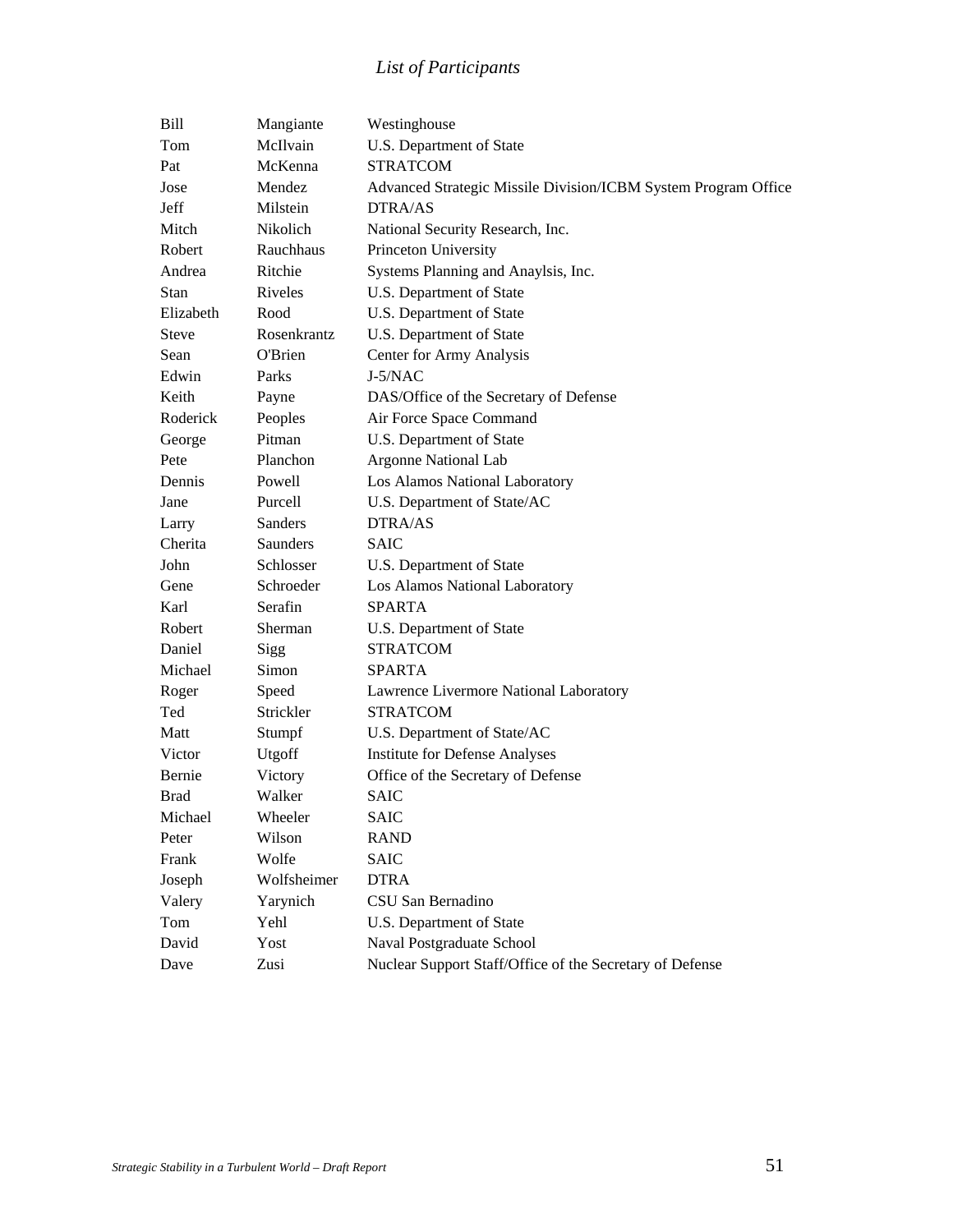#### **Fifth Nuclear Stability Roundtable: "Strategic Stability in a Turbulent World" April 28-29th, 2003 Abstracts**

#### **Session 1 – Preemption and Stability**

*Preemption, Legitimacy, and Stability: Some Organizing Principles*  Michael Wheeler, Science Applications International Corporation (SAIC)

Abstract: The National Security Strategy of the United States, issued by the White House on September 20, 2002, included a number of themes, the most controversial of which was the formalization of American policy on preemption. Since September 2002, the question of what is meant by the American policy of preemption has become the center of a firestorm of controversy, currently coming to a head in the debate on whether to use force against Iraq. In his paper, Dr. Wheeler draws upon ongoing research to explore the issue of what preemption in fact appears to mean in American policy, to place preemption in the context of the changing norms of international conflict, and to explore the principles that legitimize preemption. The paper also clarifies what preemption has meant in the past and appears to mean today, explores the relationship between discrete preemptive actions or campaigns and preventive wars, discusses how preemption fits both within the just war *ad bellum* tradition and the laws of war, reviews the arguments of critics of the American position, and seeks a middle ground that establishes the legitimacy of preemptive military action, especially as it relates to nuclear proliferation. Finally, the paper contrasts the case of Iraq with that of other nations, especially North Korea and Iran.

*Missile Defense as an Alternative to Preemption or Retaliation*  Kerry Kartchner, US Department of State

> Abstract: The pros and cons of preemption are currently the subject of intense interest in the U.S. national security community, especially to the extent that preemption may be considered an alternative to the traditional deterrence concept of retaliation. The United States has embarked on a program to deploy missile defenses against the full range of ballistic missile threats. At the same time, U.S. policy pronouncements assert continued U.S. adherence to deterrence as a primary pillar of U.S. security policy. President Bush has called for the development of "new approaches to deterrence that rely on both offensive and defensive means." In this context, this paper explores the potential contributions of missile defense to deterrence, as well as to U.S. nonproliferation objectives. It also examines the potential contribution of missile defenses to other key national security objectives, such as crisis management, protection against accidental or unauthorized launch of ballistic missiles, and as a response to threat posed by mobile ballistic missiles to U.S. forces deployed abroad. The paper concludes by discussing how missile defenses may be a potential means of mitigating the downsides to preemption on the one hand, and retaliation on the other hand.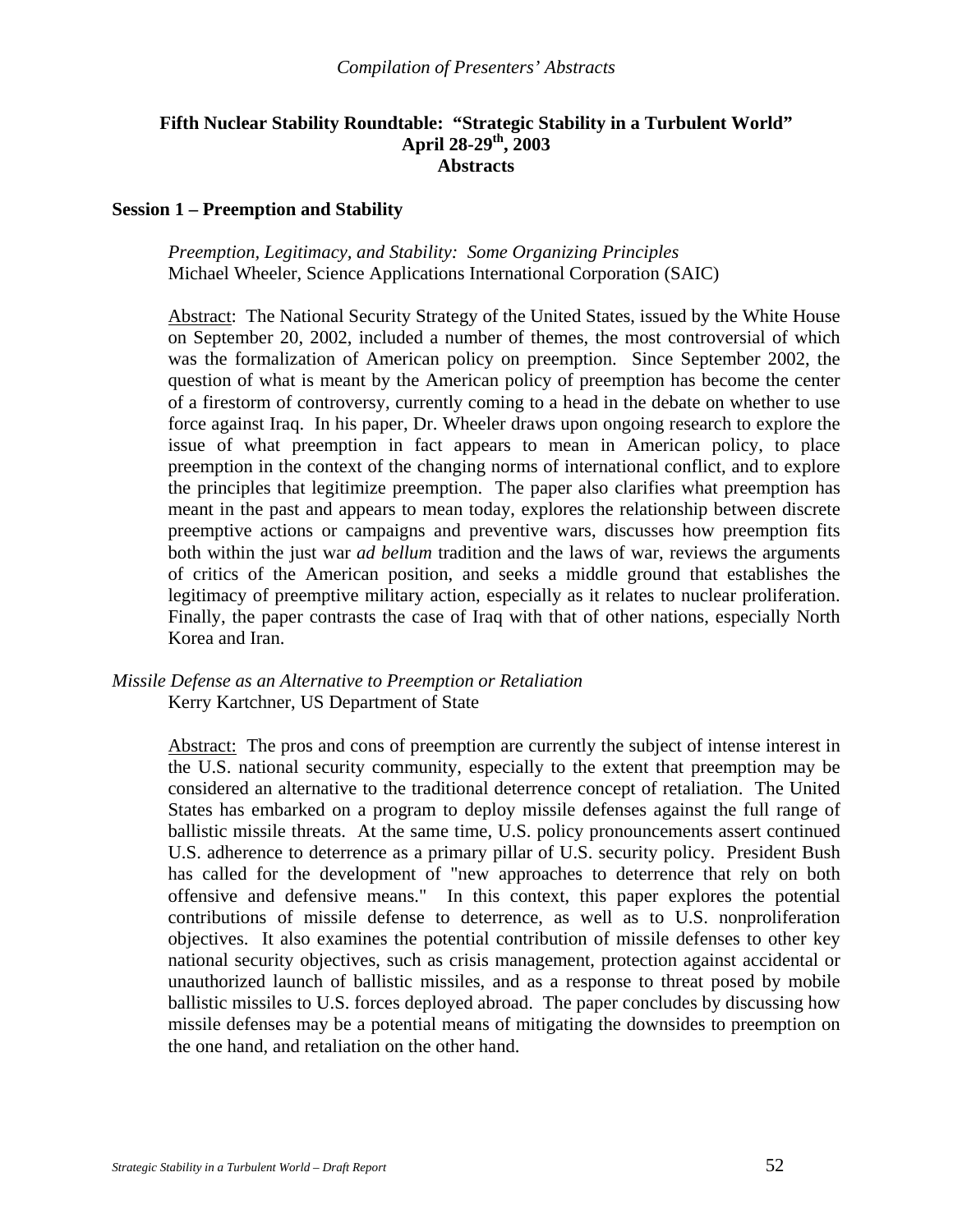#### **Session 2 - Regional Challenges**

#### *Stability Model of Northeast Asia*

Kristi Branch, Pacific Northwest National Laboratory

Abstract: Beginning in the fall of 2000, Pacific Northwest National Laboratory, in association with SAIC, constructed a stability model of the Northeast Asian region under the sponsorship of the Office of the Secretary of Defense, Office of Arms Control Implementation and Compliance. The tool used to construct and analyze the stability model was the Situational Influence Analysis Module (SIAM™), a software application that facilitates a process called *Influence Networks*. The methodology facilitates recognition and evaluation of important relationships among events by breaking down complicated issues of cause-and-effect into their fundamental components. The result is a more detailed level of thinking than that provided by intuition alone. Fact-based information, expert judgments, levels of confidence and degrees of uncertainty are incorporated into the *Influence Net.* The presentation will describe the study methodology, including the "pillars of stability." In addition, it will discuss how this more comprehensive view of stability avoids "surprises" and artificial constraints when seeking regional security solutions, and facilitates an increased understanding of the connection between regional stability and U.S. security interests.

## *East Asian Stability Challenges*

Peter Wilson, RAND

 Abstract: Northeast Asia is going through a dramatic political-military crisis (i.e., an historical version of "punctuated equilibrium") after the DPRK admitted to the US that it had a secret and parallel uranium enrichment program during the late summer of 2002. A U.S. decision to cut off the flow of oil as part of the bilateral 1994 Agreed Framework (to close down the North Korean nuclear weapon program) has prompted Pyongyang to take a hard-line on the issue including a decision to formally withdraw from the NPT. Now, negotiations between Washington and Pyongyang and hosted by Beijing have begun in an attempt to resolve this very significant crisis. This presentation will discuss the implications of several different outcomes to those negotiations and their implications for the near- and medium-term "stability" of the vital region of Northeast Asia in the context of the post-Iraq War geo-strategic environment.

#### **Session 3 - Nuclear Posture Review**

## *Unintended Consequences of Strategic Adaptability*

Guy Grundman and Michael Simon, SPARTA

Abstract: The recent U.S. Nuclear Posture Review (NPR) outlines significant changes to America's strategic nuclear force, among them, the recommendation that the U.S. maintain a warhead reserve to augment operationally deployed forces in certain contingencies. The rationale behind the move is to preserve "strategic adaptability"—the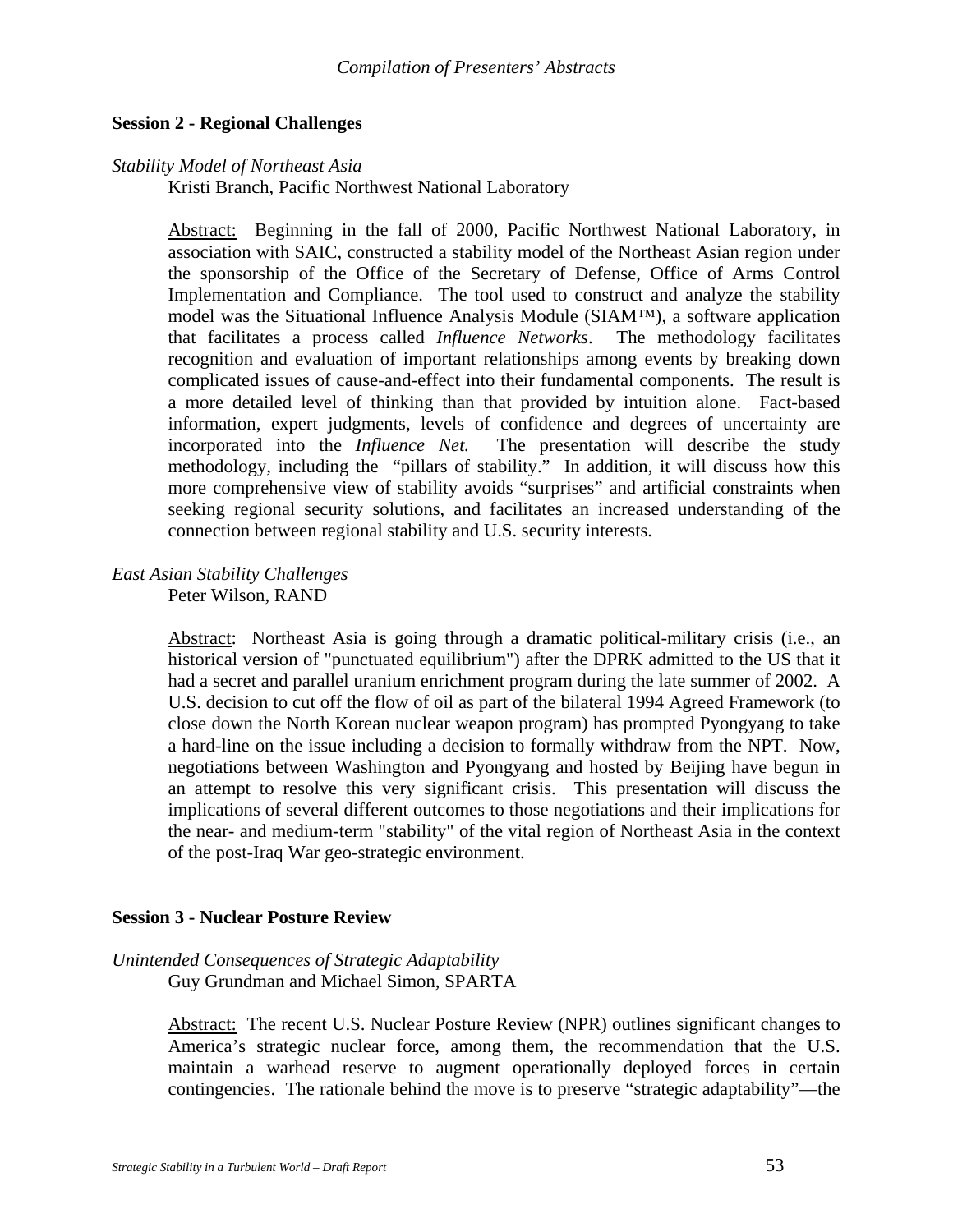flexibility to respond to a highly uncertain future. However, strategic adaptability runs the risk of exacerbating uncertainty that may cause states to misperceive or misconstrue American intentions. This study addresses whether keeping an operational warhead reserve will result in "unintended consequences" (i.e. competition, arms race, tension) for the United States. The authors build a game-theoretic model of nuclear stockpile decision-making, which examines how potential adversaries may adjust their own strategic stockpiles in response to U.S. behavior. The results of the model are first tested against empirical data from similar situations. The model's findings are further applied to strategic profiles of both Russia and China. Ultimately, the study seeks to answer whether strategic adaptability will provoke a response and, if so, what kind.

#### *Protection from Sabotage Through Modeling*

Valery Yarynich, Visiting Scholar, University of California, San Bernadino

Abstract: There is a potential danger that terrorists can penetrate the command system of one of the nuclear weapons states and initiate a mass "blind" nuclear strike. The clearly unacceptable nature and scale of the consequences of such sabotage requires not only mutual trust between members of the "nuclear club" but also reliable knowledge of the real protection mechanisms for each country's C3 systems. Only C3 experts, working jointly, can provide this knowledge to their political leadership. Currently, international cooperation in the C3 sphere is absent. To promote development of cooperative C3 relationships, joint modeling of hypothetical nuclear conflict has been proposed, with specific emphasis on the C3 factor. This presentation discusses how relative transparency will allow for joint efforts to address the C3 negative control problem.

#### *Alliance Relations and Concepts of Assurance, Deterrence, and Dissuasion*  David Yost, US Naval Postgraduate School

Abstract: This paper analyzes the concepts of assurance, deterrence, and dissuasion articulated in the Quadrennial Defense Review, the Nuclear Posture Review, and the National Security Strategy of the United States. It then examines the implications of these concepts for America's alliance relations, notably in NATO. One of the main conclusions of this paper will be to identify tensions among the QDR goals of assurance, deterrence, and dissuasion in America's relations with its allies, and to suggest ways in which these tensions can be managed or reduced. It will also discuss how to subject such conclusions to critical analysis in further research about the policies and assessments of allied governments, notably in crisis situations. The objective is to clarify the practical operational utility of the concepts of assurance, deterrence, and dissuasion, and to specify how they might be employed to greater advantage in alliance relations.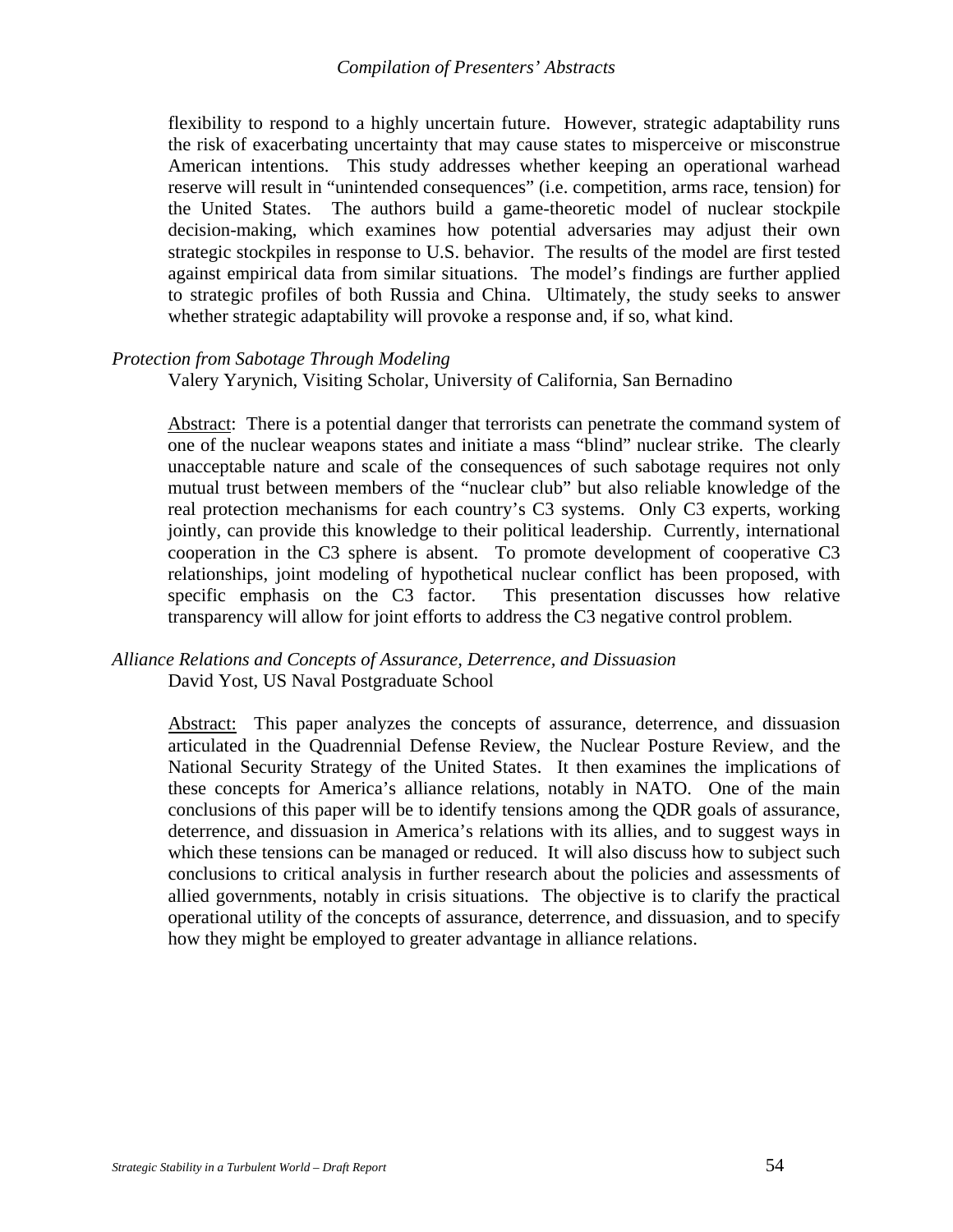#### **Session 4 - Classified Presentations**

(U) *A Game Theoretic Exploration of Escalation in a Taiwan Crisis*  Victor Utgoff, Institute for Defense Analyses

> Abstract: (U) At the fourth Nuclear Stability Roundtable, Dr. Utgoff presented a simple game-theoretic study of PRC-US escalation in a Taiwan crisis. That examination treated Taiwan as a pawn in a two-player game between the US and the PRC. It showed that, when the US lacks missile defenses, the set of all "optimal" strategy pairs (in the sense of being Nash equilibria) contains strategies in which the US elects to abandon Taiwan. On the other hand, if the US is assumed to have missile defenses, then abandonment is never optimal. This year's presentation will discuss the results of a more elaborate three-player game, one in which Taiwan is an active participant. The game has also been expanded to include options for: conventional defense by Taiwan; offensive and defensive conventional US campaigns; and nuclear counter-force and counter-value strikes by the US and the PRC.

(U) *India-Pakistan Nuclear Stability During Conventional Warfare*  Jerome Bracken, US Department of State

> Abstract: (U) One of the most salient nuclear stability problems of the post-Cold War era involves the escalation of conventional warfare between India and Pakistan. At some point in time during such a war, one or both sides might determine a need to launch a first strike with nuclear weapons. Currently, perhaps the most important stability question with implications for U.S. policy is what effect ballistic missile defense (BMD) will have on such crisis scenarios. The paper examines this aspect in particular. In addition, the paper investigates force structure changes that might increase stability.

#### (U) *Non-Strategic Nuclear Weapons*

Dunbar Lockwood, US Department of State

Abstract: (U) Recently, we have seen increased interest in addressing the uncertainties surrounding Russian non-strategic nuclear weapons (NSNW). One reason members of Congress, the media, and think tank analysts have turned their attention to NSNW is the conclusion of the Moscow Treaty, which does not cover NSNW. A second reason is heightened concerns in the post-September 11th environment about al Qaeda and other terrorist groups acquiring Russian nuclear weapons. A third is the increased emphasis that the Russian military has been giving NSNW in its military doctrine in recent years. This presentation will focus on Russian NSNW and U.S. diplomatic efforts to address these concerns. Two of the key questions the talk will examine: is the problem posed by Russian NSNW primarily a proliferation or a Russian military threat?; and how do we get the Russians to engage on U.S. proposals to be more open about their NSNW?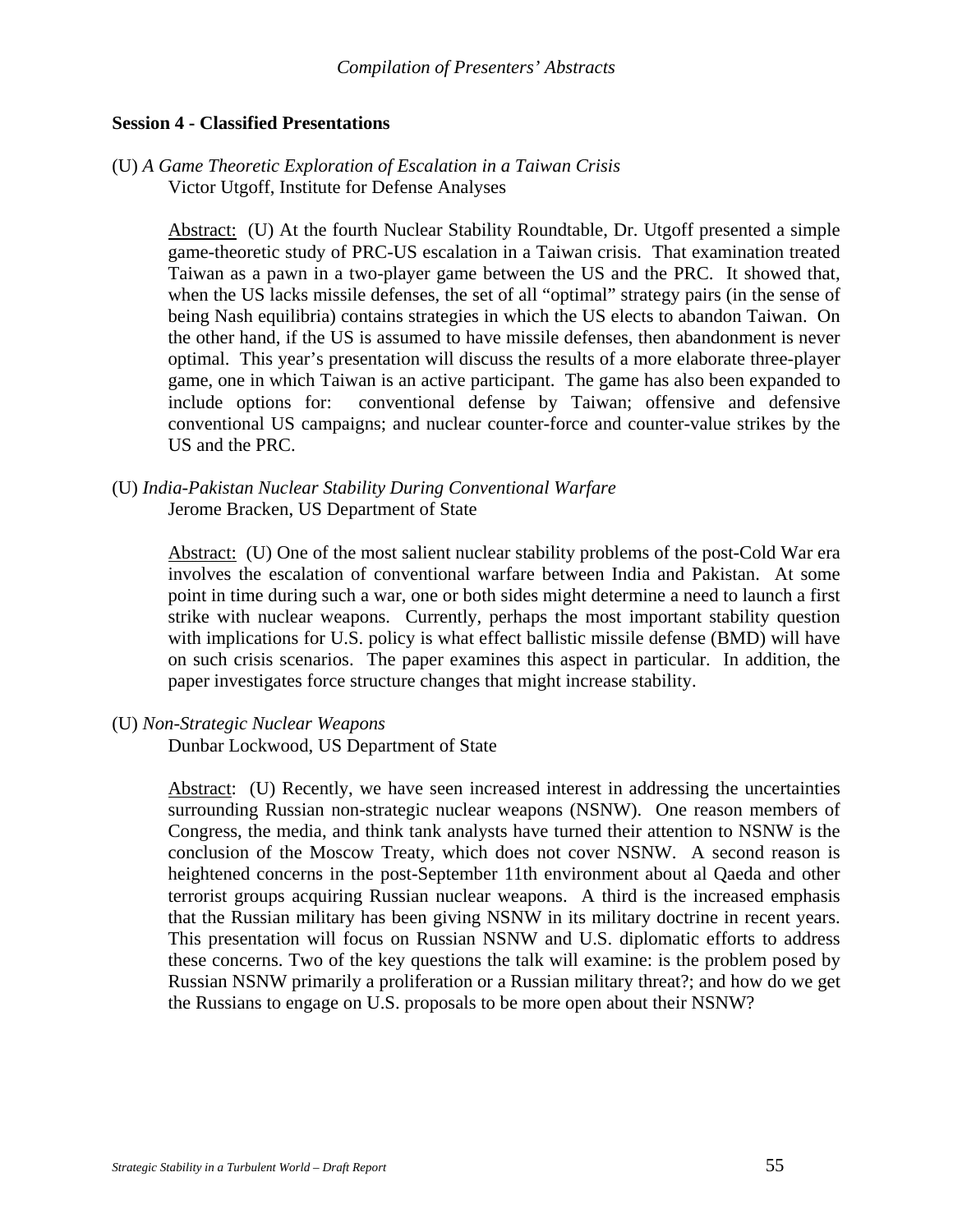#### **Session 5 - Emerging Strategic Powers**

#### *Power Cycle Theory And The Onset Of War In South Asia*

Daniel Geller, University of Mississippi, Consultant US Department of State

Abstract: Power cycle theory was originally developed to explain and predict the war behavior of major powers at the apex of the global hierarchy. However, its potential relevance in regional dynamics may help account for conflict among states at lower levels of international status, wealth, and material capabilities. Applying power cycle theory within a regional context, this study explores possible global ramifications of a South Asian nuclear arms race. The dyadic Indo-Pakistani military competition, according to power cycle theory, cannot find resolution except in a dynamic regional equilibrium involving China, India, and Pakistan. Moreover, among the possible consequences of an Indo-Pakistani nuclear arms race are a growing mutual security threat between India and China, the passage of China through a critical point in its power cycle, and an increased probability of international conflict.

#### *Strategic Stability in South Asia*

Feroz Hassan Khan and Peter Lavoy, US Naval Postgraduate School

Abstract: The goal of this paper is to conduct a comprehensive analysis of the key elements that must be included in modeling strategic stability in South Asia. The project will analyze how conventional and nuclear deterrence operate between India and Pakistan. Elements of stability will be identified, as well as elements of instability. In addition to analyzing the elements required to model strategic stability in the context of the dynamic India-Pakistan strategic rivalry, the co-authors will identify possible U.S. defense policy initiatives that could enhance strategic stability in South Asia.

#### **Session 6 - Modeling and Predicting Strategic Stability**

#### *Strategic Offense, Defense, and Arms Control (SODAC) Model*  Guy Grundman and Karl Serafin, SPARTA

Abstract: The Strategic Offense, Defense, and Arms Control (SODAC) Model simulates strategic nuclear interaction among multiple state actors and across various measures. SODAC aims to provide U.S. decision-makers with a desktop computer resource to analyze the effects of bipolar and multipolar strategic competition, as well as the tradeoffs between competition and cooperation in a changing, and increasingly complex, strategic environment. To better introduce SODAC to an audience of potential users, this presentation will discuss example cases that demonstrate the model's capabilities and utility. The cases featured in this presentation highlight plausible strategic scenarios and the questions that are associated with them. They include:

• Bilateral strategic competition between the United States and China, with U.S. missile defense deployments and off-setting Chinese modernization/armament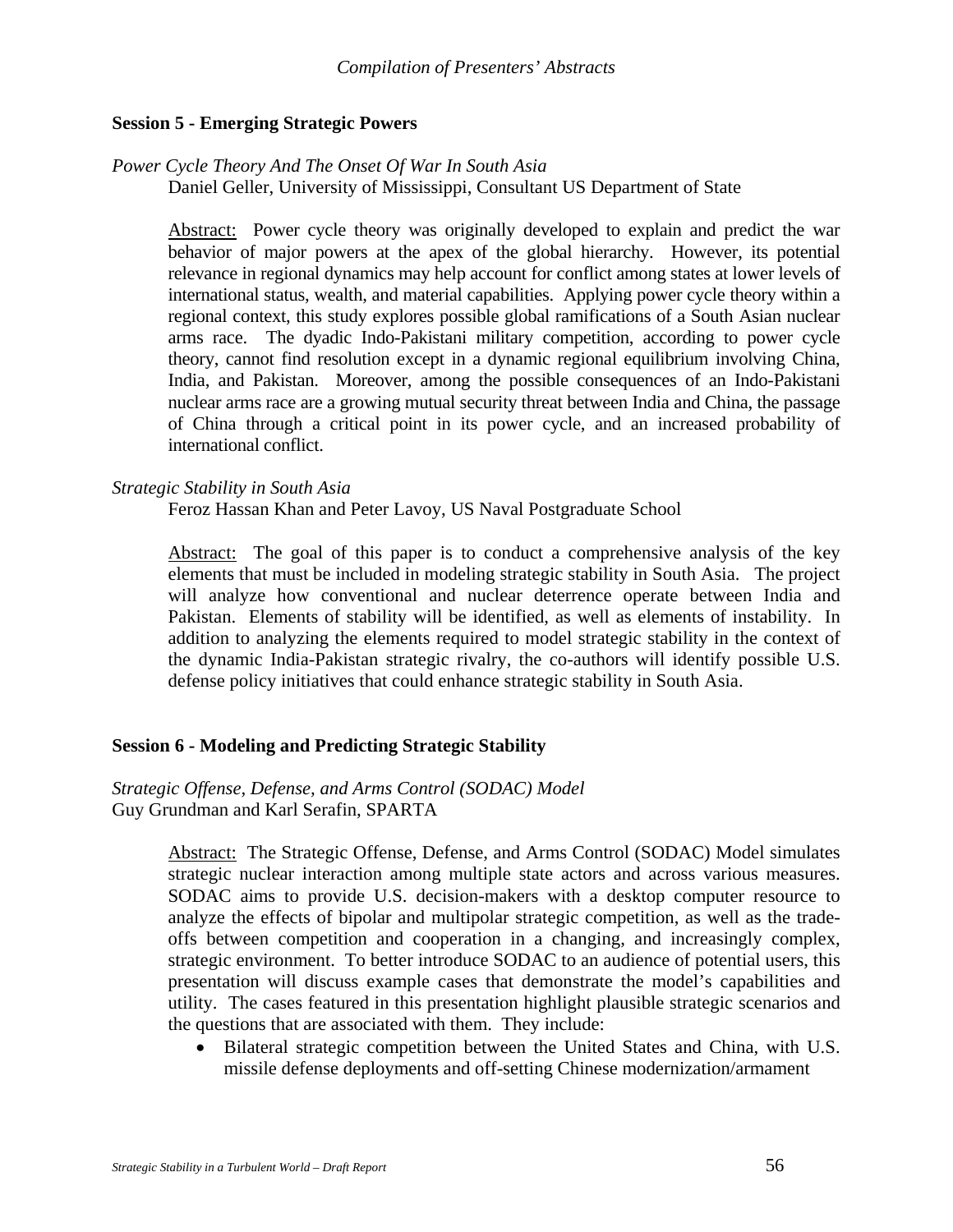• Great Power strategic interaction involving a developing Sino-U.S. arms race and a renewed Russo-American arms race

Finally, the presentation will touch on how SODAC could be used to address current regional issues and new potential crises, including strategic competition between India, Pakistan, and China, and the impact of a North Korean nuclear capability.

*Near Term Forecasts of Crises and Instability Using Text Based Events*  Sean O'Brien, Center for Army Analysis

> Abstract: The purpose of this study is to develop, validate, and bring online a capability to systematically monitor (in near real time) the conditions within countries that could lead to instability, violent crises, and armed conflicts. To do so, the model links macrostructural trends at the national level, dynamic events or "triggers" at the sub-national level, and foreign policy decision-making attributes to elucidate the nature, evolution, and timing of crises. These data are collected and assimilated in near real time from Reuters News Reports for some 50 countries using a frame parsing technology developed by Virtual Research Associates, Inc. This paper reports on emerging results. Specifically, it illustrates how stock market forecasting techniques, among others, can be applied in an early warning framework to accurately forecast (several months in advance) relative shifts in levels of political violence and contentiousness between civil organizations and state authorities. Nationally Significant Events (e.g., Intifada, outbreak of civil war, breakdowns in ceasefires) are used to validate the signals generated by the model. The paper describes the techniques used and their application to forecasting relative shifts in contentiousness and violence in Israel, Algeria, Former Yugoslavia, Rwanda, China and elsewhere. Finally, it demonstrates the utility of these techniques to anticipate inflections in relative levels of hostility and cooperation between India and Pakistan over the period 1988-2001*.*

Abstract: Ambassador Linton Brooks stated at the 2002 Stability Round Table that existing models of strategic stability are inadequate in that they do not satisfy the needs of policy makers and analysts with respect to their need for insight on topical issues involving stability. This paper explores factors that could enhance the fidelity and utility of strategic stability models and demonstrates why these factors are important. Much criticism of existing stability models is directed at the exclusion of relevant factors or the assumption of particular conditions, such as a bipolar political structure and a focus on purely coercive measures. Current game theoretic approaches do not account for the evidence that internal groups in a state wield powerful influence on the development of capabilities and safeguards for strategic systems. From an organizational theory perspective, rational deterrence theory is less potent than many advocates believe. Other factors such as state goals, cultural values, traditional state strategic concerns, resource limitations, technology capability, risk perception of the political leadership, and international structures play roles in a stable configuration of nations. Risk perception is known to be sensitive to the sex and the world-view of the perceiver. All these factors

*Sex, Games, Values and Rationality: Shortcomings of Stability Models*  Dennis Powell, Los Alamos National Laboratory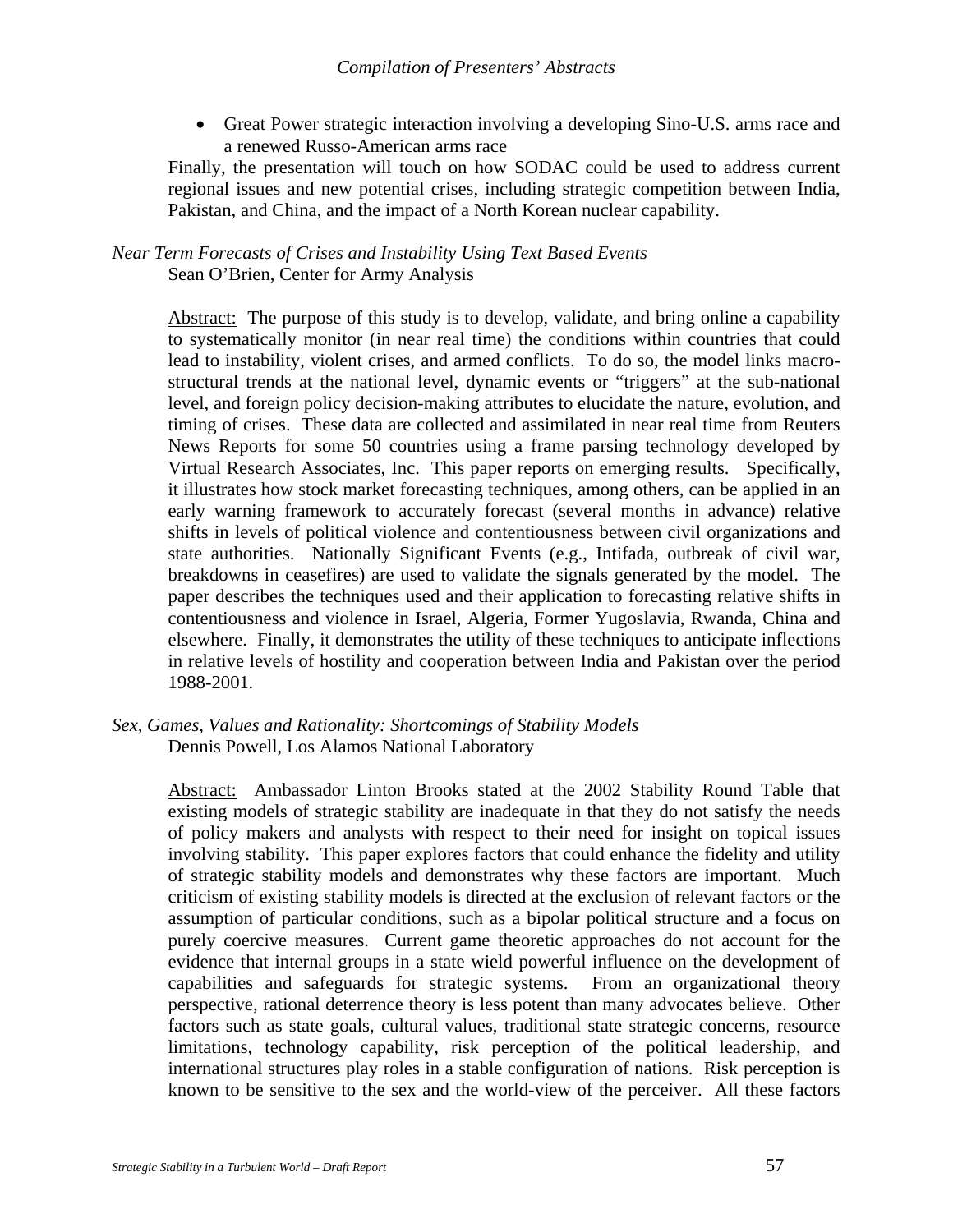are reviewed in a context of the modeling process for the complex, many-faceted phenomenon of strategic stability.

#### **Session 7 - Novel Approaches to Modeling Stability**

Agent-Based Simulation of the Socio-Economic, Cultural, and Political Factors which Motivate Islamic Terrorism

Edward MacKerrow, Los Alamos National Laboratory

Abstract: The rise of Islamic terrorism around the world is considered to be the result of many complex and interrelated issues associated with globalization and cultural penetration of the West, along with other factors, into predominantly Muslim regions. In many cases intra-state conflict results from extremist Islamic opposition to both the local regime and to the Western states allied with the local regime -- making it difficult to strategize robust stability policies. Many of the perceived causes for this social unrest have been well-stated by Islamic fundamentalists as obvious determinants of conflict. Other causal factors may not be as obvious and might be better understood by applying methods from Computational Socio-Economics, i.e. "agent-based" approaches. In collaboration with the Defense Threat Reduction Agency, Los Alamos National Laboratory has developed a simulation framework for this purpose. Our end goal is to provide policy makers with decision support based on socio-economic computer "experiments" representing known militant and terrorist groups, ethnic and culturally defined groups of agents, Western and Middle-Eastern states and regimes, and their interrelated political economies. This framework will allow for scenario and strategy testing aimed at global stability. In his presentation, the author describes the building blocks of this model and demonstrates the progress made.

#### *Greek Fire and Cliometrics: Extreme Weapons and the Mathematics of History* Bruce Colletti and Frank Wolfe, SAIC

Abstract: The rise and fall of civilizations, war and peace between nations, and interpersonal strife and harmony all submit to the "human condition" that writes history. Here the authors survey cliometrics (the mathematical modeling of history) to sketch analytic models to glean dynamics that affect national interests.

A cliometric model may reveal how "extreme weapons" affect geopolitical stability. Such weapons are those that surprise an enemy and include the modern examples of weapons of mass destruction, prompt global strike, computer network attack, disabling infrastructure and cultural influence campaigns that sap the resolve of the adversary or inspire hope in a changed political order. By understanding the conditions that have given birth to extreme weapons and sustained their use, we gain insight into the effective use of weaponry. Via narrative and demographics, the cliometric model helps a decision maker understand how the employment of a new military capability leads to enhanced security or merely compels adversaries to seek direct or asymmetric countering strategies.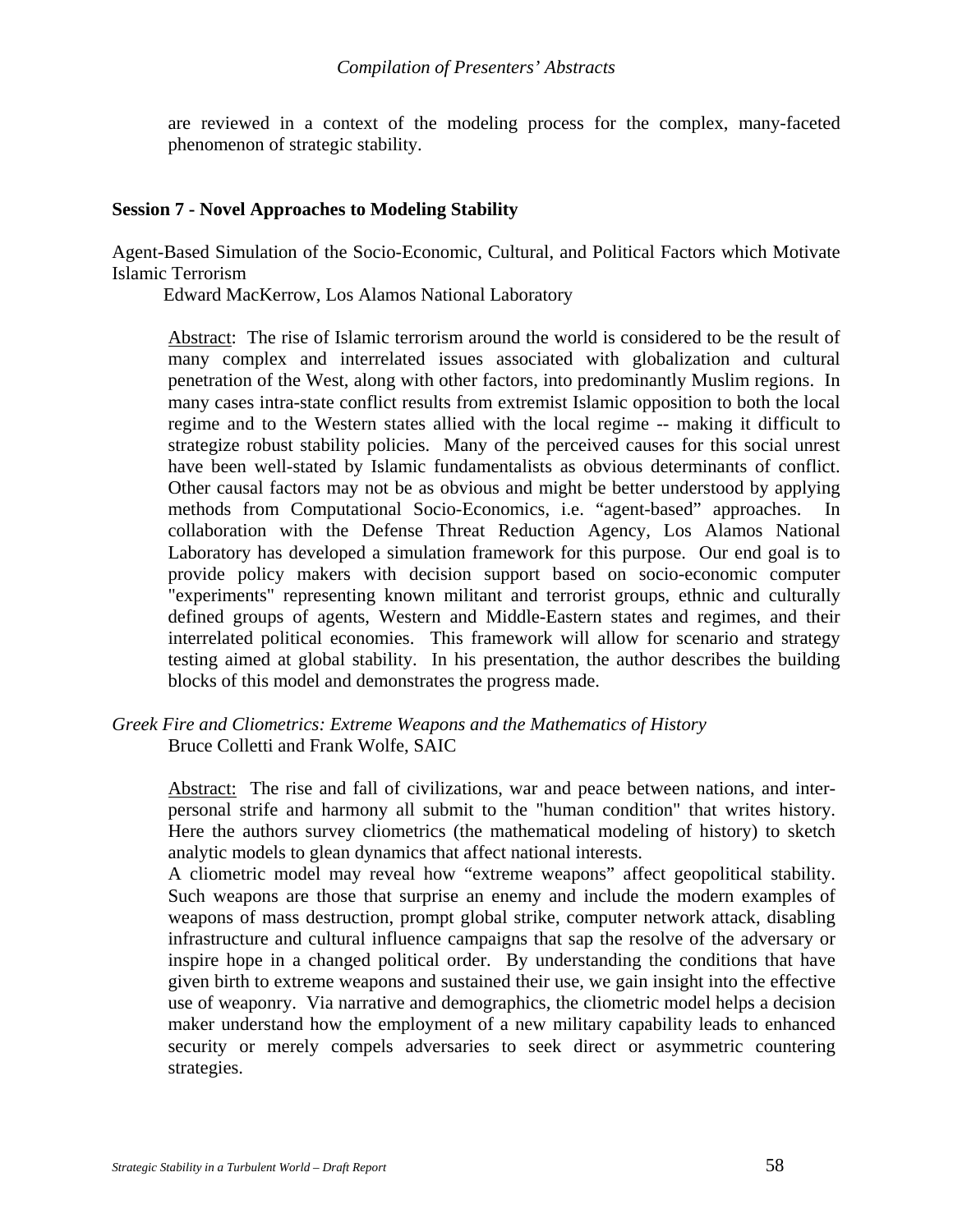#### *Controlling Chaotic Games: A Possible Approach to Stability Control* Zoltan Toroczkai, Los Alamos National Laboratory

Abstract: In temporally evolving complex games, such as an international system of states, the players must learn their strategies as the game evolves. Due to imperfect information and the high dimensionality of the problem in strategy space, the agents' behavior will be that of bounded rationality. Under these conditions, learning can lead to a failure of convergence to a Nash equilibrium, and to an unstable and chaotic behavior for the game, as it was shown very recently. For these regimes, we propose the employment of well-known chaos, and nonlinear instability control mechanisms within the model, to detect and suppress departures from regions of stability. It is important to emphasize that in order to reach stability, these controllers adaptively use 'smart' infinitesimal perturbations to the dynamics parameters, in our case to the players' payoffs. The controller will be able to suggest strategy modifications from the phase space to move the system closer to a stable region and bound it away from regions characterized by the use of undesired actions/strategies (such as nuclear weapons).

#### **Session 8 - Enhancing Deterrence Stability**

#### *Crossing the Nuclear Threshold: The New Dynamics of Escalation* Kerry Kartchner, US Department of State

Abstract: Throughout the nuclear era, we have frequently used the term "nuclear threshold" but have not always clearly defined what that means. A review of the literature suggests it has been used in two broad senses; either to refer to that point at which a conventional conflict becomes a nuclear conflict (nuclear first use), or, more recently, to denote that point at which a country acquires nuclear capabilities (in a proliferation sense), whether or not they are used in combat. Currently, we often hear talk about whether certain military capabilities, either when initially acquired by the United States (e.g., mini-nukes), or when introduced into a regional context (missile defenses for India), will "raise the nuclear threshold," or "lower the nuclear threshold," but again it is not clear what that means, what the dynamics involved are, or what the policy implications are. This paper reviews the uses of the term "nuclear threshold," and explores those factors related to "raising" or "lowering" the nuclear threshold, with attendant ramifications for U.S. strategic nuclear weapons acquisition policy, and for charting U.S. multinational missile defense cooperation efforts.

#### *Impact of External Costs on Theater WMD Decision Logic*

Greg Canavan and John Immele, Los Alamos National Laboratory

Abstract: The game-theoretic analysis developed for crisis stability is extended to the determination of the optimal decisions in theater engagements involving WMD. The ultimate decision by the militarily stronger side to use WMD is based on a straightforward calculation of their costs and benefits, but the earlier decisions leading to it are more complex and incorporate the deterrent value of WMD to both sides. In this